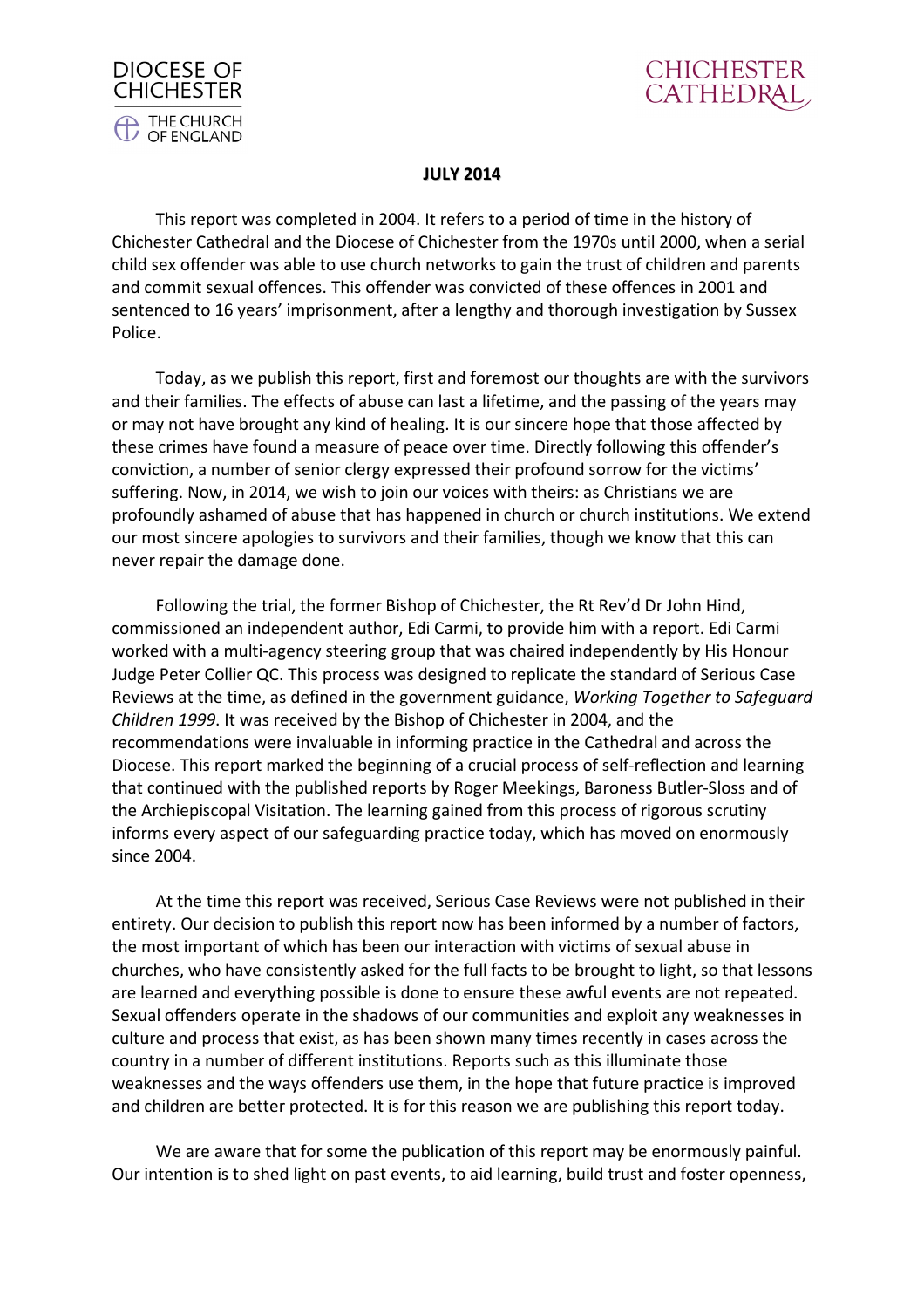not to cause further pain. Preparations for publishing this report have included identifying sources of support for anyone who is affected. Anyone seeking support or who is affected by the publication of this report is invited to speak to Colin Perkins or Morag Keane from the Diocese of Chichester Safeguarding Team, or to directly contact the Saturn Centre in Crawley, which provides a range of services for anyone over the age of 14 who is a victim of sexual abuse. Contact details are provided at the end of this statement.

We are committed to doing everything we can to create transparent, open, trustworthy and safe church communities. It is in this spirit we publish this report. Finally, and most importantly, we are greatly indebted to the victims of this offender, whose courage in coming forward to the police during the investigation ensured this man's conviction and made this report possible.

Colin Perkins and Morag Keane are available at Church House, Hove on 01273 421021

The Saturn Centre are contactable on 01293 600469

**July 2014** 

**+Martin Cicestr The Chapter of Chichester Cathedral** 



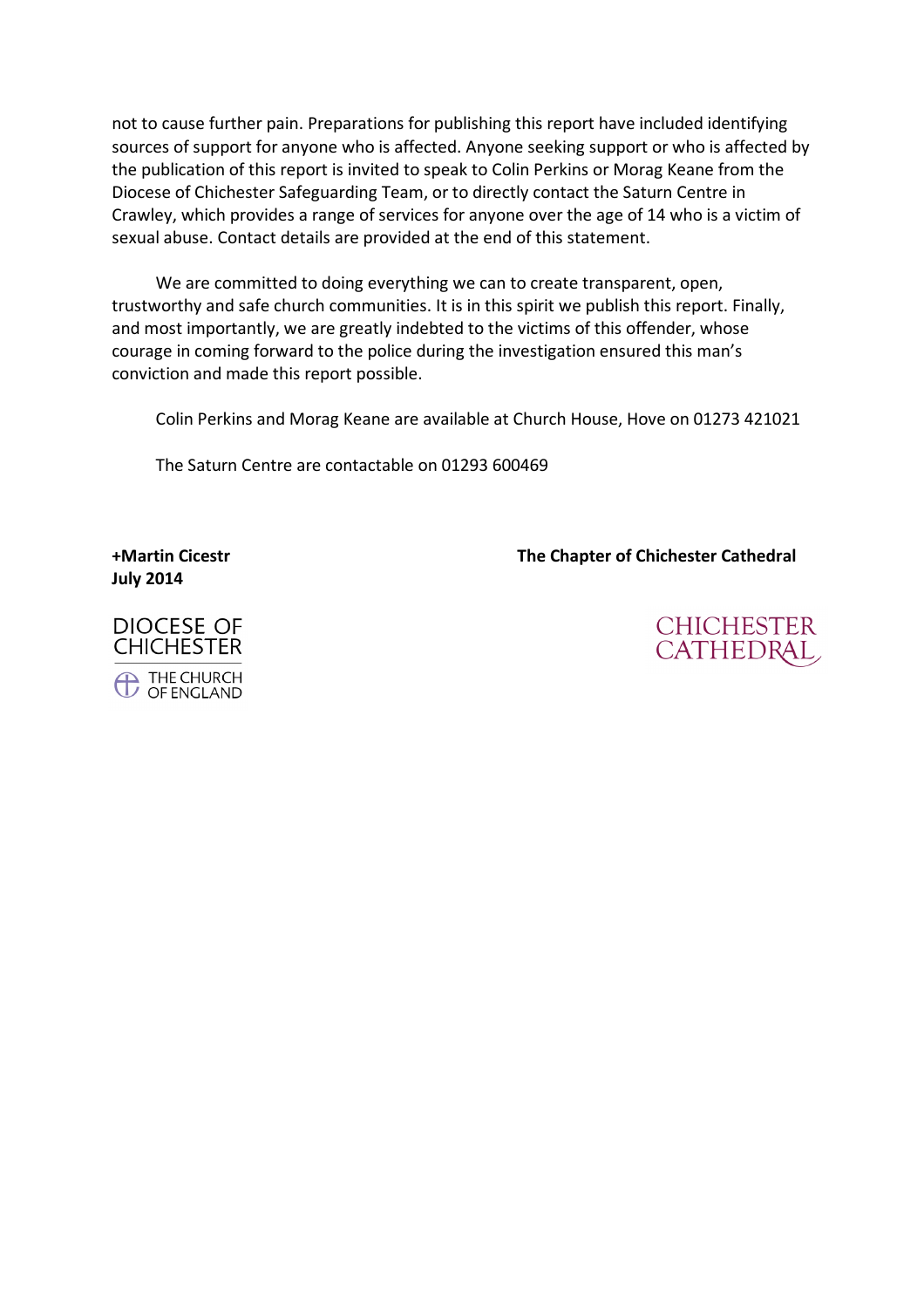# **Note regarding publication:**

What follows is the report produced by Edi Carmi, received by Rt Rev'd Dr John Hind, Bishop of Chichester in 2004.

In order to protect the identity of all those named in the original report, the report has been anonymised as follows:

- · Convicted offenders featured in the report are referred to by the code CO, followed by a numeral; CO1, CO2, etc.
- · Possible perpetrators are referred to by the code P followed by a numeral; P1, P2, etc.
- · Diocesan and Cathedral Officers are referred to by their title, followed by a letter; Dean A, Dean B, etc.

The glossary of terms and abbreviations at the end of the report explains any such codes used.

In line with the publication arrangements for serious case reviews, the detailed chronology of events which formed an appendix to the original document, has not been published. Otherwise the document is as received by the original author.

**July 2014**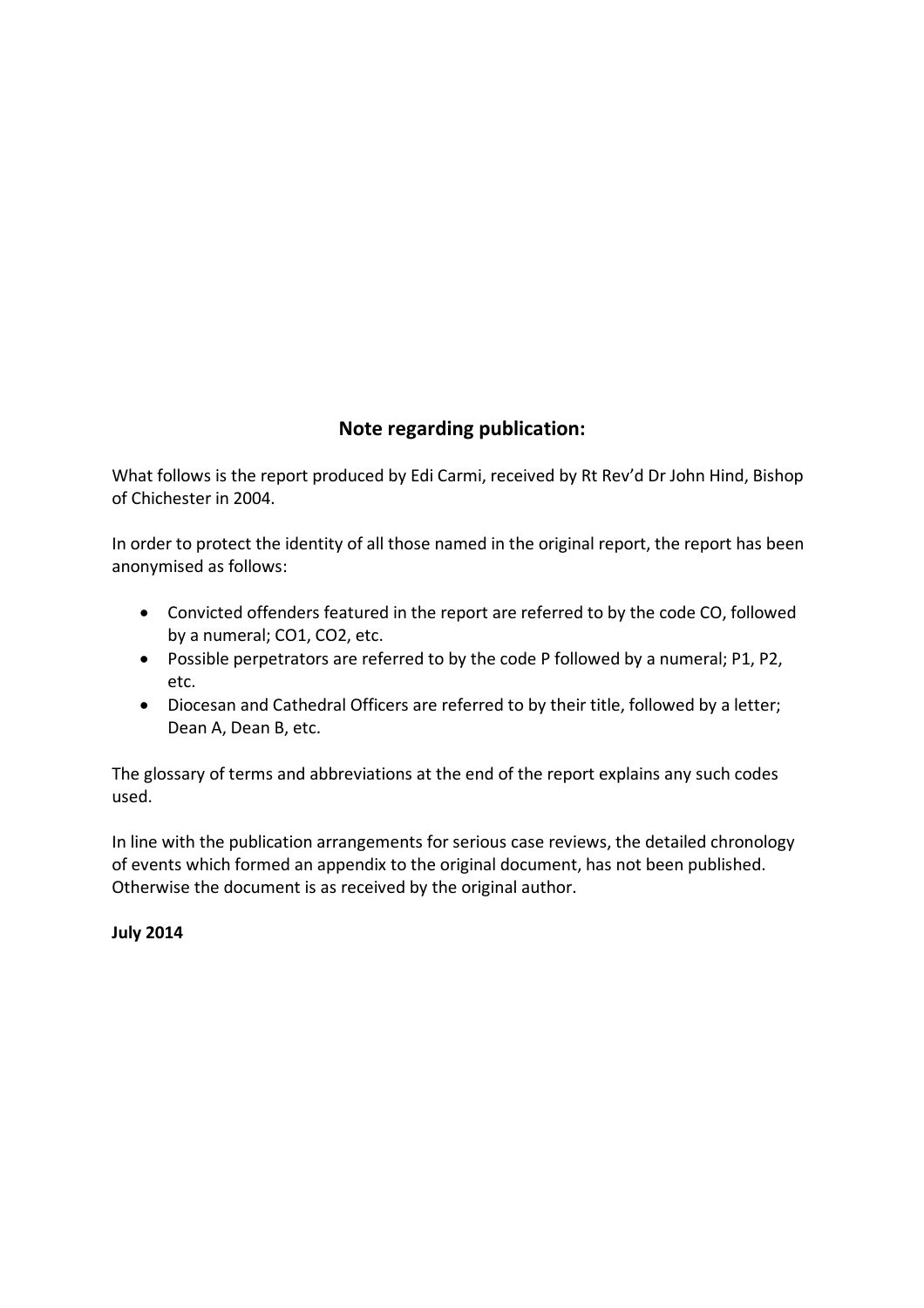# **CASE: CO1**

# **CASE REVIEW**

**06.01.04**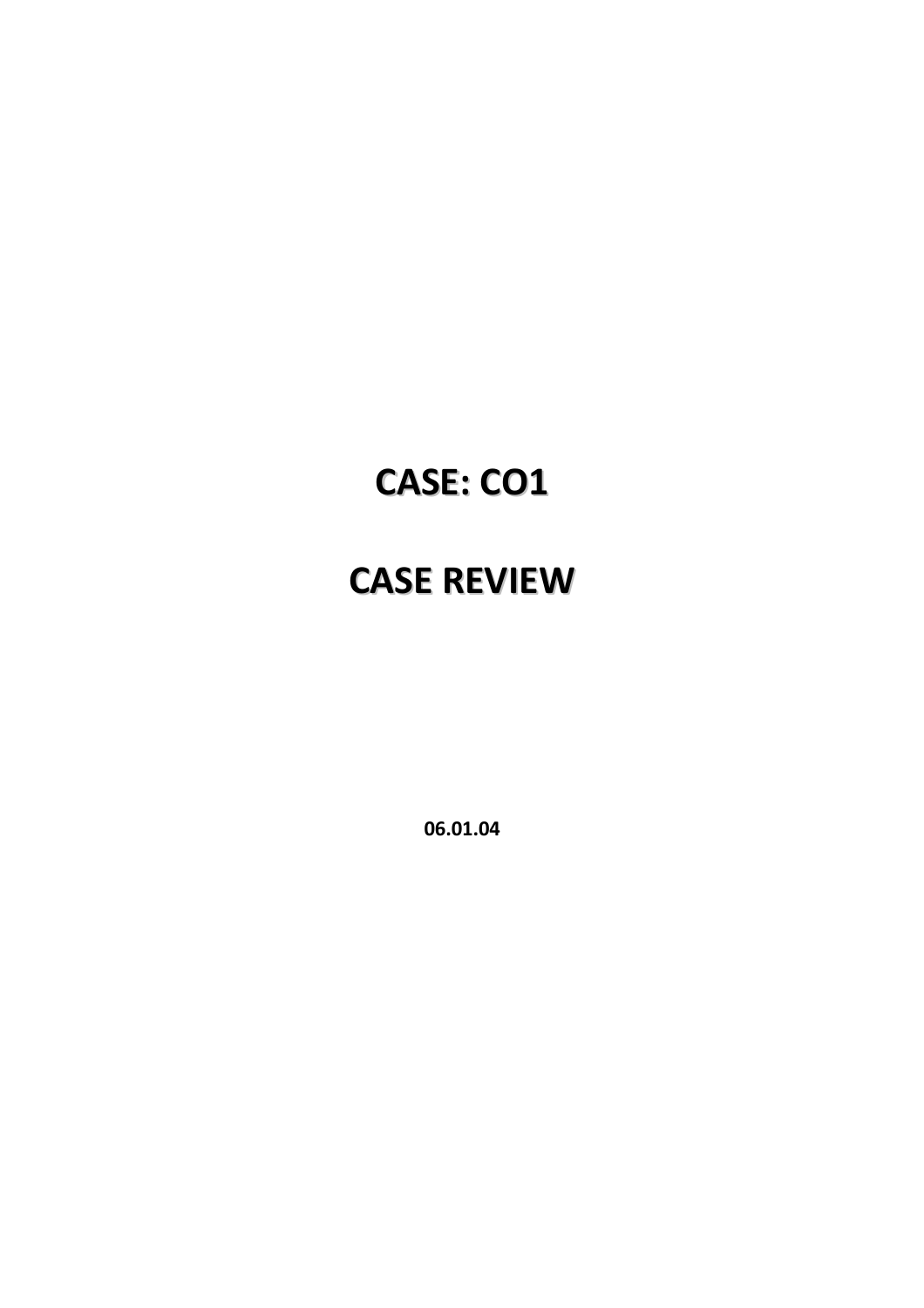# **Contents**

| 1            | <b>EXECUTIVE SUMMARY</b>                                                 | 1  |
|--------------|--------------------------------------------------------------------------|----|
| $\mathbf{2}$ | <b>INTRODUCTION</b>                                                      | 5  |
| 3            | <b>CASE REVIEW PROCESS</b>                                               | 8  |
|              | <b>Steering Group Membership</b>                                         | 8  |
|              | <b>Terms of Reference</b>                                                | 8  |
|              | <b>Conduct of Review</b>                                                 | 9  |
| 4            | <b>INFORMATION ABOUT THE CRIMES</b>                                      | 13 |
|              | Age of victims                                                           | 13 |
|              | <b>How CO1 met his victims</b>                                           | 14 |
|              | Impact of abuse                                                          | 14 |
| 5            | <b>CO1'S POSITION WITHIN CHICHESTER</b>                                  | 16 |
|              | <b>Chichester Cathedral</b>                                              | 16 |
|              | <b>Chichester Festivities</b>                                            | 17 |
|              | <b>Southern Cathedrals' Festival</b>                                     | 17 |
|              | <b>School A</b>                                                          | 17 |
|              | CO1's ability to access, groom and abuse victims                         | 18 |
| 6            | <b>CONTEXTUAL INFORMATION</b>                                            | 20 |
|              | Other alleged or convicted abusers                                       | 20 |
| 7            | <b>MANAGEMENT OF CHILD PROTECTION</b>                                    | 22 |
|              | <b>Implementation of Child Protection Policy, Procedure And Guidance</b> | 22 |
|              | <b>Response to Allegations, Complaints and Concerns</b>                  | 23 |
|              | <b>Pastoral Support following Allegations in 2000</b>                    | 27 |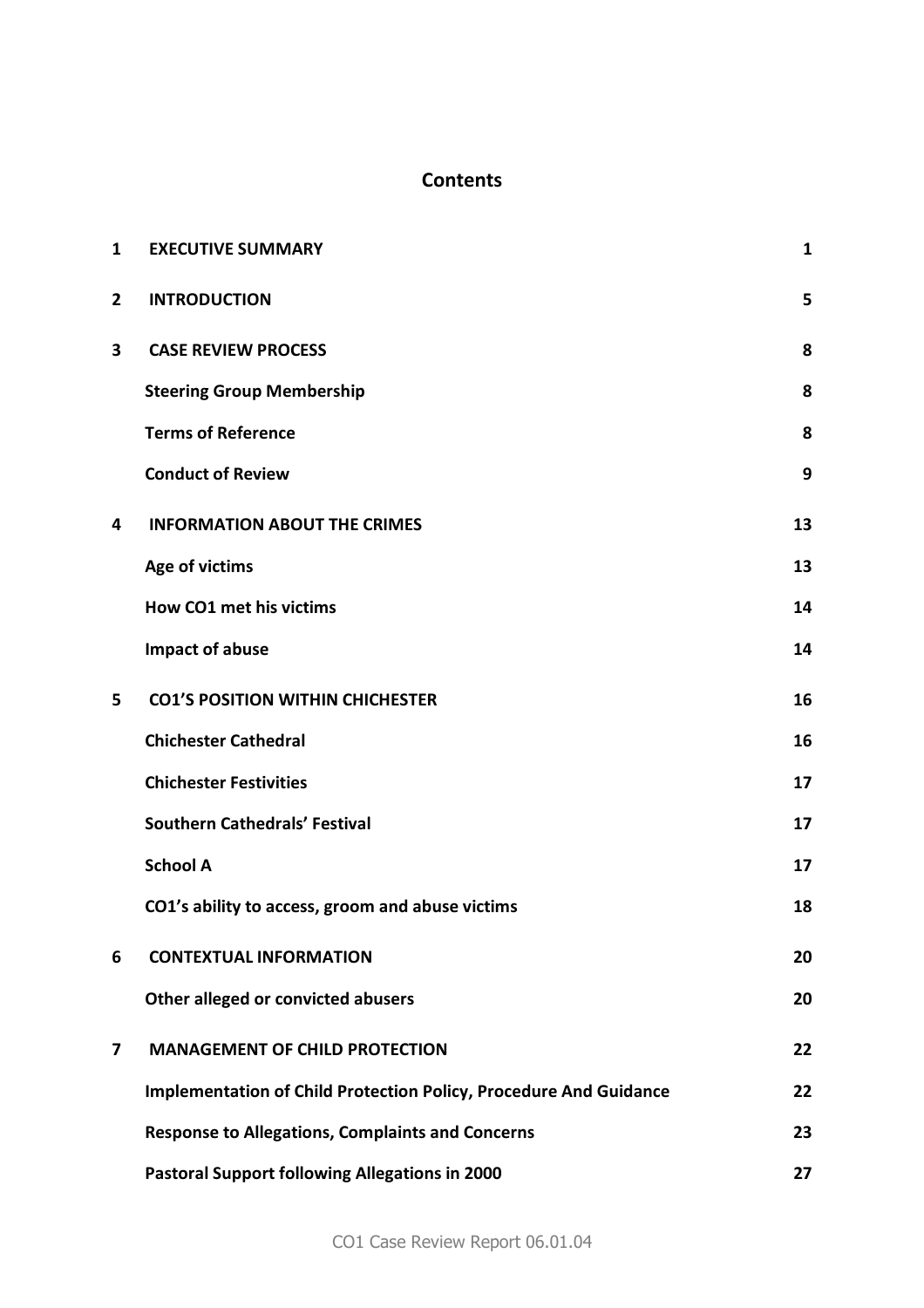|                     | <b>Vulnerability of Choristers</b>                 | 29 |  |
|---------------------|----------------------------------------------------|----|--|
| 8                   | <b>CURRENT POSITION</b>                            | 30 |  |
|                     | <b>Cathedral</b>                                   | 30 |  |
|                     | <b>School A</b>                                    | 37 |  |
|                     | Links between Chichester Cathedral and School A    | 39 |  |
| 9                   | <b>CONCLUSIONS</b>                                 | 40 |  |
| 10                  | <b>RECOMMENDATIONS</b>                             | 45 |  |
| 11                  | <b>ADDENDUM</b>                                    | 48 |  |
| <b>BIBLIOGRAPHY</b> |                                                    | 50 |  |
|                     | <b>GLOSSARY OF TERMS &amp; ABBREVIATIONS</b><br>51 |    |  |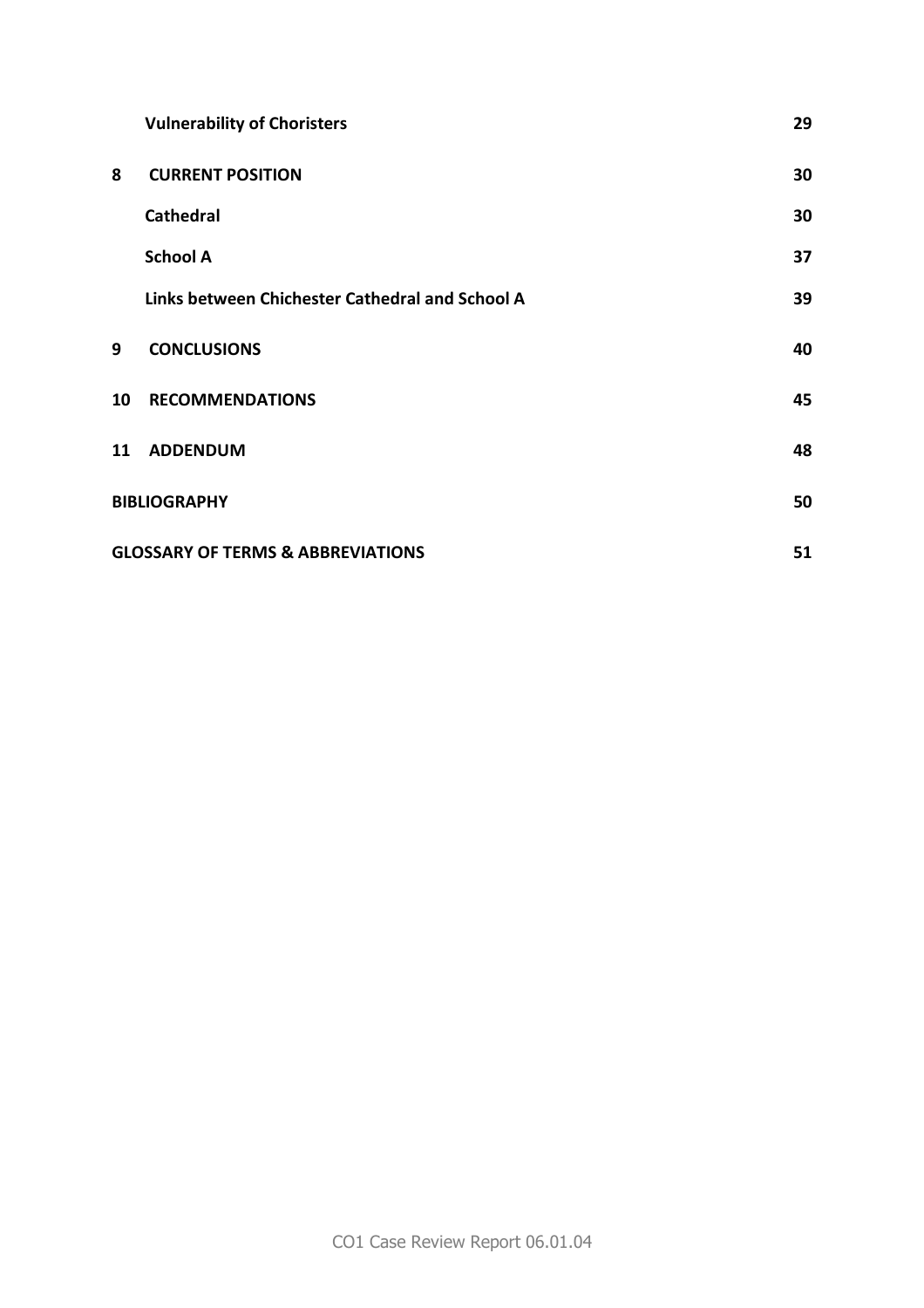# **ACKNOWLEDGEMENTS**

Sincere thanks are owed to all members of the steering group who worked hard to support the work of the review, provide information and contribute to the final report.

Thanks are also due to those professionals who agreed to be interviewed and offer their experiences and ideas.

Thanks to the ex-choristers, ex-parents and members of the congregation, past and present, who provided valuable contributions to the case review.

Finally, our thanks to the victims and their families who despite the continued distress associated with this case made time to help us understand the culture within which the crimes were committed and the impact of this abuse on their lives. Through their courage in reporting the abuse to the police CO1 was stopped from abusing children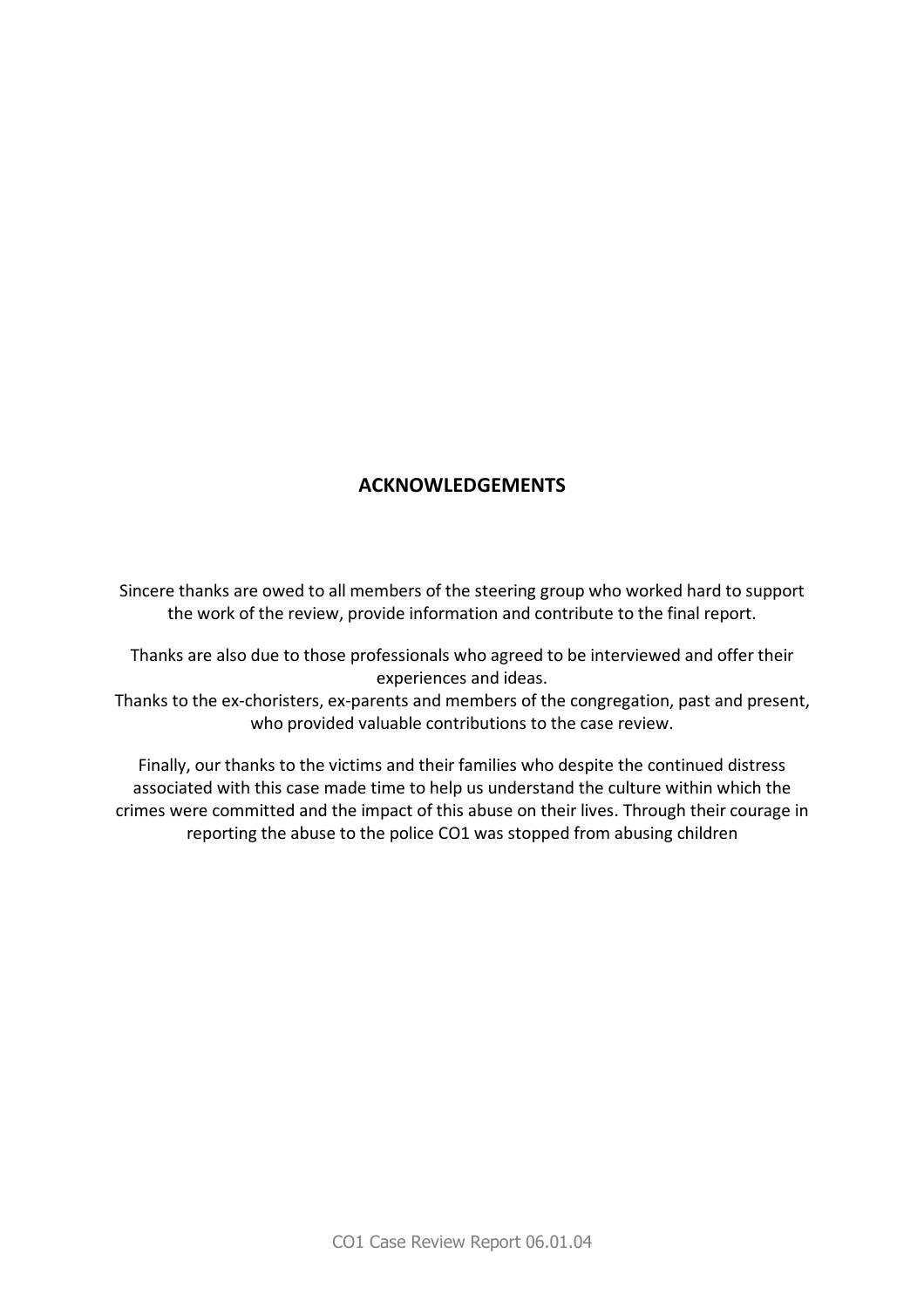# **1 EXECUTIVE SUMMARY**

#### **BACKGROUND TO THE CASE REVIEW**

- 1.1 On the 2nd May 2001 Convicted Offender 1 (CO1) was convicted and sentenced at Lewes Crown Court, having been found guilty of 32 sexual offences against 12 boys over a period of 29 years.
- 1.2 CO1 had a long association with Chichester Cathedral and had been the Head Steward until his arrest. He met all but one of his victims through his activities in the Cathedral and met the remaining victim at another cathedral during the Southern Cathedral's Festival.
- 1.3 This Case Review was initiated following concerns being expressed at the way the Cathedral responded to the allegations made in 2000 and the lack of previous action over 25 years, despite alleged concerns about CO1.
- 1.4 The focus of the review was on the lessons that needed to be learnt so as to improve safeguards for children involved in Church activities and to improve working arrangements with statutory Area Child Protection Committee (ACPC) agencies.
- 1.5 The scope of the review covered 30 years and encompassed the management of child protection issues over this period primarily in relation to CO1, but also to other individuals suspected or convicted of child abuse during this period.
- 1.6 The review commenced in September 2001, but was temporarily suspended until December 2002 following a further police investigation, which led to the conviction of Convicted Offender 2 (CO2) in May 2003. He had been a teacher at School A, in 1976.
- 1.7 The methodology for the review process included both the provision of documents to the review, and the facility for victims, their families, ex-pupils and parents of School A and the Cathedral congregation to contribute their views and experiences.

#### **THE OFFENCES**

- 1.8 CO1 pleaded guilty to 31 offences, was found guilty of one offence at the criminal trial and not guilty of a second offence. These offences involved 12 victims. A further 8 charges remained on file, involving 3 additional victims.
- 1.9 The convicted offences range from 23 charges of indecent assault, 5 of buggery, 1 of indecency with a child under 14 years and 2 of attempt to procure acts of gross indecency. The most serious offence of buggery without consent *first* occurred (as far as is known) in 1971.
- 1.10 CO1 was found not guilty of a charge of buggery without consent. The counts left on file involve 5 indecent assaults against males, 1 indecent assault against a female and 2 counts of perverting the course of justice.
- 1.11 All the convictions related to offences committed when the victims were aged under 16 years old. The ages at which boys were first abused varied. 3 were possibly as young as 11 years old (the date span of the offences commenced on the  $1<sup>st</sup>$  January of the year they turned 12 years old).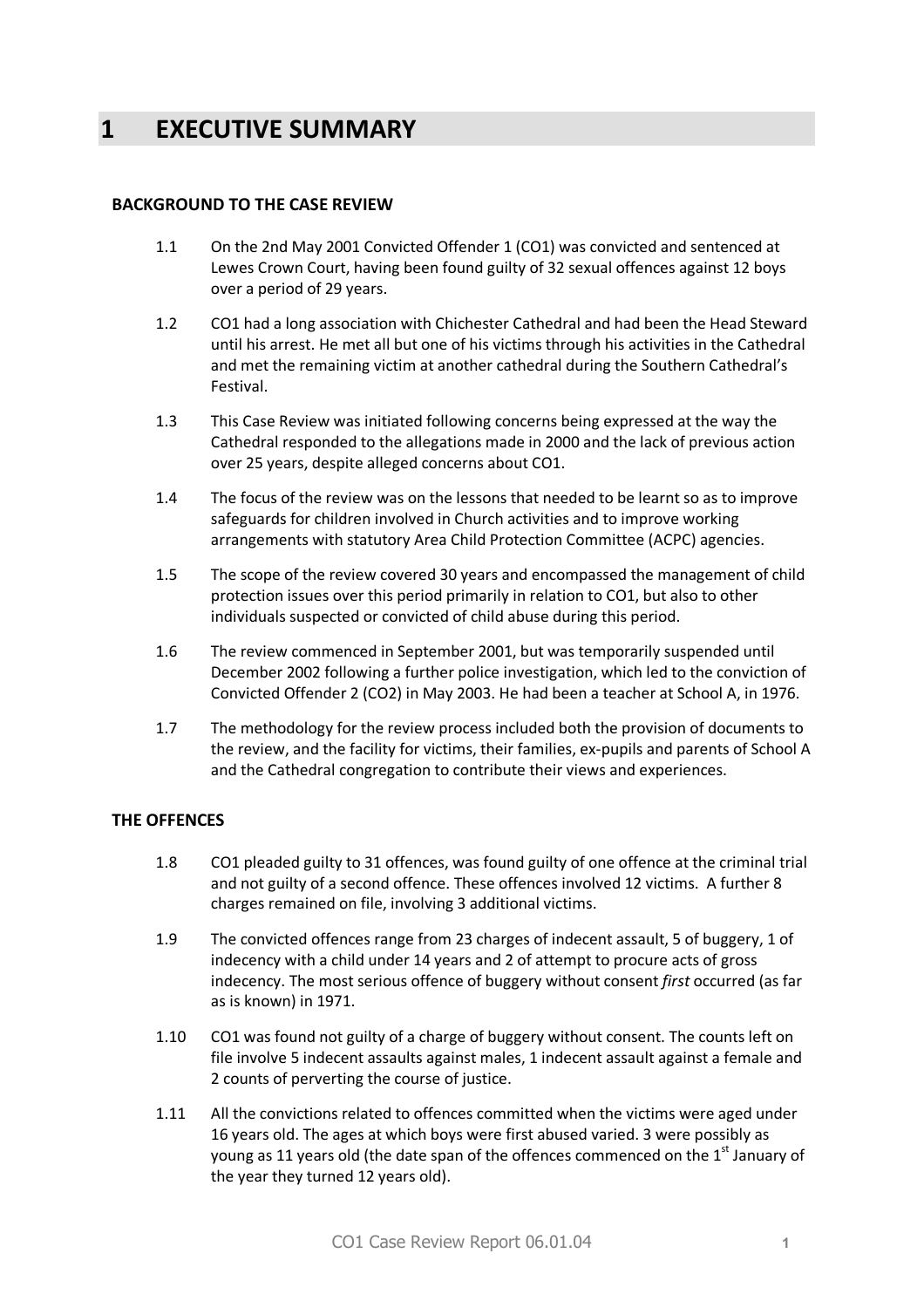#### **FINDINGS**

- 1.12 The findings of the review are based primarily on documents and information from the police investigation, due to difficulties contacting the identified stakeholders and the limited numbers that did respond.
- 1.13 The reported impact of the abuse on the victims has been severe, resulting both in short term harm, such as disruptive adolescent behaviour and impaired educational attainment and long term emotional and mental health problems, including substance misuse.

#### *CO1's position in the Cathedral community and ability to access victims*

- 1.14 CO1 grew up in Canon Lane, living in the Treasury. When he left home to live in London, he returned there regularly to visit and, following the death of his mother, he was provided with alternative local Church owned property in 1994.
- 1.15 CO1's father was Head Steward in the Cathedral. CO1 helped him in this role and took it over after his father's death. This position meant that he was able to provide preferential seating within the Cathedral to those families with whom he was friendly. This gave CO1 a position of some perceived power and status within the Cathedral, reinforced by his social contacts with clergy and staff at the Cathedral.
- 1.16 All 15 victims were involved in Cathedral activities, 14 of them at Chichester Cathedral. 11 were or had been pupils at School A and 8 were or had been choristers. CO1's perceived high status in this community gave him the opportunity to access and 'groom' his victims.

#### *Management of child protection*

- 1.17 CO1 was one of several alleged or convicted child sex abusers that were involved in Chichester Cathedral within the last 30 years and some people were aware of allegations and concerns about him and others.
- 1.18 During the 1970's, within the historical context of the management of child protection, School A responded adequately to allegations against CO1 and CO2. CO1 was banned from school premises and CO2 was forced to resign. Both have now been convicted of the offences that were alleged at that time.
- 1.19 Unfortunately, no records have been found regarding the reason for the action by the school and subsequently staff were unaware of the reason for the ban on CO1, other than a belief that he was a disruptive influence on pupils.
- 1.20 The ban only operated within school premises and not within the Cathedral precincts. Whilst the ban continued in principle, CO1 was permitted use of workshop facilities at the rear of the Treasury (which had become part of the school) and entered the school to borrow benches for concerts. He therefore retained a position of some authority vis-a-vis the pupils and maintained access to them.
- 1.21 The only allegation (known to have been made) about CO1 in the early 1980's led to the pupil being instructed to stop seeing CO1, according to the information provided to police. This placed all responsibility with the child.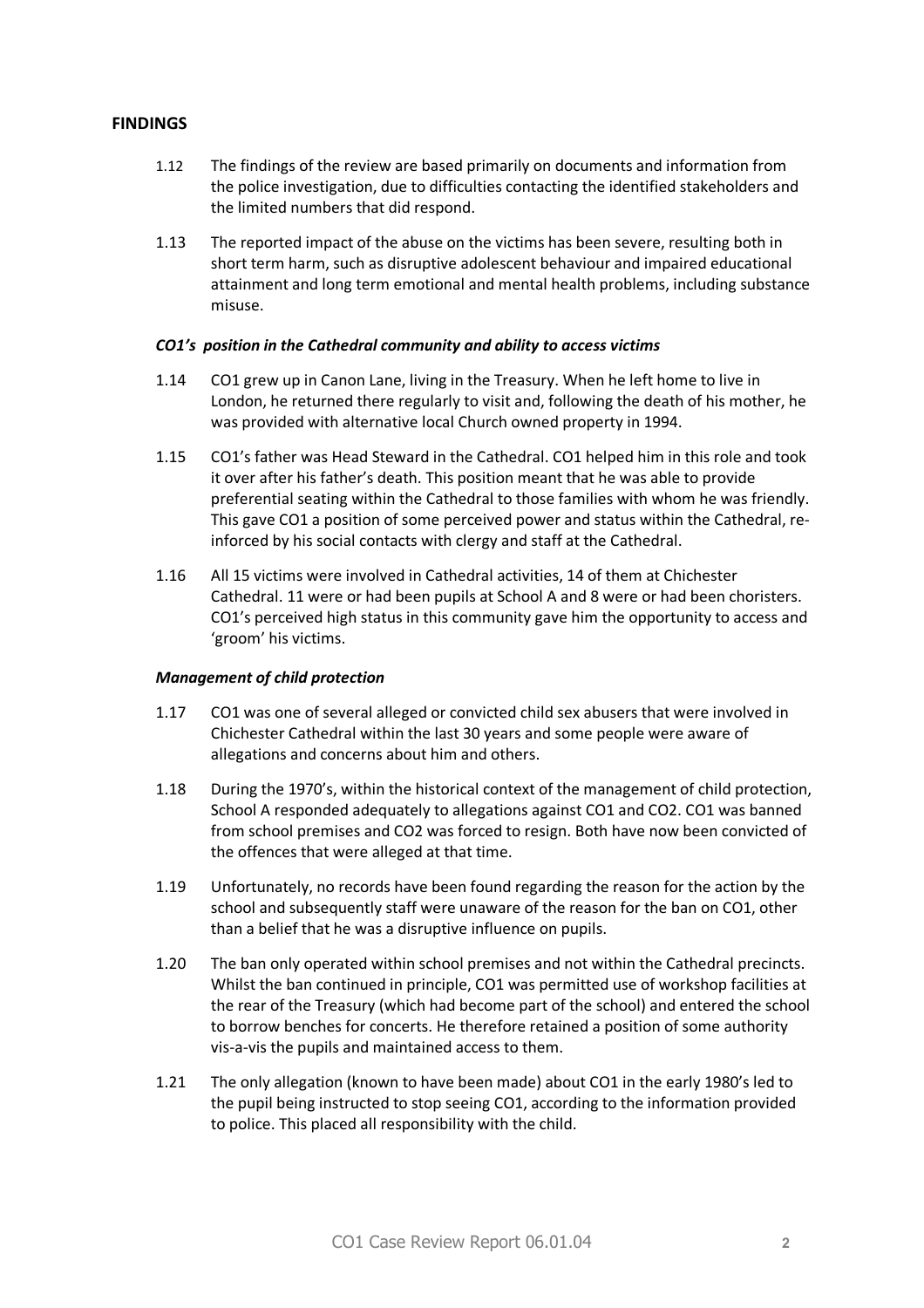- 1.22 Rumours continued to circulate about CO1, but there is no knowledge of any further allegations made or concerns expressed to those in positions of authority during the remainder of this decade.
- 1.23 Allegations and concerns circulated about Convicted Offender 3 (CO3) and 3 other men during the 1980s without any discernable response by the recipients of this information within the Anglican community in the Chichester area, possibly partly due to issues around confidentiality and the clergy.
- 1.24 During the 1990's society as a whole became increasingly aware of the need for vigilance with regard to sexual abuse. The Anglican community in the Chichester area appear to have been slow to change their child protection responses. This was illustrated by:
	- · In 1991 an allegation about CO1's use of pornographic material with a 12 year old was inadequately dealt with and appears not to have been reported to the Dean of Chichester Cathedral at the time (Dean A).
	- · In 1991 parents of 2 victims reported abuse by a member of the Choristers' Association and the Cathedral held their own internal investigation, without informing or liasing with the police
	- · Allowing CO3 to resume his responsibilities as a lay vicar in mixed age activities following his release from prison
- 1.25 Finally in March 2000 the allegations about CO1 were not reported either to the Diocesan Child Protection Advisor (DCPA 1) or to the police. This was contrary to the existing diocesan child protection procedures (*The Protection of Children* 1997), which had not been implemented at that time by the Cathedral.
- 1.26 During the investigation and prosecution of CO1 the Church did not offer pastoral support to victims, partly due to being unaware of their identity and partly because the Diocesan Child Protection Advisor had established with the police that Victim Support was providing this resource.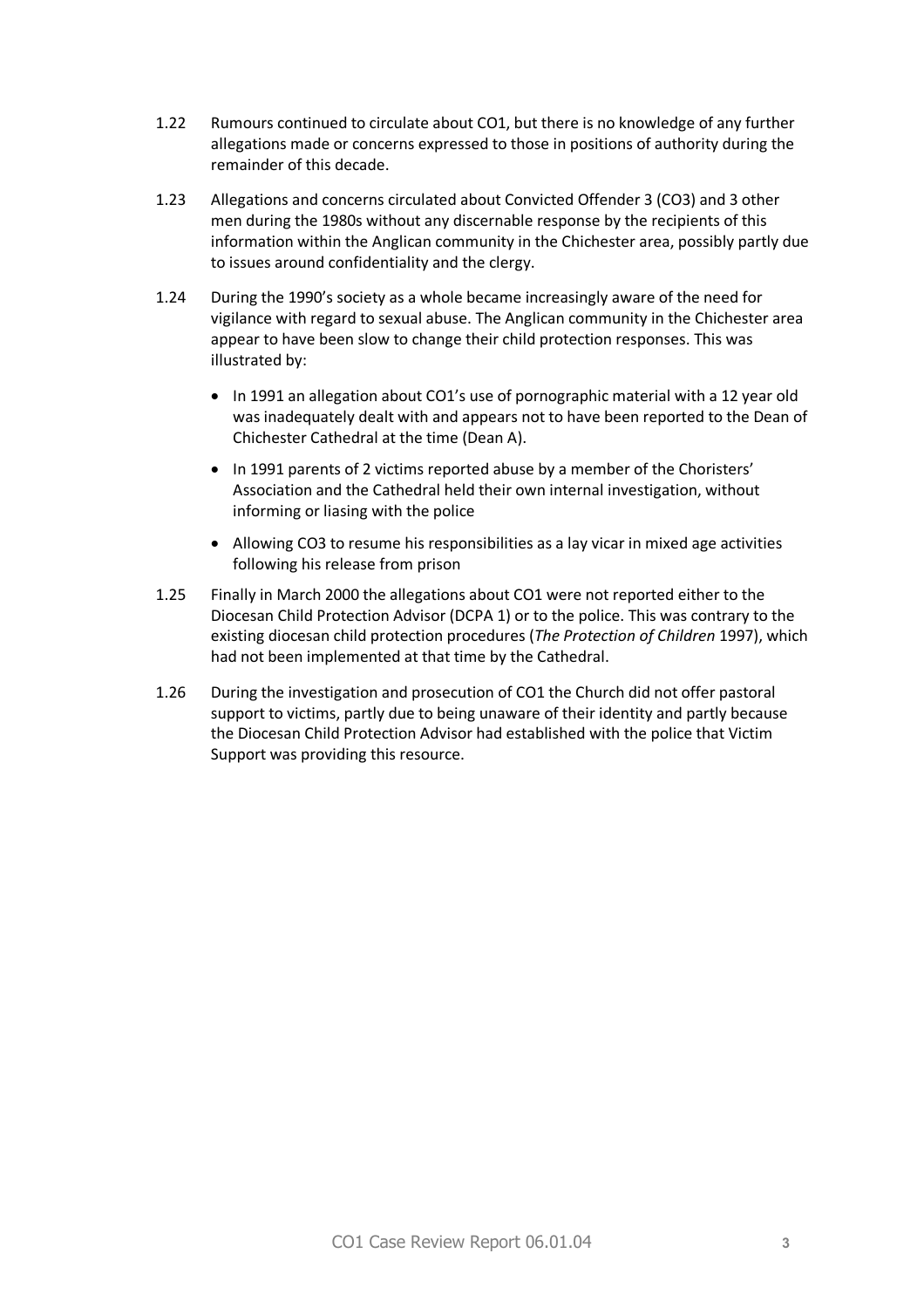#### *Current position*

- 1.27 Since CO1's arrest in 2000, there have been major changes in both the Diocese and the Cathedral. There is now a new Bishop [Bishop B], new Dean [Dean B] and some change in Chapter membership.
- 1.28 The Diocesan child protection procedures have been implemented in the Cathedral and a *Cathedral Child Protection Policy and Guidelines* (May 2003) introduced to ensure that staff and volunteers are recruited and vetted in accordance with diocesan policy. It includes advice about training and the reporting of child protection concerns and allegations, broadly consistent with diocesan policy.
- 1.29 The major challenges that remain centre around:
	- · The recognition of child protection issues by clergy, staff, volunteers and congregation
	- · Further opening up of the Cathedral community
	- · Strengthening the autonomy of School A
	- · Lack of openness about sexuality, which has led to confusion between homosexuality and child abuse
	- · Tensions between the issues of clergy confidentiality and the need to ensure that the welfare of the child remains paramount
- 1.30 The recommendations address further improvements to be made in the implementation of safe care of children involved in Church activities. These have been separated into those that apply to the diocese as a whole, those that apply specifically to the Cathedral and / or School A and some that will need to be addressed nationally within the Church of England.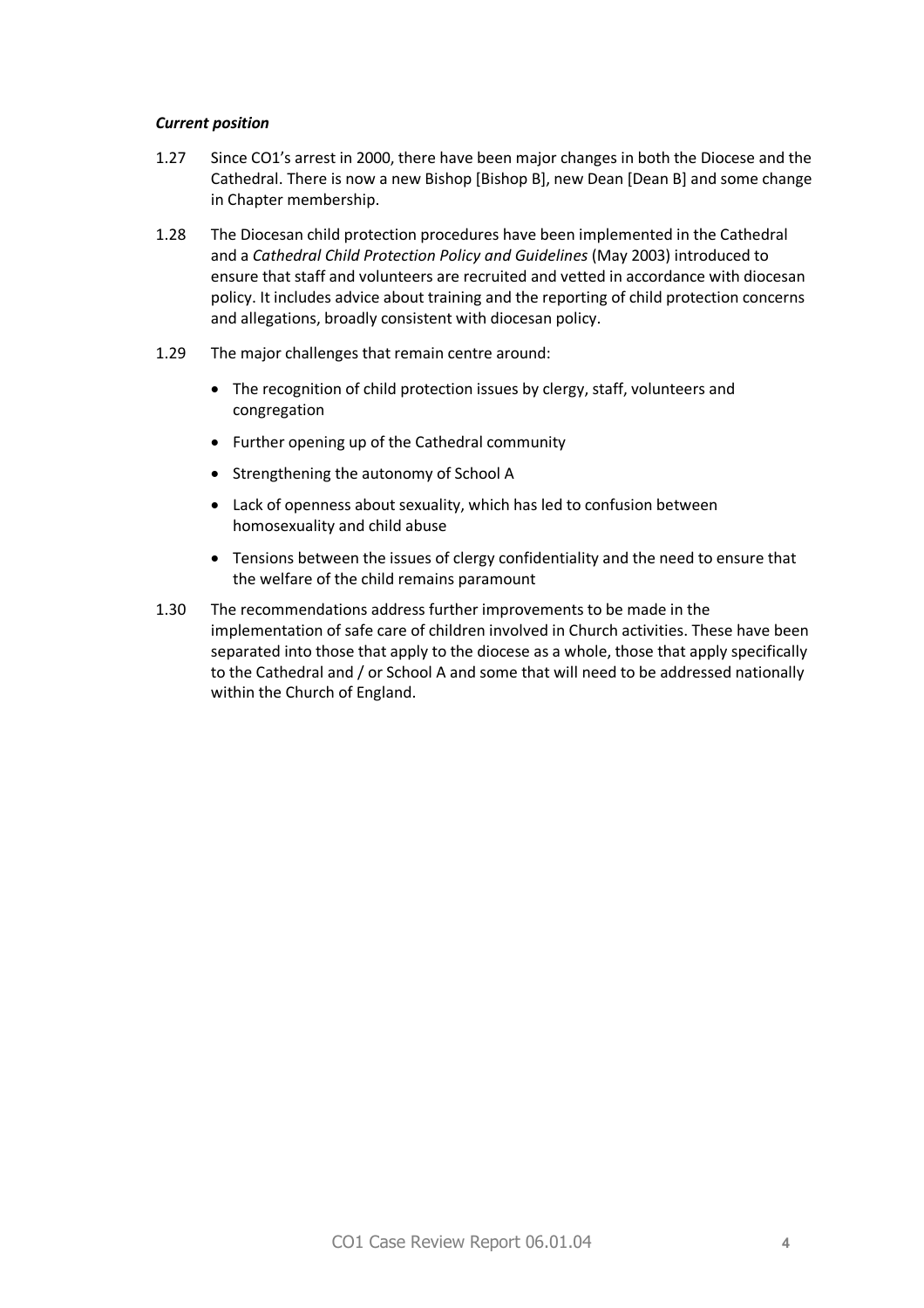# **2 INTRODUCTION**

- 2.1 On the 2nd May 2001 CO1 was convicted and sentenced at Lewes Crown Court, having been found guilty of 32 sexual offences against 12 boys over a period of 29 years. CO1 pleaded guilty to 31 offences, was found guilty of one offence at the criminal trial and not guilty of a second offence. A further 8 charges remained on file, involving 3 additional victims.
- 2.2 CO1 had a long association with Chichester Cathedral and had been the Head Steward until his arrest. He met all of the 15 victims through his association with Chichester Cathedral and 14 directly through his activities at the Cathedral.
- 2.3 Following the conviction, the local media published reports and correspondence, which led to further concerns. These mentioned that 'warnings have been going on for 25 years' (*p.2 Chichester Observer 10.05.03*) and the Church had ignored them. Moreover criticism was expressed at the way the Cathedral responded to the allegations made by a victim prior to the involvement of the police, with headlines that 'Dean denies cover-up' *(p.2 Chichester Observer 03.05.01*), [Referring to Dean A]
- 2.4 Following CO1's conviction the Diocesan Child Protection Advisor [DCPA2] arranged a 'de-brief' meeting with police and social services. The aim was to obtain information about the case and advise the newly appointed Bishop of Chichester [Bishop B] of the best way to ensure that children involved in Cathedral activities are better safeguarded in the future.
- 2.5 Edina Carmi, an independent social work consultant, was asked to chair the meeting, held on 12.06.01. She advised Bishop B to set up a case review modelled on the Serious Case Reviews outlined in government guidance. These are used by the Area Child Protection Committee agencies in cases where a child has died or been seriously abused (including sexual abuse) and 'the case gives rise to concerns about the way in which local professionals and services work together to safeguard children'. (*Chapter 8.6, Working Together to Safeguard Children*, Department of Health 1999).
- 2.6 To ensure the independence and objectivity of the review it was overseen by a multiagency steering group, chaired by Peter Collier QC and involving representatives from Sussex Police, West Sussex Social & Caring Services, West Sussex Education Department, East Sussex Victim Support, a senior clergyman (unconnected to West Sussex and Chichester) and the DCPA2.
- 2.7 The work of the review was to be undertaken by Edina Carmi in consultation and on occasions jointly with members of the steering group, and in particular the DCPA2.
- 2.8 Terms of reference were agreed by the steering group at its first meeting on 07.09.01. These covered a period of 30 years and were based on the principles of Serious Case Reviews, as outlined in *Chapter 8, Working Together to Safeguard Children*, Department of Health 1999.
- 2.9 The aims of the review focused on the lessons that needed to be learnt so as to improve safeguards for children involved in Church activities and to improve working arrangements with statutory Area Child Protection Committee (ACPC) agencies.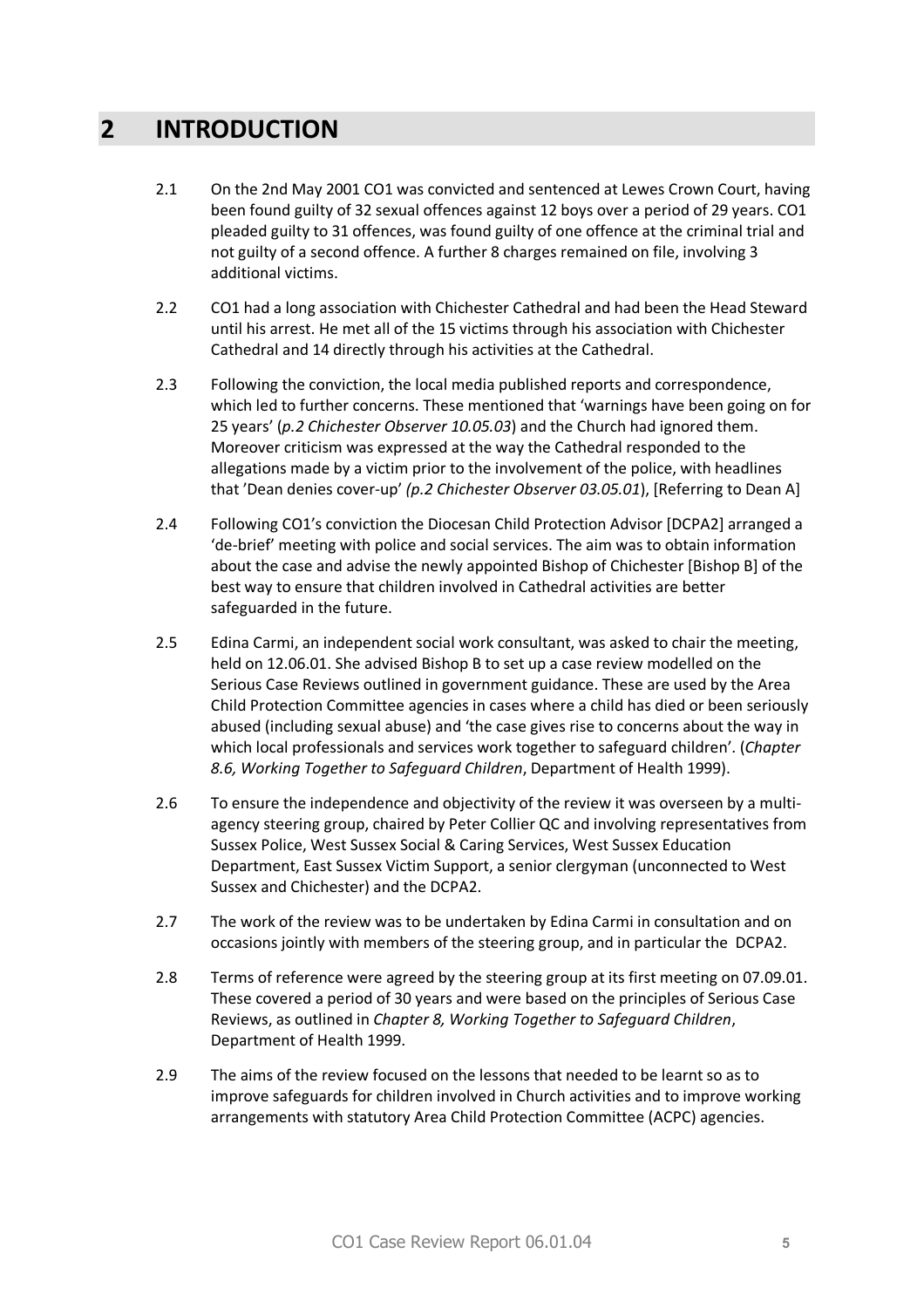- 2.10 The methodology for the review process included both provision of documents to the review and the provision for victims, their families, ex-pupils and parents of School A and the Cathedral congregation to contribute their views and experiences.
- 2.11 The review was temporarily suspended in November 2001 whilst the police undertook further investigations into allegations of Perverting the Course of Justice and Misconduct in Public Office.
- 2.12 This second police investigation provided information about the activities of CO1 and other individuals already known or suspected of abusing children and how those responsible responded to the allegations. Charges were made against one individual in connection with allegations arising from events in the 1970s. This led to a conviction in May 2003. There was insufficient evidence for the instigation of further criminal proceedings.
- 2.13 The case review commenced again in December 2002 with slightly amended terms of reference. The police have contributed relevant information to the case review process.
- 2.14 The conclusions of the review are based primarily on information collected by the police due to the difficulties encountered in contacting the stakeholders mentioned (see section 3 Case Review Process) and the limited numbers that did respond.
- 2.15 The following report has been informed by and based upon documents, reports, information and advice provided by:
	- · Sussex police
	- · Victims and their families
	- · Chichester Cathedral
	- · School A
	- · The Cathedral congregation, ex-parents and ex-choristers
	- · Diocesan Child Protection Advisors
	- · Members of the Case Review steering group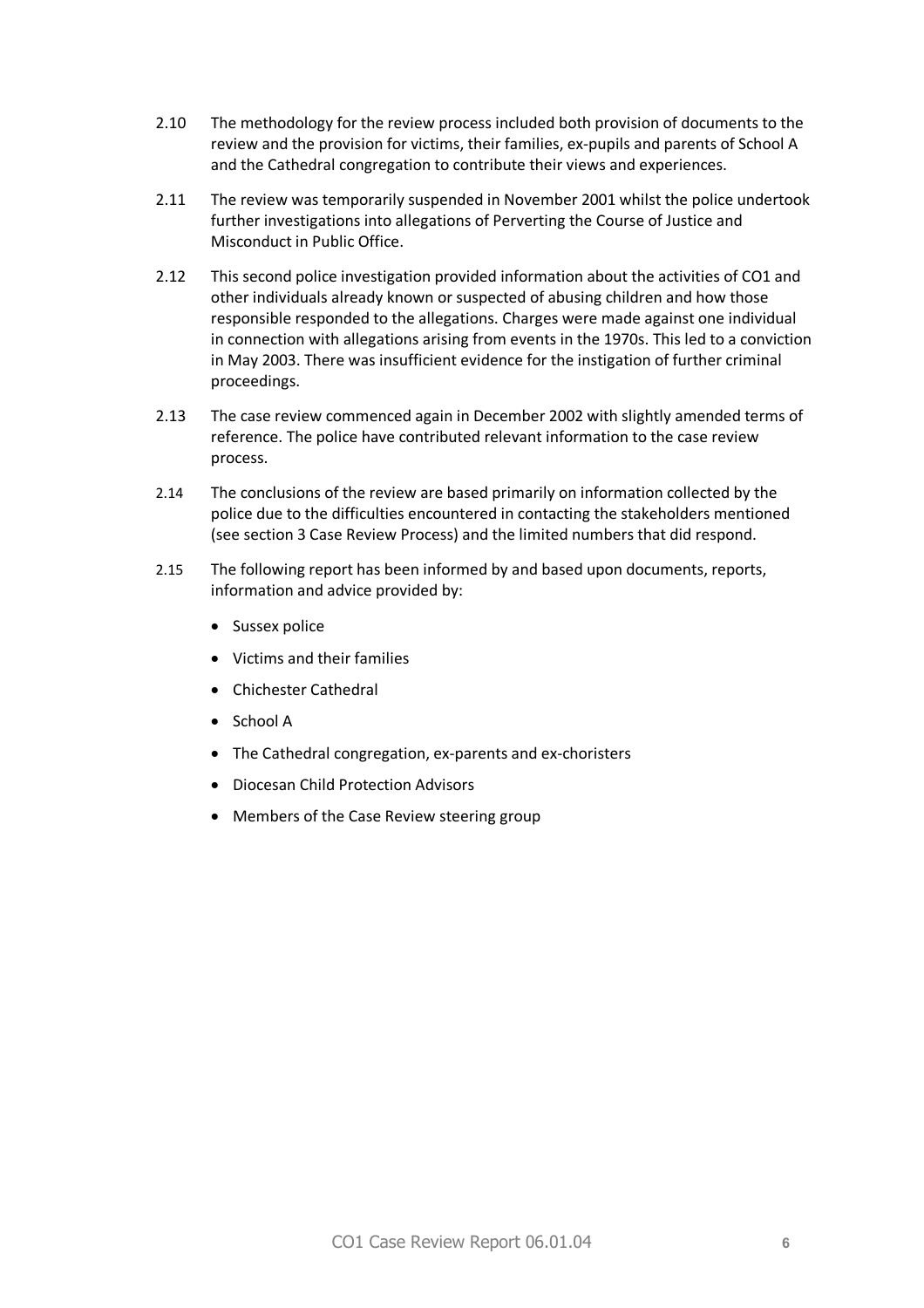- 2.16 The report is divided into the following sections:
	- · Section 3 describes the methodology of the review process and how this changed due to circumstances and responses of stakeholders to the process
	- · The factual information about the crimes committed by CO1 and their impact on the victims is outlined in Section 4
	- · Section 5 looks at CO1's role within Chichester and how he accessed and groomed his victims
	- · Section 6 looks at contextual information relating to the police investigation, which provides information on other convicted or suspected abusers with links to the Cathedral or School A during the period
	- · Section 7 considers specific child protection issues including the implementation of policy and procedure, the management of concerns during this period, the role of the confessional, the provision of pastoral support and the vulnerability of choristers
	- · Section 8 looks at the current position and the changes made since 2000, as well as areas for further improvement
	- · Section 9 reports on the conclusions and the lessons to be learnt
	- · The recommendations of this case review are in Section 10
- 2.17 An addendum has been provided in section 11 to include information obtained following the writing of the report. This is derived from a later interview with Dean A, after his request to contribute to the review process.
- 2.18 The individual identity of contributors to the case review process have not been disclosed in the report, except where those quoted were interviewed in their official positions.
- 2.19 The contents of the following report and in particular its conclusions and recommendations represent a consensus view of the multi-agency steering group.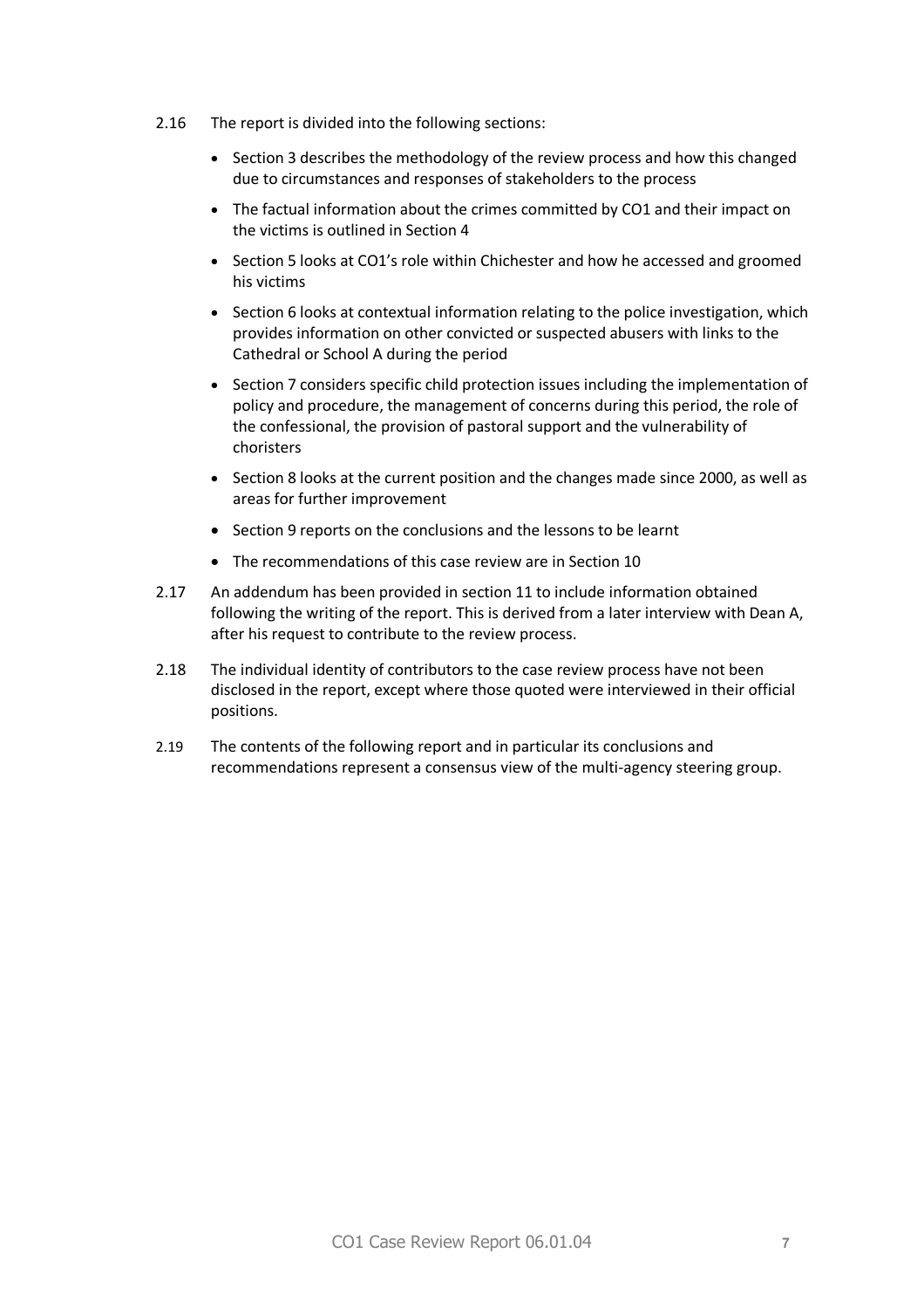# **3 CASE REVIEW PROCESS**

#### **STEERING GROUP MEMBERSHIP**

- 3.1 The steering group provided a multi-agency forum to guide the process and ensure objectivity. The group consisted of representatives from three West Sussex ACPC agencies (all with expertise in child protection), the clergy (with no Sussex connections) and Victim Support. DCPA2 provided the link between the group and the Bishop B.
- 3.2 The group was chaired by Peter Collier QC, a barrister who practices in both criminal and child care law; he has been a Crown Court Recorder since 1988 and Deputy High Court Judge in the Family Division since 1998.
- 3.3 Edina Carmi, independent social work consultant co-ordinated the work of the group, undertook interviews and drafted reports for the steering group. She specialises in working in the field of child protection and has undertaken several ACPC Serious Case Reviews, as well as having written several authorities' child protection procedures, including the London Child Protection Procedures.
- 3.4 Membership of the steering group was as follows:
	- · Chair: Peter Collier Q.C.
	- · Sussex Victim Support representative
	- · West Sussex Social & Caring Department representative
	- · Sussex Police representative
	- · West Sussex Education Department representative
	- · Clergy representative (unconnected to Diocese of Chichester)
	- · Diocesan Child Protection Advisor (DCPA2 Diocese of Chichester)
	- · Independent Review Lead: Edina Carmi

### **TERMS OF REFERENCE**

- 3.5 The steering group met for the first time on 07.09.01 and agreed the terms of reference for the review. These were slightly amended at the meeting on the 12.12.02 following the further police investigation mentioned below in 3.13.
- 3.6 The purpose of this case review was to:
	- · Establish, from this case, whether there are lessons to be learnt regarding the ways in which the Chichester Diocese (Church of England) can improve safeguards for children and young people involved in Church activities.
	- · Establish whether there are lessons to be learnt regarding the way in which the Church of England, in the Chichester Diocese, can improve working arrangements with the statutory ACPC agencies.
	- · Identify clearly the lessons to be learnt, how they will be acted upon and what is expected to change as a result.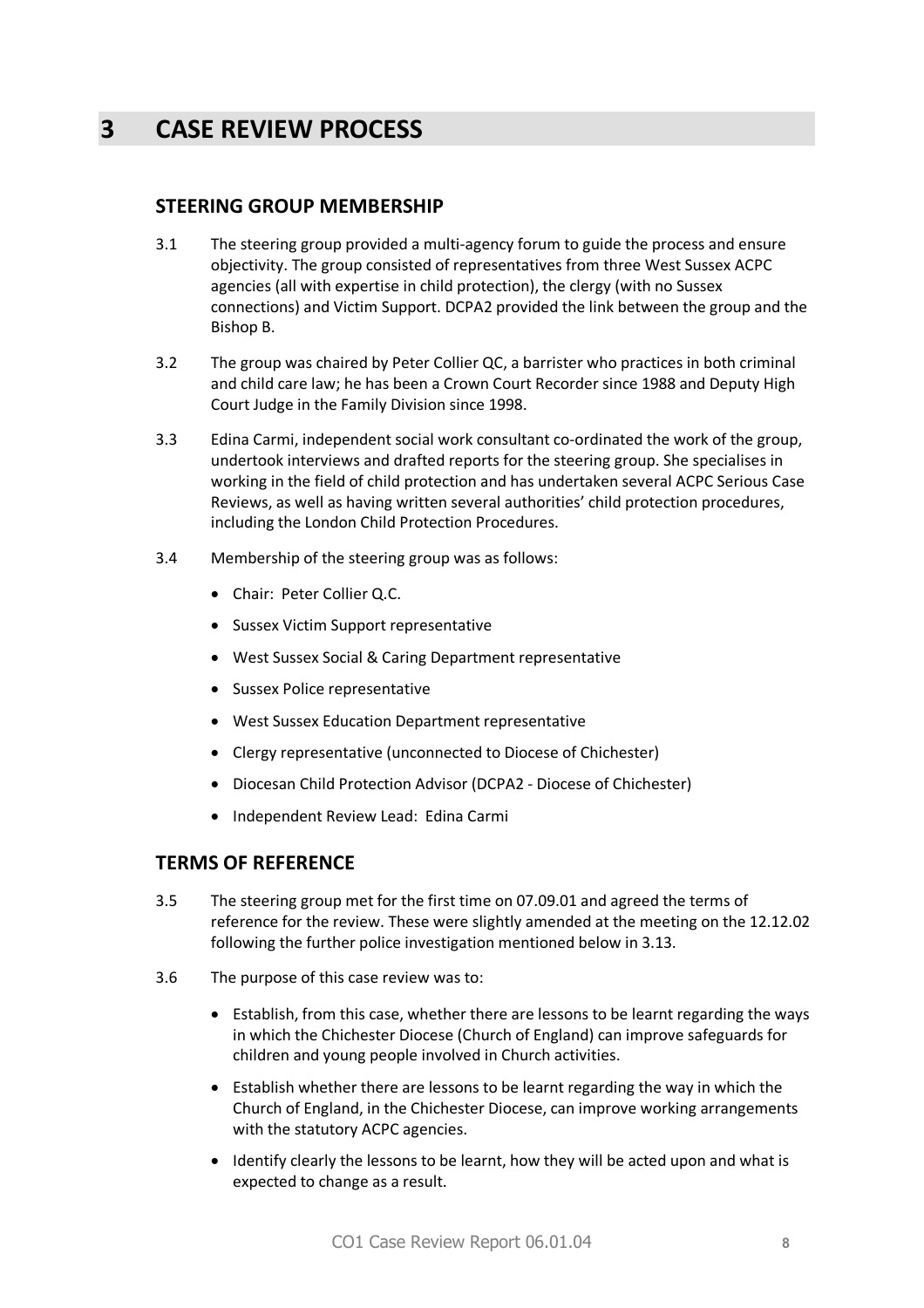- · Develop a model of good practice to be made generally available to the Church of England including guidance regarding:
	- $\triangleright$  The conduct of Case Reviews
	- $\triangleright$  Relationships between Cathedral, school and wider community
	- $\triangleright$  Responses by the Cathedral to child protection concerns and during police investigations
- 3.7 The media references to cover ups and the possibility that some individuals had knowledge or concerns about CO1 in the past, said to be inappropriately investigated in the past, provided the starting point to the review process.
- 3.8 The methodology employed was to offer the opportunity for contributions from a wide range of stakeholders: victims and their families, then parents, ex-pupils and staff from School A, members of the Cathedral community, and its staff and volunteer helpers.
- 3.9 Additional information would be requested from the police and other agencies, the Cathedral and from specific individuals / roles within the school and Cathedral.
- 3.10 The focus of the case review was around the activities of CO1, but it was recognised that there may be allegations made about other individuals. All such allegations would be passed to the police.
- 3.11 It was agreed that if there are lessons to be learnt that will better protect children involved in Church activities, they will be relevant to the review, even if they arise from concerns about individuals other than CO1.

### **CONDUCT OF REVIEW**

- 3.12 Following the first steering group meeting in September 2001, the police passed a letter from Bishop B to all victims, offering them and their families the opportunity to contact Edina Carmi, in confidence, so as to contribute to the review. There was little response to this letter.
- 3.13 In November 2001, the police requested that the review be temporarily suspended as a second police investigation had been initiated into possible offences of Perverting the Course of Justice and Misconduct in Public Office. Interviews with victims and their families proceeded, but no further work was undertaken by the review until the criminal investigation was completed.
- 3.14 The steering group met again on 12.12.02 following the completion of the police investigation. No charges resulted from this very thorough criminal investigation into possible offences of Perverting the Course of Justice and Misconduct in Public Office, but allegations were made in connection with an ex-teacher at School A during the 1970s and he was charged, prosecuted and subsequently convicted in May 2003.
- 3.15 Much of the information derived during the criminal investigations is relevant to this case review and the police provided anonymised data for the purposes of this case review.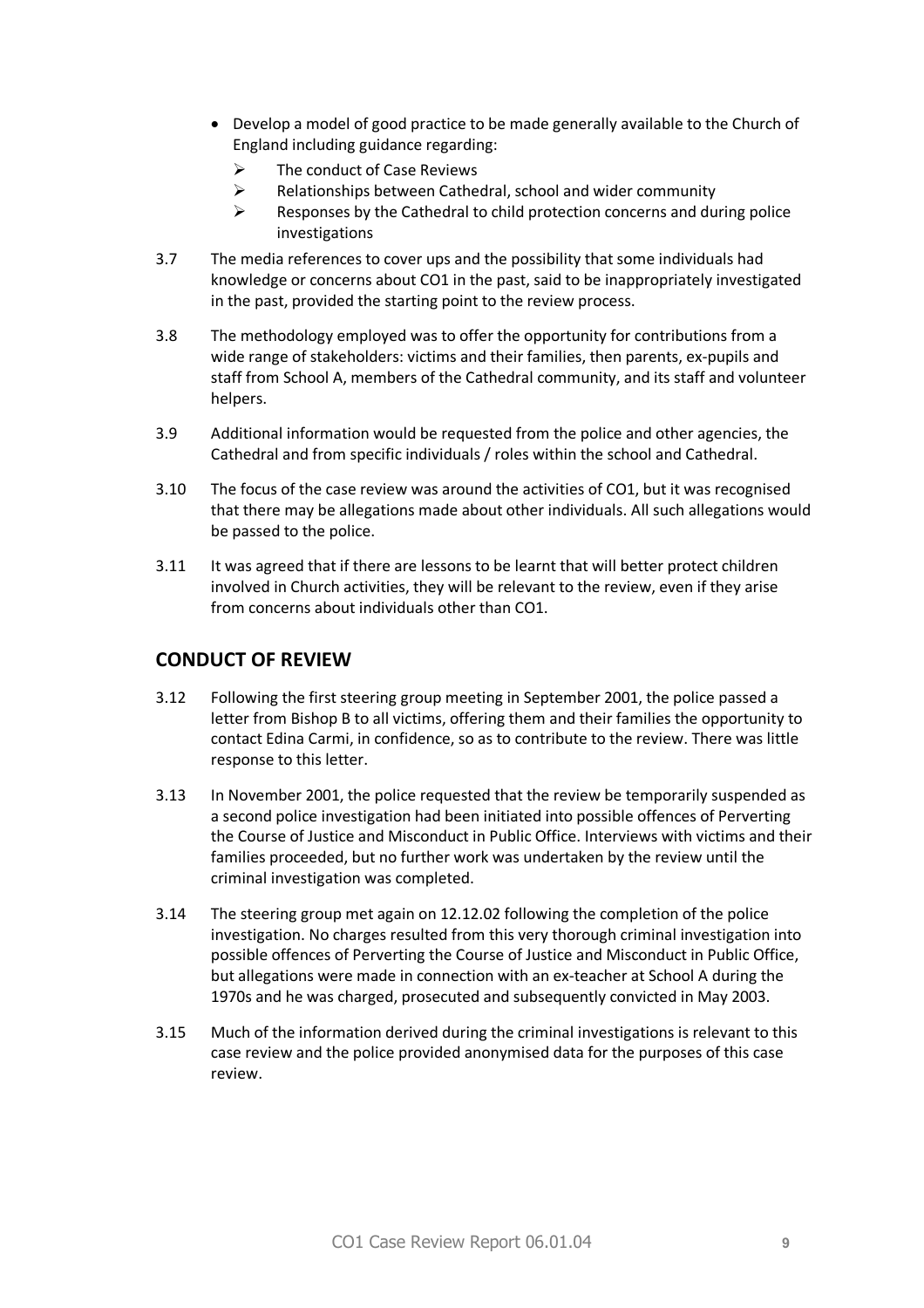- 3.16 A major part of the methodology centred around providing the opportunity for victims, families, ex-pupils of School A, ex-choristers, parents, ex-parents, members of the Cathedral congregation, school and Cathedral staff and voluntary helpers with the opportunity to express any concerns or suggestions about arrangements to safeguard children involved in Church activities.
- 3.17 The response from victims and their families was limited. The involvement of the other identified stakeholders relied on the co-operation of the Cathedral and School A. Whilst the co-operation was forthcoming in principle, in practice arrangements to facilitate this have been extremely complicated, taken a considerable period of time and have limited the scope of the review process.

# **Information from parents, ex-pupils and staff of School A**

- 3.18 The headmaster of School A initially agreed in February 2003 to send out a letter to parents, ex-pupils and staff, providing information about the case review and contact details. However, this was subject to the agreement of the school governors.
- 3.19 At the end of March 2003, Edina Carmi was invited to attend a meeting with the Dean of the Chichester Cathedral (Dean B) in his role of chair of governors, the headmaster and three other governors. Concerns were expressed about the need to ensure the letter was expressed sufficiently sensitively, the difficulty of contacting ex-pupils and the difficult timing due to the approaching court case of CO2 as a result of the second police investigation.
- 3.20 Dean B undertook to take further advice regarding the timing and wording of letters to parents and the letter to staff would follow the same format.
- 3.21 Information was sent to parents about the CO2 court case, but it is understood that Dean B decided that the letter about CO1 should be deferred. An e-mail dated 18.06.03 from the Head Teacher confirmed that he was still awaiting the outcome of the Chapter meeting and further advice from the school governors.
- 3.22 An undated letter from Dean B to Peter Collier in July 2003 referred to the intention of the Head Teacher to put a note into the Parent Teacher Association Newsletter. No confirmation has been received that this occurred.

# **Information from the Cathedral community**

- 3.23 Dean B met with Edina Carmi in February 2003. At this meeting he expressed support for the purpose of the case review and agreed in principle to facilitate the process.
- 3.24 Following this meeting Dean B became increasingly concerned at the potential negative impact of the case review process, so long after the conviction of CO1.
- 3.25 The concerns of Dean B and Chapter, expressed at meetings and in letters included:
	- Potential distress caused by stirring up issues so long after the event
	- · Possible legal and financial implications
	- · Apprehension that the process is that of an inquiry rather than a review
	- · Likely responses to new allegations and to anonymous information
	- · Scope of the final report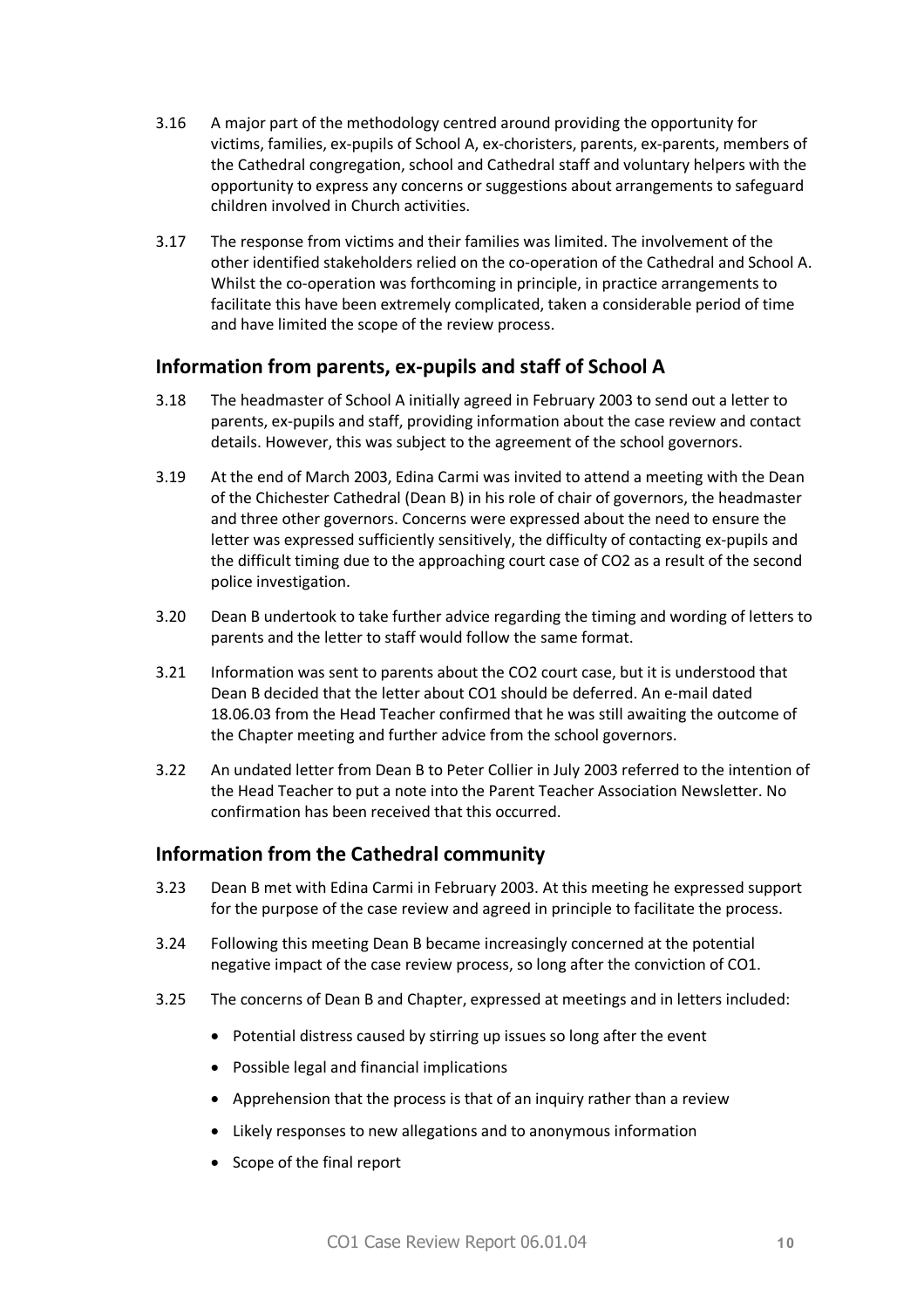- 3.26 Confirmation was received that an entry was made in the 'Cathedral Notes' for 3 consecutive weeks commencing on the 20.07.03. This gave contact details but did not state CO1's name, but referred to him as a 'senior lay volunteer'. This item led to a small response from members of the community, despite being circulated during the holiday season and with no offer of confidentiality to the contributors.
- 3.27 Once the wording was agreed a similar note was to be given to staff and volunteers at the Cathedral. It is not known if this occurred. To avoid any type of 'fishing exercise' or feeling of intimidation, the intention was to enable all to contribute in confidence, rather than selecting specified individuals who may or may not have relevant information about CO1.
- 3.28 Interviews were undertaken with specific staff in relevant positions to provide the review with critical information. This involved the current Communar and Organist & Master of Choristers.

# **Information from Chichester Cathedral Choristers' Association**

- 3.29 In an effort to contact at least some ex-pupils, Chichester Cathedral Choristers' Associations was approached.
- 3.30 After careful consideration and discussion at a committee meeting in May 2003, they agreed to send out a letter with their newsletter. These were ready for distribution in June 2003, but no contacts with Edina Carmi resulted and the inference in the letter from Dean B to Peter Collier in July is that it was not sent.
- 3.31 The letter stated that '*Neither the Chichester Cathedral Chorister's Association nor we can accede to the request that former choristers be contacted…'.* The decision was made apparently on the grounds of data protection and the possibility that it would be deeply disturbing to CO1's victims *'who themselves have tried to put these events behind them…'*. This suggests that the letters were never sent to members.

### **Outcome**

- 3.32 The steering group meeting of the 20.06.03 decided that the review should be completed at this stage, using whatever information was available from the police and other contributors. This decision was based on the difficulties contacting the various stakeholders originally identified, the lack of response from victims and their families, the length of time since CO1's conviction and the very thorough subsequent police investigation.
- 3.33 The focus of this case review process was therefore limited and restricted through the inability to hear from victims and others who may have knowledge about how CO1 was able to abuse children for over 30 years without detection.
- 3.34 This was partly due to lack of response, possibly connected to the delay in conducting the review process and partly due to the limitations imposed on making contact with stakeholders.
- 3.35 The information in this case review is based on an analysis of:
	- · Anonymised documents provided by the police
	- · Interviews and documents provided by the Diocesan Child Protection Advisors (past and present)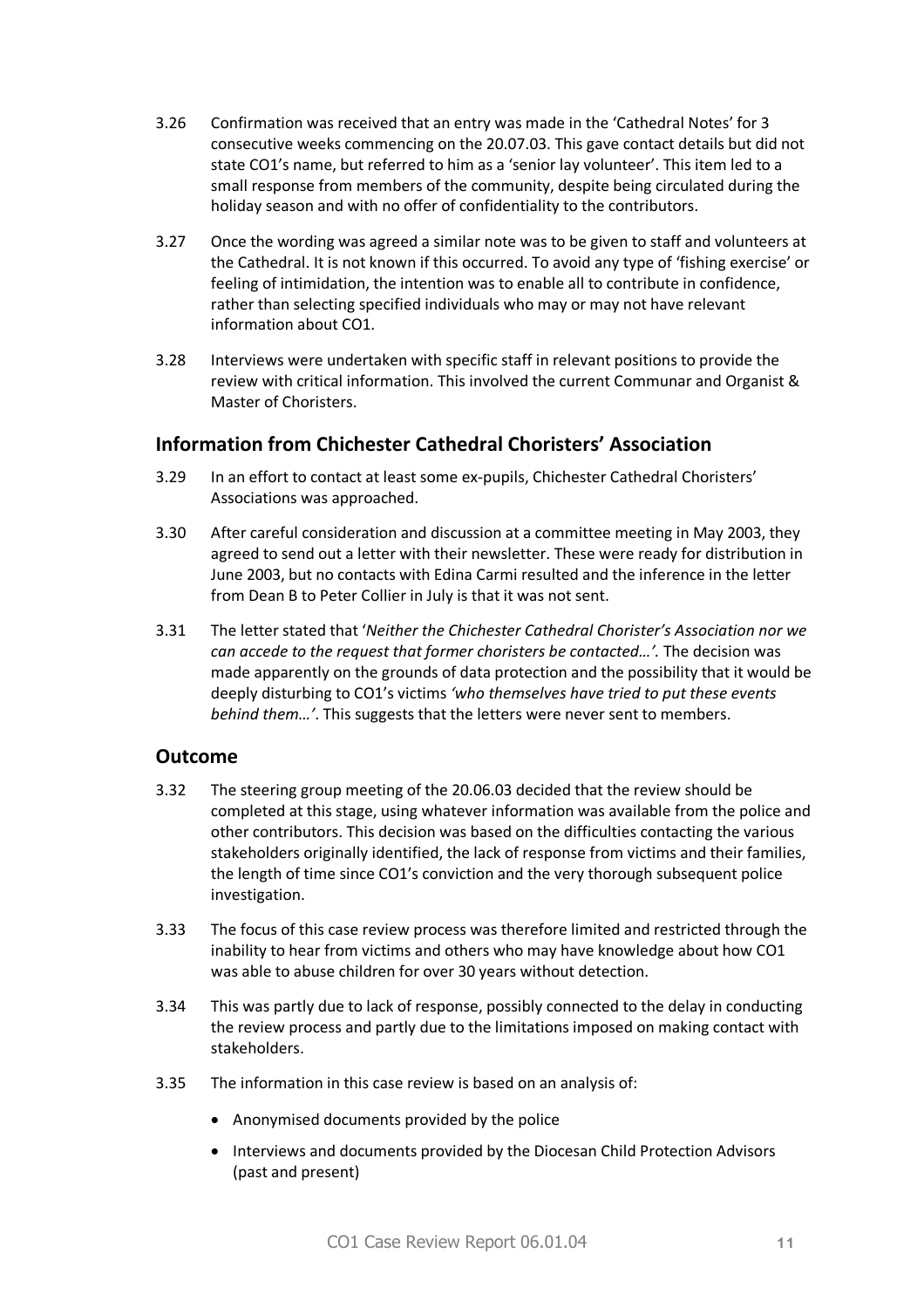- · Interviews and documents provided by the Communar and Organist at the Cathedral
- · Interviews and documents provided by the Head Teacher of School A
- · Interviews with two victims
- · Interviews with two parents of victims
- · Interviews with one member of the congregation and ex-parent of choristers
- · Telephone conversation with an ex-chorister and an ex-parent of chorister
- · Two written contributions and one anonymous telephone message
- · Various meetings and conversations with the Dean B, Chapter, some school governors
- 3.36 Following the submission of a report to the Bishop in October 2003, the previous Dean (Dean A), now retired, requested the opportunity to contribute to the Case Review process. An addendum has been added to represent the information he has added to the review through this interview.
- 3.37 The steering group met with Bishop B and the national Church of England Child Protection Advisor on the 12.12.03.
- 3.38 This meeting resulted in limited changes of wording to some recommendations to maximise clarity.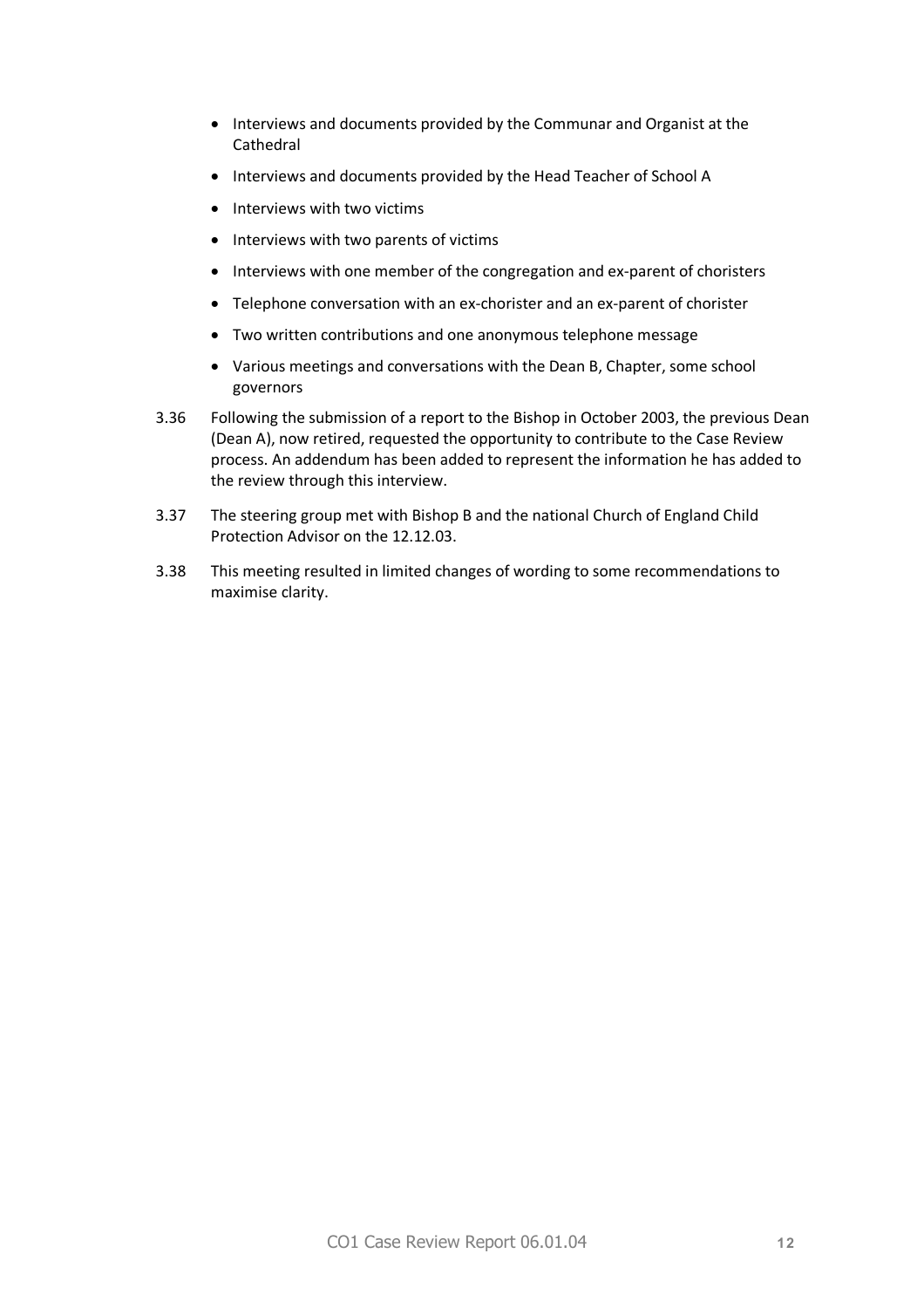# **4 INFORMATION ABOUT THE CRIMES**

- 4.1 This case involves the systematic 'grooming' and sexual abuse of young children over a period of nearly 30 years. The offences start in January 1971 and continue until shortly before CO1's arrest in Spring 2000.
- 4.2 CO1 was charged with 41 offences over a period of 29 years. He was convicted on 32 charges: pleading guilty to 31 offences and being found guilty of one offence at the criminal trial. He was found not guilty of a further charge and eight have been left on file.
- 4.3 The convictions are against a total of twelve boys. Three further individuals made allegations and these counts have been left on file. One relates to indecent assault of a girl.
- 4.4 The convicted offences range from 23 charges of indecent assault, 5 of buggery, 1 of indecency with a child under 14 years and 2 of attempt to procure acts of gross indecency. The most serious offence of buggery without consent *first* occurred (as far as is known) in 1971.
- 4.5 CO1 was found not guilty of a charge of buggery without consent.
- 4.6 The counts left on file involve 5 indecent assaults against males, 1 indecent assault against a female and 2 counts of perverting the course of justice.
- 4.7 The indictment was drafted to include only periods when the victims of indecent assault were under 16 years old. Some of the counts, including the most serious, relate to specimen charges and the offences continued over a long period.

# **AGE OF VICTIMS**

- 4.8 There was a widespread assumption by members of the Cathedral and school that the victims were abused when they were aged at least thirteen years old and had left School A. There was shock during the review process when this assumption was challenged.
- 4.9 The Chapter and School A were extremely anxious about establishing details of the victims *at the time the offences occurred.* They requested information on their precise age, whether they were pupils at the school, whether or not they were choristers and if the offences occurred at times when they were in the care of the school or their parents.
- 4.10 It has not been possible to provide the precise details that have been requested due to the limitations of available information, which are based on what was required by police for the prosecution of CO1.
- 4.11 Most of the charges against CO1 were either 'specimen charges' that occurred more than once over a time period, or where the date of the offence is known to have occurred at an unknown date within a time span. The time span used commenced either on the  $1<sup>st</sup>$  January of the year the crime was committed or on the victim's birthday (presumably dependent on whether the crime was said to have occurred within specific year/s or when the victim was a particular age).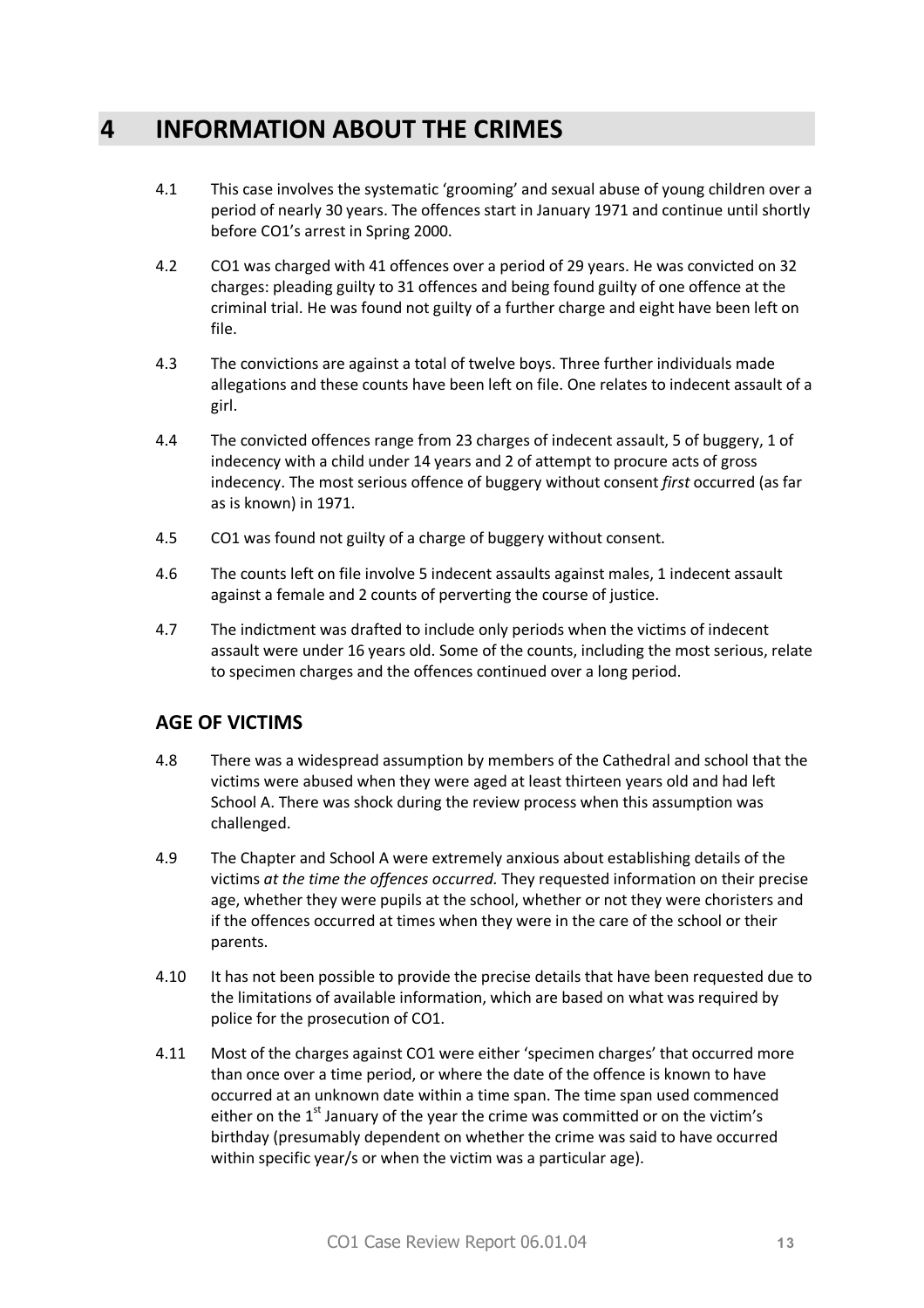- 4.12 The following data provides the youngest possible age of abuse of victim; this is calculated using either the earliest of the date range of the charges or where a specific date of offence is available, the exact age. Some of the ages given are therefore likely to be the youngest possible age at which the offence was committed, but are not precise.
- 4.13 The earliest age at which the 12 victims were known to have been abused is:
	- · 3 victims aged 11 years.
	- · 2 victims aged 12 years
	- · 4 victims aged 13 years
	- · 2 victims aged 14 years
	- 1 victim aged 15 years

# **HOW CO1 MET HIS VICTIMS**

- 4.14 CO1 met all his victims at Cathedrals. He got to know 14 through his responsibilities in Chichester Cathedral and 1 when visiting Winchester Cathedral during the Southern Cathedrals' Festival.
- 4.15 Of the 14 victims met through his role at Chichester Cathedral 11 were at or had attended School A and 8 of these were or had been choristers. 3 other victims were involved in Chichester Cathedral activities as servers. The  $15^{\text{th}}$  victim met CO1 at Winchester Cathedral, when he attended the Southern Cathedrals' Festival, but was abused after visiting Chichester Cathedral to take part in the following year's Festival. He was also a chorister.
- 4.16 Of the 12 victims for whom CO1 was convicted of offences, 7 of those that attended School A were aged under 14 when the abuse started and may have still been in the choir and / or the school. 3 had left School A when the abuse commenced.

### **IMPACT OF ABUSE**

- 4.17 It is now beyond question that the impact of sexual abuse can have major long term effects on all aspects of a child's health and development, causing a deep impact on their self image and self esteem, and extending into adulthood. The impact may be demonstrated in disturbed behaviour 'including self-harm, inappropriate sexualised behaviour, sadness, depression and a loss of self-esteem…' *Working Together to Safeguard Children 2.13 p.7.*
- 4.18 This aspect of the abuse was one of the main points that were made by the victims and their families when interviewed and in the court case.
- 4.19 Sometimes the damage caused was apparent early with disruptive and out of control adolescent behaviour, impaired educational attainment, and misuse of alcohol. A parent described how their son was brought up to be honest and truthful. Through this abuse, with a person perceived as a highly respected and authoritative figure at the Cathedral, he was taught to keep secrets and be dishonest.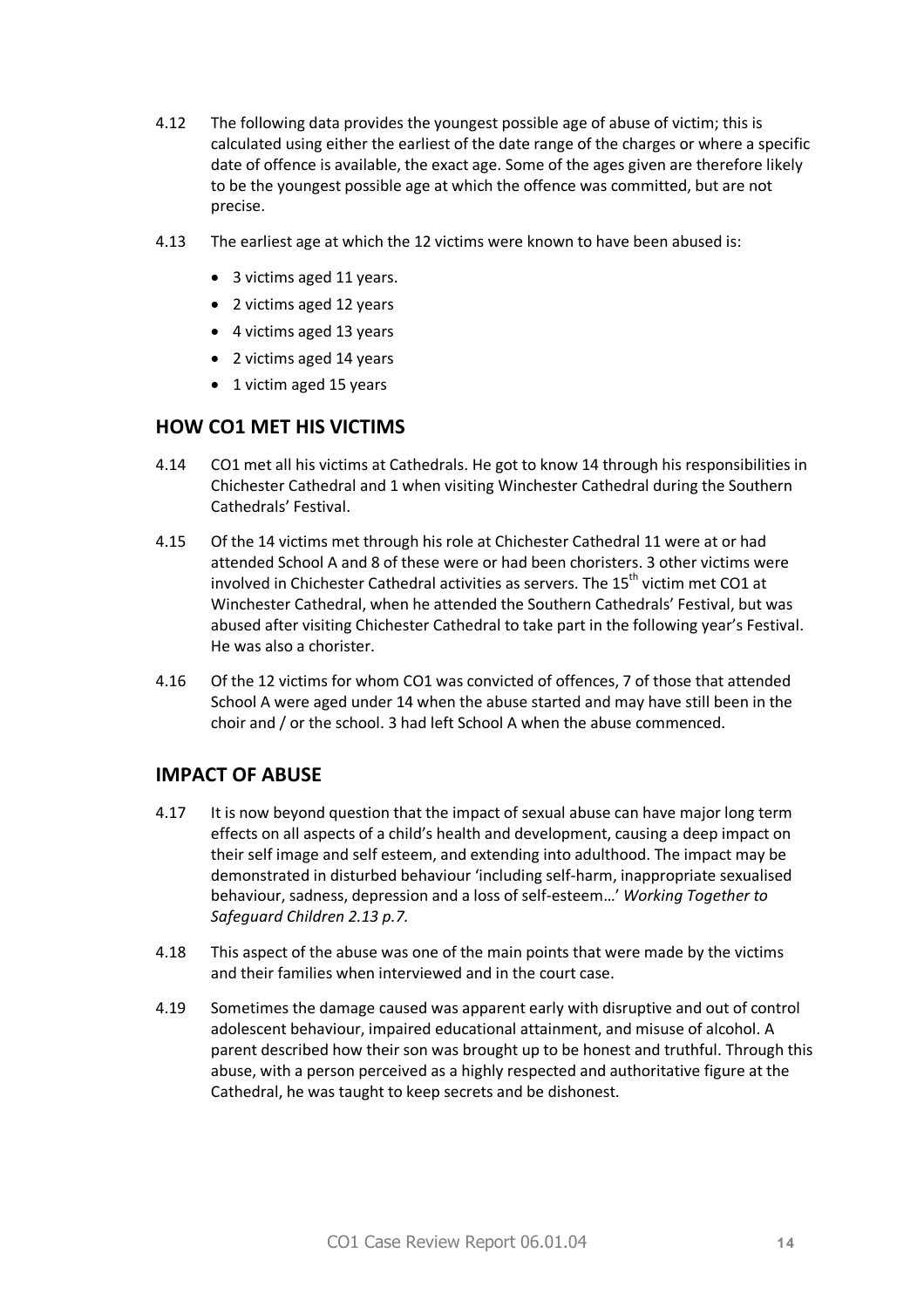- 4.20 In other cases the severe impact on the victim's life only becomes apparent later. One victim described how at the time of the abuse he was shocked, but then 'it appeared to become like a dream' which he tried to keep at the back of his mind. After a successful career this man had a breakdown involving suicidal attempts. He has still not recovered sufficiently to be able to work.
- 4.21 Lasting effects of the abuse described by other victims in this case were mentioned in the court proceedings and include feeling dirty, sick, angry, helpless and suicidal over the years and in some cases confused about their own sexuality.
- 4.22 The victims interviewed described the need for psychiatric treatment and counselling. In one case this enabled the victim to report the abuse to the police. They have experienced an intermittent need for mental health treatment. Due to lack of sufficiently intensive or appropriate provision through the NHS, victims or their families have funded this themselves.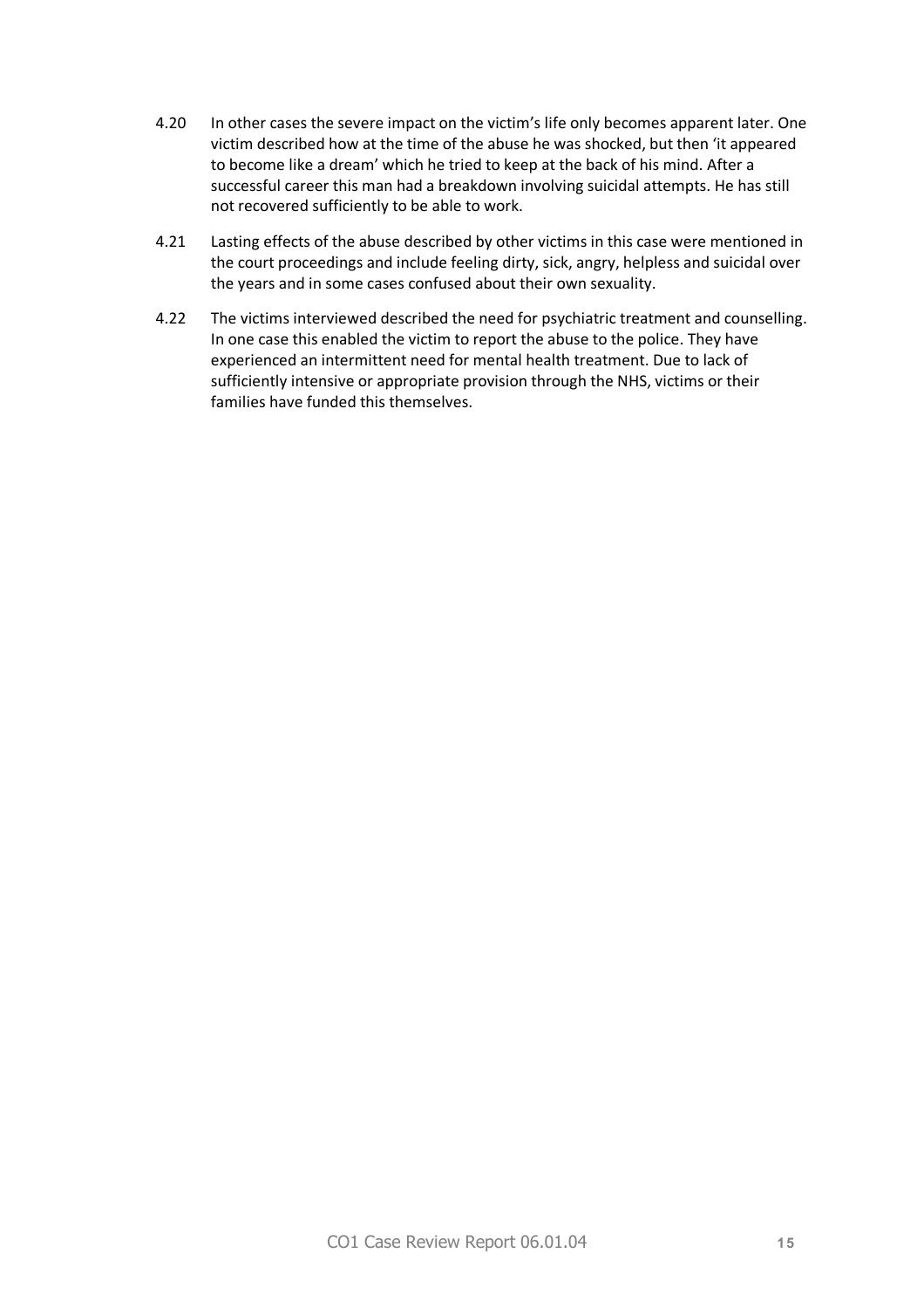# **5 CO1'S POSITION WITHIN CHICHESTER**

- 5.1 CO1 was born in 1938. His father was Chichester's town clerk and he was Head Steward at the Cathedral. The family lived at 'The Treasury' in Canon Lane from 1945 and he attended School A.
- 5.2 After the two sons left home the school required more space and CO1's parents moved into a flat within the converted building.
- 5.3 Following the death of his parents, CO1 was moved to alternative local Church owned property in 1994. The Dean stated to police that he wanted to develop the Treasury into a visitor's centre and no evidence has been found for any other reason for the move.
- 5.4 CO1 worked at the BBC in London during the 1970s and 1980s as a floor manager, living in Hammersmith, but frequently staying at Chichester at weekends and for several weeks over the summer, when he worked for the Festivities. He also worked at the Chichester Festival Theatre in its earliest years, later becoming a trustee.
- 5.5 CO1 had a very high standing within Chichester arising from his background and activities in various linked organisations that form the foundation of a particular sector of Chichester society. He was perceived to be close to Dean A and other clergy, frequently seen at social occasions, particularly at 'drinks parties'.
- 5.6 A written comment received by the review possibly demonstrates the position of CO1 and his family and the regard with which they were held:

*' CO1's family is well - known locally and have given generously of their time, talents and money particularly to the arts and the Cathedral for about half a century, for most of which they lived in the Treasury, in Canon Lane.'* 

# **CHICHESTER CATHEDRAL**

- 5.7 CO1's father was the Head Steward at the Cathedral, with responsibility for seat allocation. He helped his father in this work and after his father's death in 1989 he took over the role himself.
- 5.8 This role was perceived to be a powerful position within the Cathedral, able to control the provision of privileged seating. The Communar, (who joined the Cathedral in 2001), heard that CO1 used to insist on having a row of seats in a favourable position under his patronage.
- 5.9 There is a general belief that this position was a voluntary one, and the Communar has not been able to find any evidence that CO1 was paid by the Cathedral.
- 5.10 It may be that he had a contractual relationship with the Cathedral, due to the close links with the Festivities. Police found Cathedral minutes from May 1990, which indicate that CO1 was a contracted employee to the Cathedral for managing the Festivities. Dean A was referred to as Vice Chairman at the time – presumably this refers to his own role in the Festivities.
- 5.11 Additionally CO1 and the Crudgemen (see 5.12) stage managed concerts held in the Cathedral, both during the Festivities and at other times.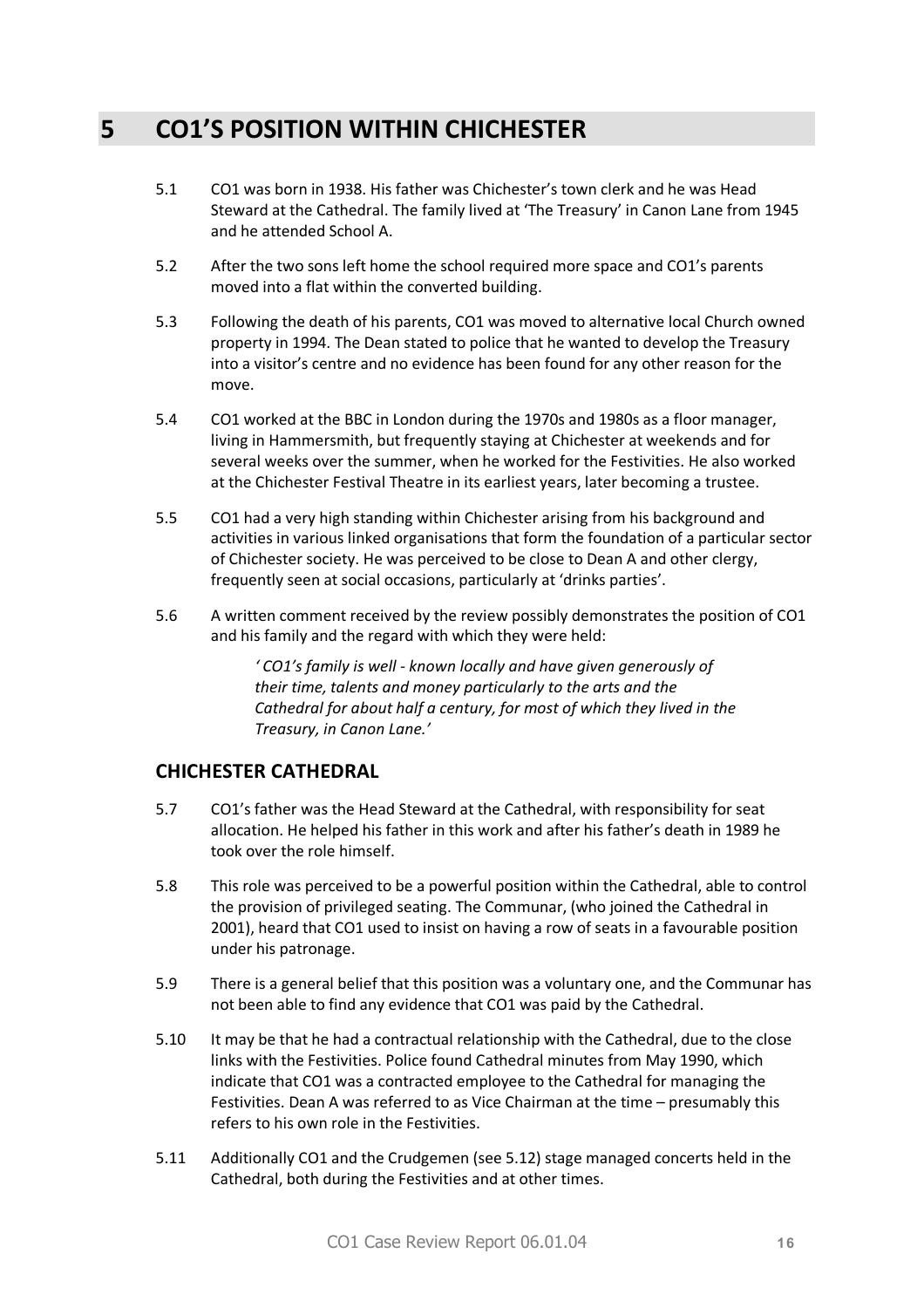# **CHICHESTER FESTIVITIES**

- 5.12 Since 1971,CO1 was involved with Chichester Festivities. His role was primarily in relation to running an organisation known as 'the Crudgemen' who organised matters such as lighting, seating and orchestra staging for the Festivities and also for other concerts in the Cathedral during school holidays.
- 5.13 This group of young boys and young men, were largely former choristers. CO1 gave these young people money for their work. He initially undertook this responsibility on a voluntary basis, but following his retirement from the BBC he was paid a fee.
- 5.14 The boys involved in the Crudgemen are variously said to be over 13 years old or over 15 years old. However one victim recalled being paid £5 a time when he was 10 & 11 years old, to assist with the 'numbering and lettering'. His mother recalled him putting out seats.

### **SOUTHERN CATHEDRALS' FESTIVAL**

- 5.15 The Southern Cathedrals' Festival (SCF) alternates between Chichester, Winchester and Salisbury. Once every 3 years, when the SCF is held in Chichester, it follows the Festivities and since 1975 CO1 continued the front of house and staging arrangements for the extra 3 days of the SCF.
- 5.16 The organist at the Cathedral was clear that no payment or fee was paid to CO1 for this work, either directly or through the Festivities.
- 5.17 Whilst CO1 may have attended concerts in the years when the SCF was held at Winchester and Salisbury, he went in an entirely private capacity, without any official function or role.

#### **SCHOOL A**

- 5.18 The second police investigation established that in 1973 the then Head Teacher of School A held a meeting following an allegation of abuse on a pupil. The details of this allegation remain unknown, but the outcome was that CO1 was 'banned' from the school.
- 5.19 Subsequently it appears that staff at the school knew there was a ban on CO1, but were unaware of the reasons for it. The cathedral's Priest Vicar, who joined the school in 1974, told police that he was aware of the ban at the outset, but was never told of the circumstances, although he assumed it concerned boys.
- 5.20 The current headmaster learned after he arrived in 1982 that CO1 was persona non grata in the school. He cannot recall when, why and by whom he was told this. He understood it to be because CO1's over familiarity with the boys undermined school discipline. He referred to the fact that a former Priest Vicar used to be annoyed by the disrespectful attitude of the choristers when they were in the presence of CO1.
- 5.21 The Cathedral organist understood the ban to be due to CO1's behaviour: he was perceived as a nuisance whose presence could be disruptive. He might, for example, without permission borrow benches from the school hall for use in a concert in the Cathedral, commandeering school boarders to help carry them through.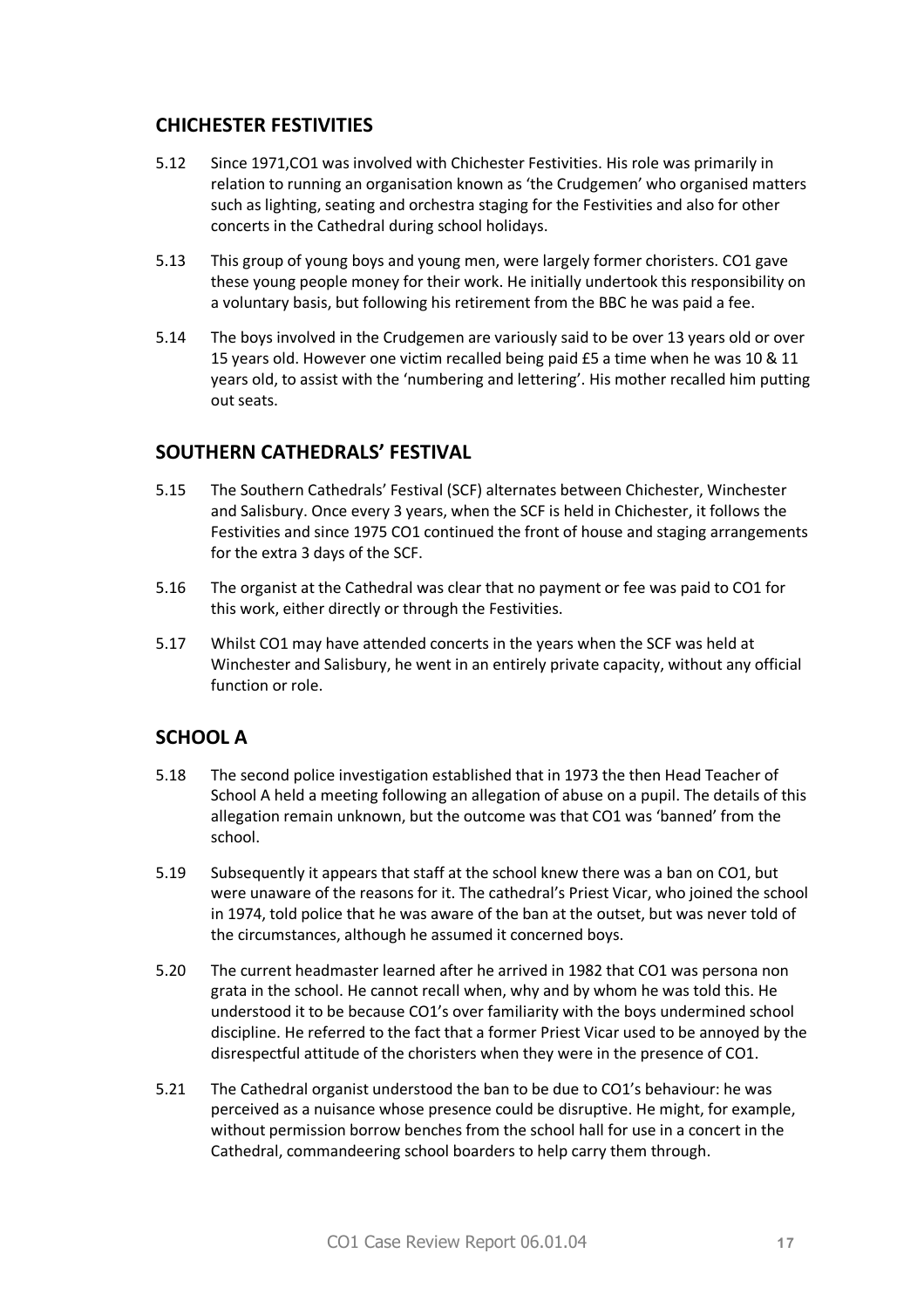- 5.22 Whilst this ban was thought to have been observed, the example cited above by the organist suggests that this ban was not total. Further evidence of this inconsistency has come to light:
	- · A former parent of a child at School A recalls seeing CO1 using the school's swimming pool in 1976. This was corroborated by his ex-wife.
	- · A victim has provided a clear account of CO1's presence during the daytime at CO1's workshops at the rear of the Treasury building, long after he had moved out. Apparently he was allowed to retain use of these buildings for the work of the Crudgemen. The boys would pass him to / from their lessons in the Treasury building, providing opportunity for private conversations.

# **CO1'S ABILITY TO ACCESS, GROOM AND ABUSE VICTIMS**

- 5.23 Pupils at School A perceived that their teachers were deferential to Dean A, Bishop A and particular individuals associated with the Cathedral. CO1 was one of these individuals and was on Christian name terms with those held in highest regard and awe by the pupils.
- 5.24 Moreover, CO1 lived in Canon Lane and subsequently in nearby Church property and as Head Steward was responsible for the allocation of seats within the Cathedral. This was a position of some import and power to both choristers and their parents as he was able to determine which parents would be able to see their child easily at Cathedral services.
- 5.25 Through CO1's responsibilities in the Cathedral, he was able to get to know the choristers and their parents. His apparent high standing within this society meant some parents felt he must be trustworthy. During services he sat immediately behind the lay vicars, which indicated his high status and position in the hierarchy of the Cathedral.
- 5.26 The parents were flattered by his friendship; for some, the potential for being given preferential seating within the Cathedral would have made CO1's friendship most attractive. He would greet people on arrival and show them to their seats.
- 5.27 Although CO1 had no official role when the choir went elsewhere to sing, he was perceived to be part of the choir's organisation. One victim from another cathedral city described CO1 as close to the Deans of both Cathedrals, whilst a parent recalls that he accompanied groups of boys on a trip to France.
- 5.28 The boys were flattered by the attentions of such an important man who appeared to take their side against other adults and acted as their friend. His personality could be charming and persuasive. He was also perceived by the boys to be close to Dean A and other senior clergy, so was regarded as an important man.
- 5.29 A victim recalled that CO1 would wave to his favourites at evensong, which made them feel special. A member of the Cathedral congregation said that when her sons were in the choir they noticed that CO1 would leave notes on the pews for some boys and bought expensive gifts for favoured boys. A victim remembers being paid £5.00 by CO1 from the age of about 11 to put out seats and help with numbering.
- 5.30 CO1 took boys out to tea, bought them presents, meals and alcohol. At his home he used alcohol to beak down inhibitions and would then proceed to introduce his victims to pornographic heterosexual and homosexual videos to start the process of abuse.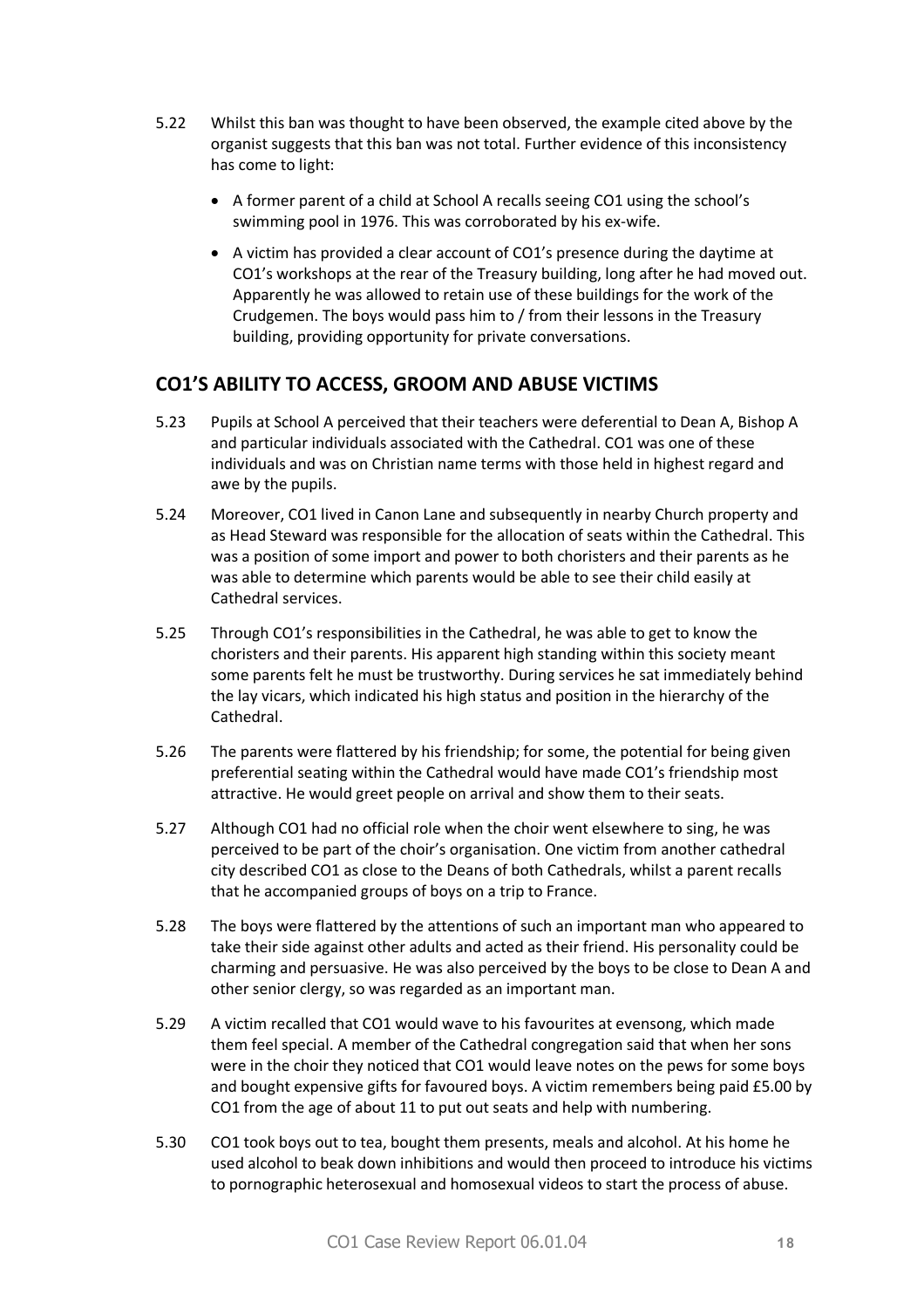- 5.31 The abuse took place mainly at CO1's home, including the Treasury, the flat in London and the house in Chichester. Sometimes boys would stay with him at his house in Chichester and / or at his flat in London, when he would show them round the studios of the BBC.
- 5.32 The abuse continued after CO1's marriage and on occasions when his wife was asleep in the room next door.
- 5.33 One victim from the early 1980s was seen being embraced by CO1 in St. Richard's Walk. The victim recalls being kissed by him around the Cathedral grounds and precinct on a number of occasions.
- 5.34 CO1 joined one family in camping holidays where he abused the child.
- 5.35 One victim was taken to a hotel in Guildford, one to an all male sauna in London at the age of 13 and another one was taken to a sauna in Brighton. Two of the boys were sometimes abused in each other's presence.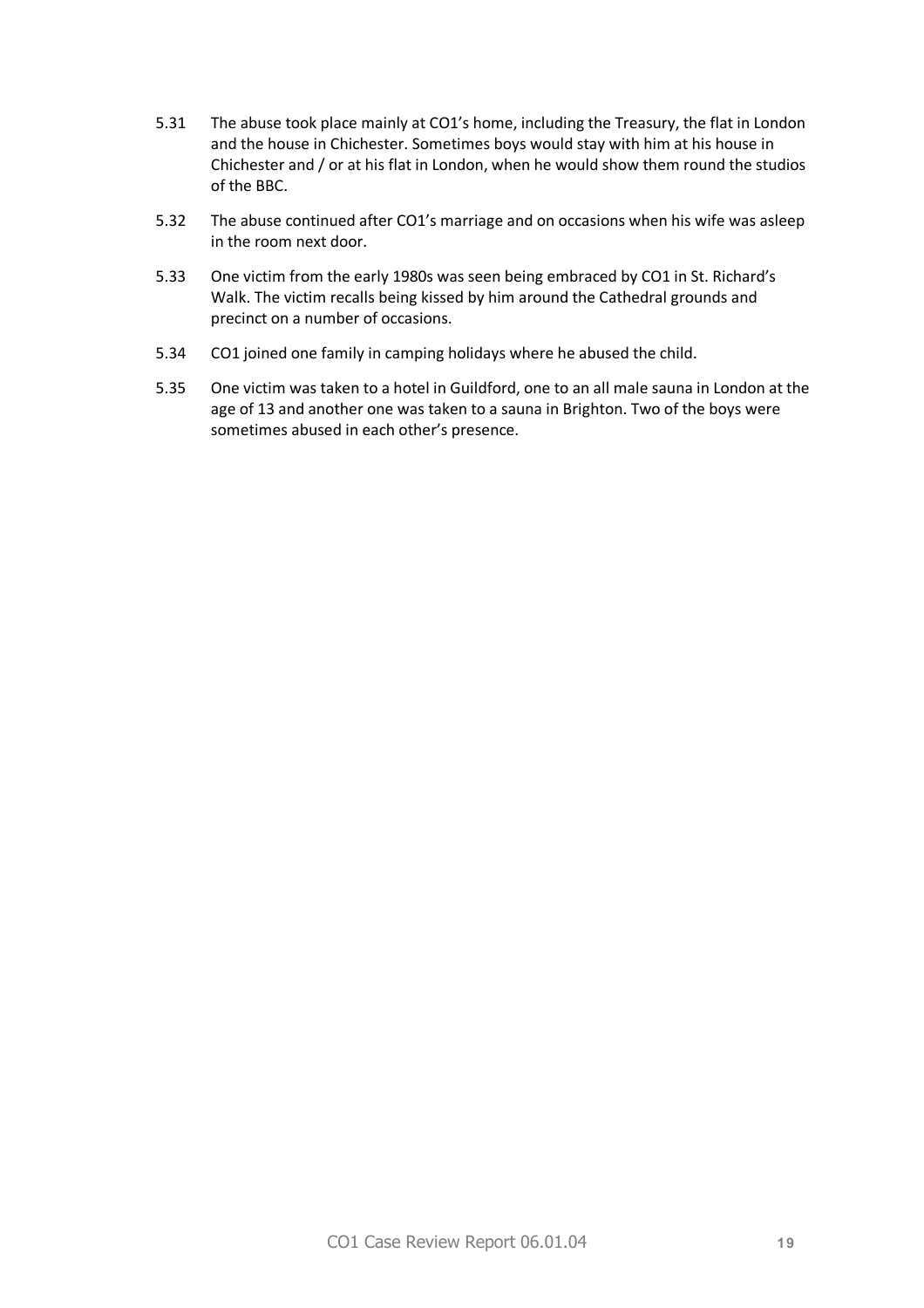# **6 CONTEXTUAL INFORMATION**

# **OTHER ALLEGED OR CONVICTED ABUSERS**

- 6.1 Following CO1's arrest and conviction it was rumoured that he was only one of the men known or suspected to have abused children involved in Chichester Cathedral activities during the last 30 years.
- 6.2 The second police investigation attempted to discover more details of other possible sex abusers that were rumoured to have been part of the Cathedral and / or school community. The following information is largely based on their reports.
- 6.3 The names of the convicted offenders have been used, but P1, P2, P3, P4 and P6's identities have not been disclosed, as they have not been convicted. The use of 'P' to denote the suspected perpetrator is in accordance with the police report. The identity of the victims has not been disclosed and the letter 'V' has been used to denote victims.
- 6.4 CO1 will certainly have known CO3, P2, P3 & P4. The police did not find evidence that they acted together, although it is known that they socialised together and a mother recalls an evening when CO1 and P3 joined together to take out two of the victims for a meal.

### **CO3**

- 6.5 In 1990 CO3 was convicted of 5 indecent assault charges and confessed to sexual relationships with a further 8 children. He was a teacher at School B, a lay vicar (see glossary) at the Cathedral and ran the choir at a Church in Chichester.
- 6.6 However, this conviction is 4 years after the first allegations were made about him in 1986. Police have established that allegations were made to 2 members of the clergy, but were never reported to the police or social services.
- 6.7 In 1987 a second allegation was made to the school and police. No prosecution resulted, CO3 continued teaching, but received a warning following the school holding a tribunal (no further information is available on the status of this action, but presumably refers to a disciplinary hearing).
- 6.8 In 1989 parents of a third victim alleged abuse of their daughter to School B. This was not reported to the police. The headmaster suggested that CO3 see a priest to confess and it is understood that this occurred and CO3 remained a teacher and lay vicar.
- 6.9 Finally in 1990 the allegations by a fourth victim led to a police investigation, prosecution and conviction.
- 6.10 CO3 was released from prison in 1992 and eventually returned to the Chichester area and participated in the choir at the same church again. Police discovered Cathedral notes indicating that in 1996 CO3 was participating in choirs visiting the Cathedral and by 1999 Cathedral records show him acting as a reserve lay vicar. He is also said to have participated in choirs performing at the crematorium, at a funeral apparently attended by one of his victims.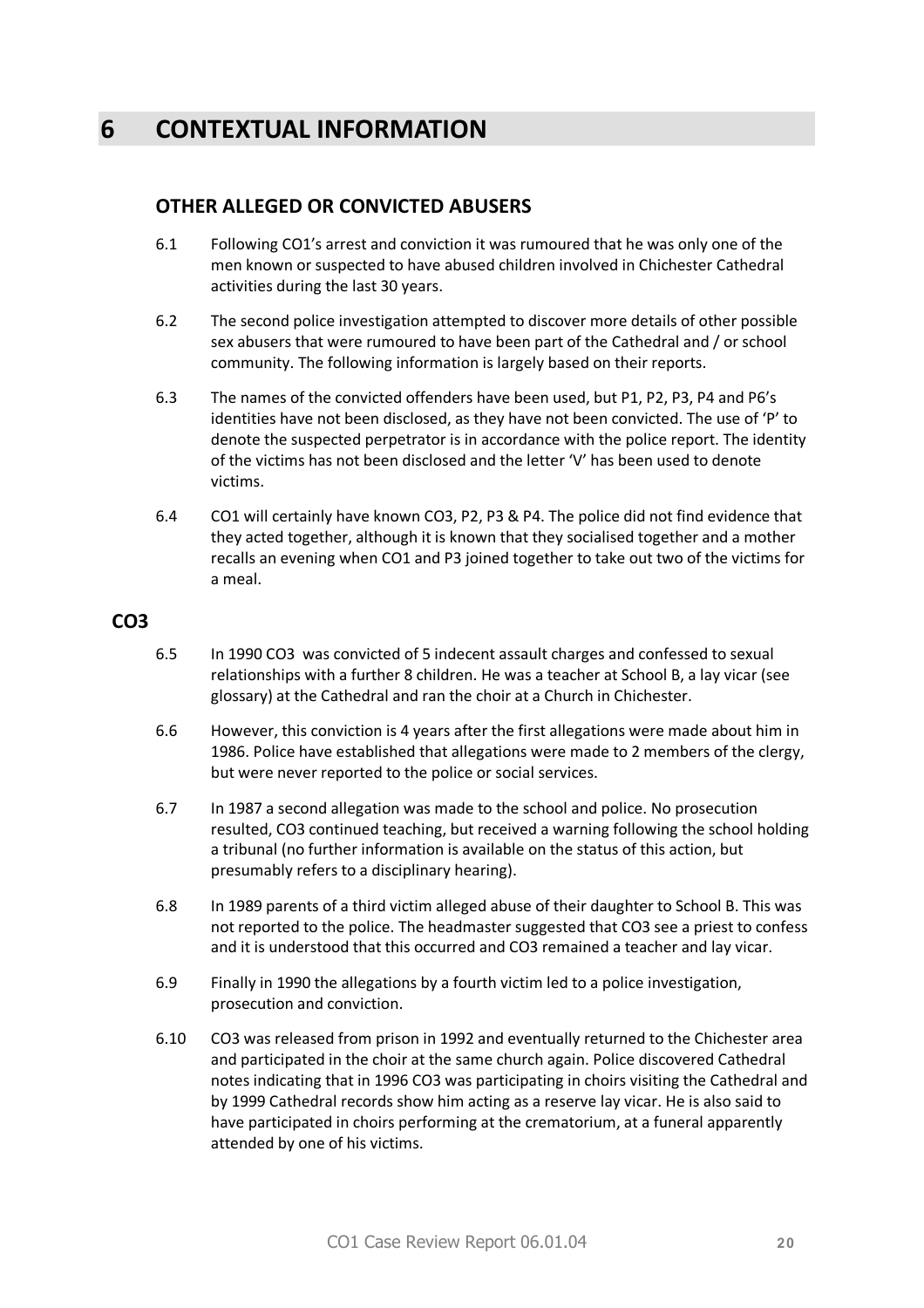# **CO2**

- 6.11 During the second police investigation an allegation was made that a teacher at School A in 1976 had abused a young boy. The Head Teacher at the time dealt with this by insisting the teacher resigned, but did not report the matter to the police. The parents understood the offence to be minor and did not wish to take it further.
- 6.12 CO2 was convicted of offences in May 2003.

# **Other allegations**

- 6.13 Whilst there are no further convictions for sexual offences against individuals known to be closely associated with Chichester Cathedral during this period, there have been other allegations made against at least four people.
- 6.14 The recent police investigation included an allegation about serious sexual offences committed in 1985 to 1986. The allegations against P2 concern a senior member of the clergy who was in a position of responsibility for children. In 1989 police interviewed P2 regarding an allegation of indecency between him and a choirboy, but no further action was taken. Allegations were repeated in the 2002 police investigation, but no further action will be taken due to insufficient evidence.
- 6.15 Between 1988 and 1989 a mother was told by one of the clergy that as her son, aged about 11 years old, was now a senior chorister he was entitled to 'treats' including nights out with P4 and week-ends on his farm. Although these parents refused various treats offered by this man e.g. trips to go swimming or to go to a London theatre, P4 was later investigated by the police and charged with offences against several boys, including this woman's son. P4 went to France and committed suicide. He was a leading figure in the Choristers' Association.
- 6.16 In June 2000 P3, a teacher at School B and another leading figure of the Choristers' Association was arrested for indecent assault on 2 boys. He was charged and admitted the offences against one boy, but charges were dropped when one boy became unwilling to give evidence in court. He no longer teaches at School B.
- 6.17 The latest police investigation was told by a victim of another boy having told him that he was abused by P6, a teacher at School A, who has since left the school and is no longer alive.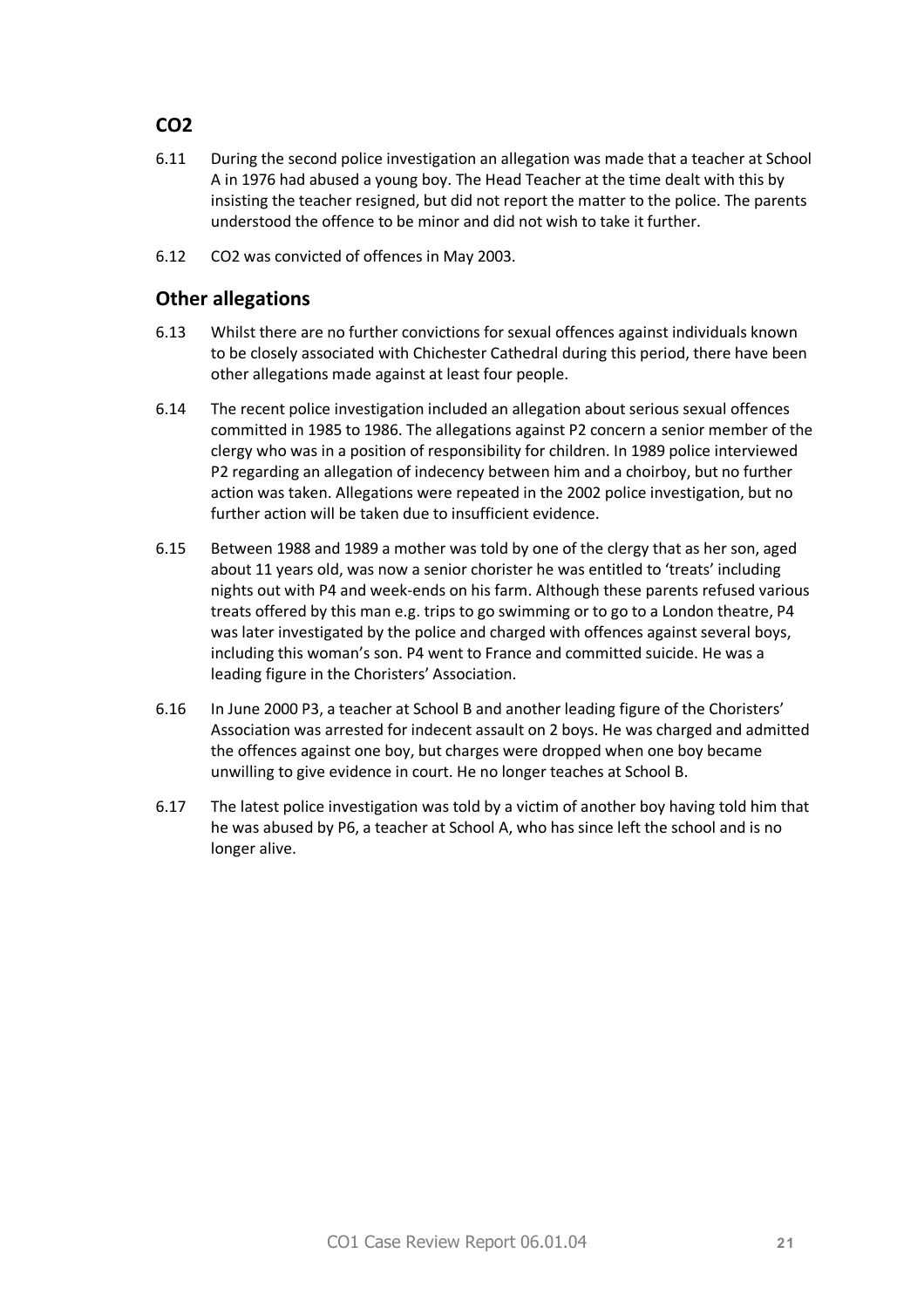# **IMPLEMENTATION OF CHILD PROTECTION POLICY, PROCEDURE AND GUIDANCE**

# **Societal Context**

- 7.1 The scope of this case review covers 30 years. During this time the perceptions and recognition of child abuse have dramatically changed.
- 7.2 In 1974 the inquiry into the death of Maria Colwell highlighted a serious lack of coordination within child protection services and its report led to the development of Area Child Protection Committees (ACPCs), which co-ordinate the agencies responsible for ensuring the safety of children.
- 7.3 During the 1970s the focus of child protection work was on preventing physical abuse and it was during the 1980s that sexual abuse became increasingly recognised within professional child protection agencies, highlighted by the events in Cleveland resulting in the *Report of the Inquiry into Child Abuse in Cleveland* 1987 HMSO 1988.
- 7.4 During the 1990s there was increasing public recognition of child abuse, encompassing abuse within boarding schools, through Esther Rantzen's *Childwatch* television programmes and the highly publicised launch of the Childline charity.
- 7.5 The Children Act 1989, implemented in 1991 gave every child the right to protection from abuse and exploitation and the right to have inquiries made to safeguard their welfare.
- 7.6 Also in 1991, *Working Together Under The Children Act* DOH (1991) clearly stated the expectations of all agencies to work together to protect children, which was updated in *Working Together to Safeguard Children* DOH1999.
- 7.7 The passing of the Children Act in 1989 alerted Churches to some of the external demands regarding practice in work with children. The 1993 Home Office document *Safe from Harm* contained 13 good practice guidelines for all voluntary organisations about how to safeguard children within their organisations. This included the need to implement procedures to protect children and for volunteers, for any position involving contact with children, to be subject to the same safeguarding checks as staff i.e. taking up of references, exploration of previous experience and enquiring about any convictions for criminal offences against children.
- 7.8 Within the Church of England the response in 1995 was the House of Bishop's *Policy on Child Protection,* since updated in 1999. This provided a child protection policy for the Church and recommendations to dioceses about policy implementation.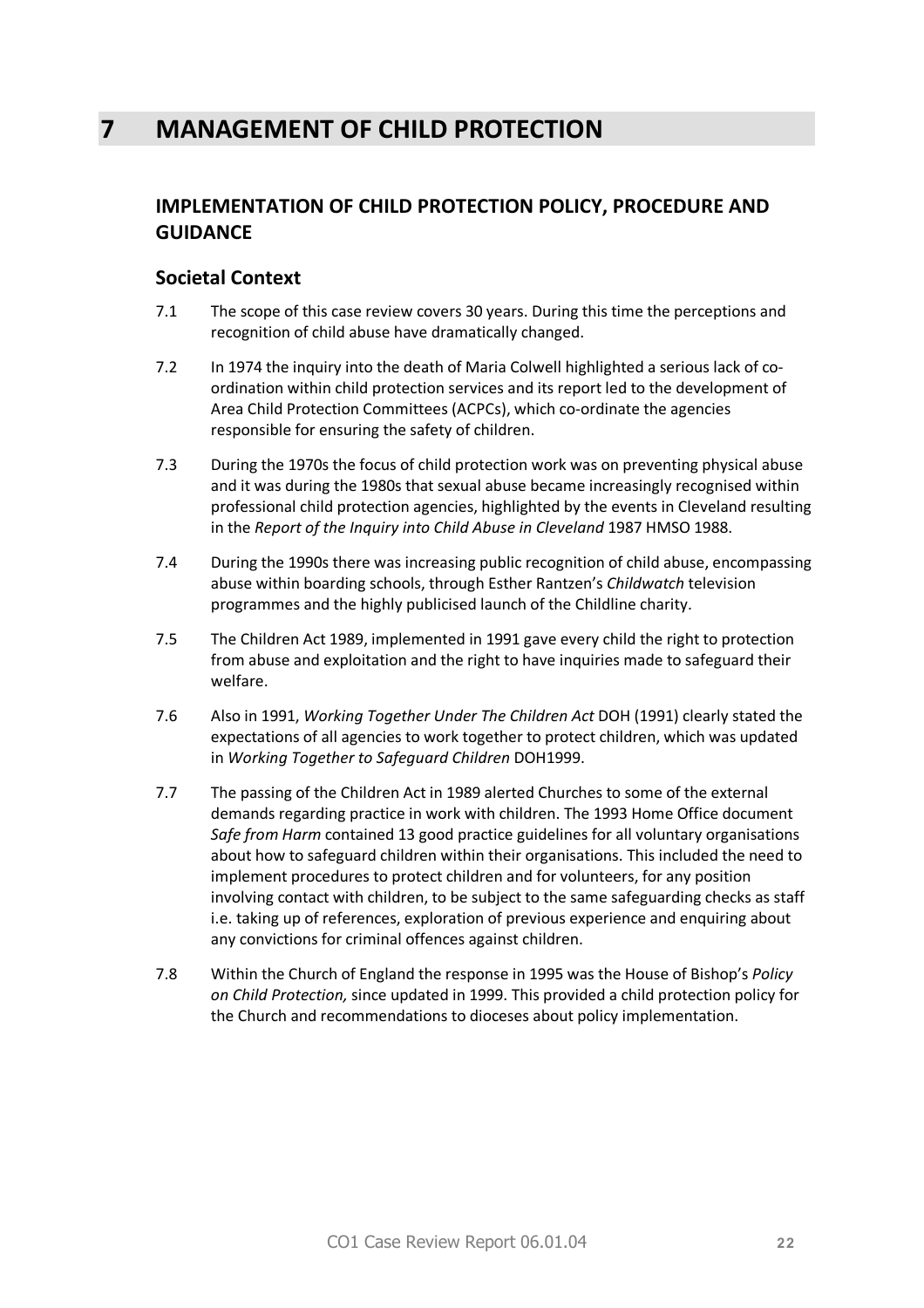### **Diocesan context**

- 7.9 The first Diocesan Child Protection Advisor (DCPA1) for the Diocese of Chichester was appointed in 1997 as part of the implementation of this policy. The policy clearly states the responsibilities of this post, which include the provision of:
	- Child protection advice to clergy, paid staff and volunteers
	- · Information and training to clergy, paid staff and volunteers
	- · Advice when any allegation is made
	- · Advice to the Bishop on the future employment possibilities, if any, for anyone convicted of an offence
- 7.10 One of DCPA1's first tasks was to write the diocesan guidelines *The Protection of Children.* The draft was presented to and accepted by the Bishop's staff meeting in the summer of 1997. Present at this meeting was the Dean of the Chichester Cathedral (Dean A) and the Archdeacon of Chichester, both members of the Cathedral Chapter at that time.
- 7.11 In September 1997 the document was sent out to all clergy for implementation and each congregation asked to provide a child protection representative to take responsibility for implementing the policy within parishes and to receive training.
- 7.12 At the time of CO1's arrest, in the spring of 2000, the Cathedral along with some parishes, had not yet approved the diocesan child protection guidelines, nor appointed a child protection representative nor asked for any training for their volunteers.
- 7.13 Child protection training is not mandatory. Some members of the clergy at the Cathedral have attended training. Cathedral Chapter members participated in safeguarding training variously between 1997 and 2000, with some undertaking training prior to joining Chapter, and others, including the Dean of the Cathedral (Dean A) and the Archdeacon of Chichester, not doing so until after CO1's arrest.
- 7.14 Following CO1's arrest, DCPA1 helped the Cathedral write their child protection policy, encouraged them to appoint a lay child protection representative who was not an employee of the Cathedral and conducted training sessions for volunteers and adult members of the Cathedral choir.

# **RESPONSE TO ALLEGATIONS, COMPLAINTS AND CONCERNS**

- 7.15 School A is known to have been aware of concerns about both CO1 and CO2 in the 1970s. Although the allegations concerning these men were crimes they were not reported to the police. Unfortunately this response, whilst not protecting other children, was possibly consistent with existing society norms of the day. At that time the focus of child protection was in relation to physical abuse.
- 7.16 Given the lack of recognition of sexual abuse at that time and the lack of any child protection procedures, the Head Teacher of School A took reasonable action by 'banning' CO1 in 1973 and forcing CO2 to resign in 1976.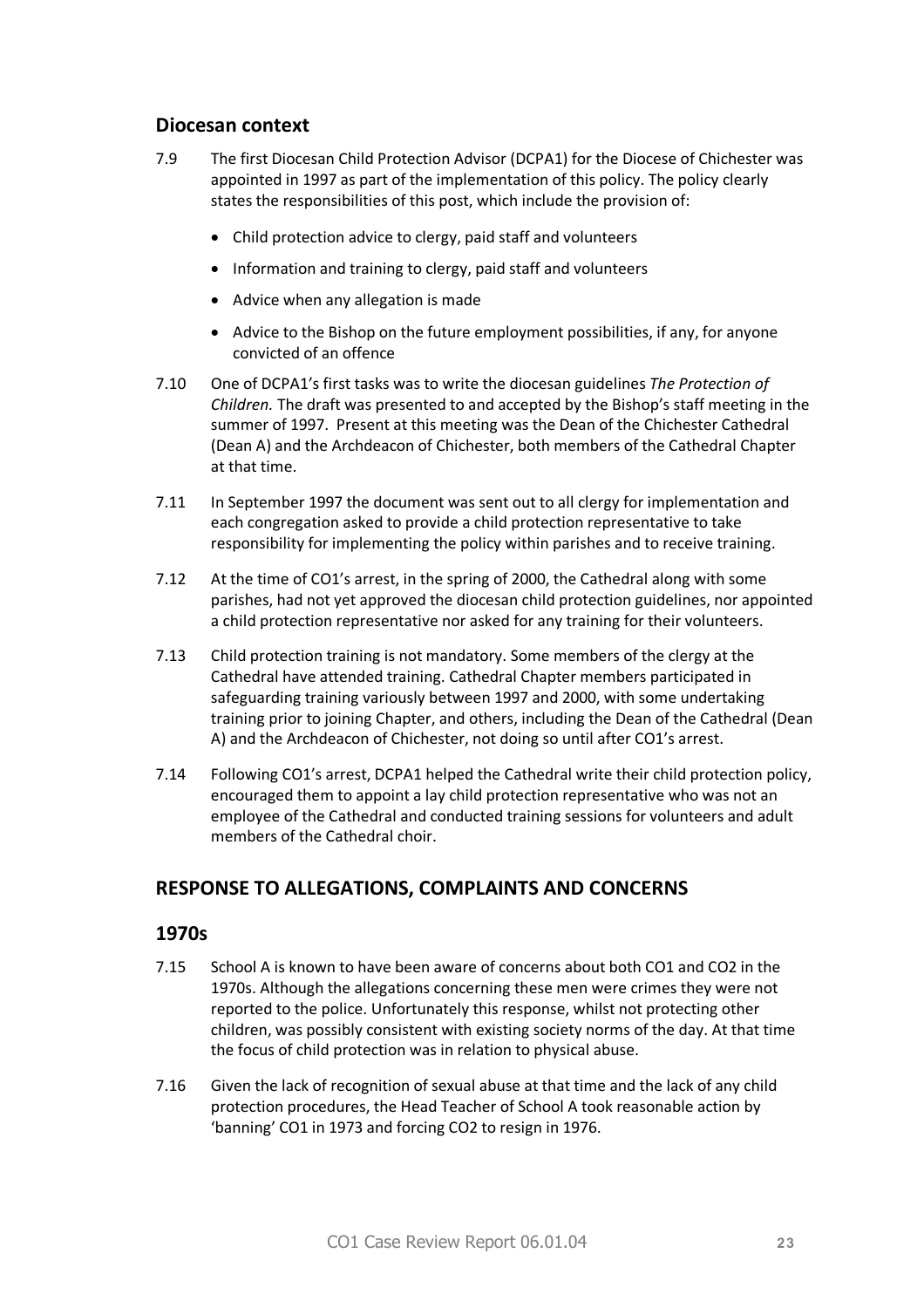- 7.17 There is no evidence that the Cathedral were involved in the management of any allegations involving CO1 during this period. However, the Dean of that period would have been chair of the governing body and likely to have known about the school's response to the recognised risk. Unfortunately the implications for choristers in the Cathedral were *not* addressed then or at any time in the subsequent 27 years.
- 7.18 In reference to the rumours circulating about CO1, the Priest Vicar between 1974 and 1982 confirmed to police that the Dean at the time and Bishop A would have been aware of concerns surrounding him.
- 7.19 The ban on CO1 at the school was generally maintained during the 1970s, but there was a report to the police that he used the swimming pool in 1976.

- 7.20 By the beginning of the 1980's the ban on CO1 was still maintained by the school, but there was a misunderstanding about its origins. The new headmaster and others believed it was due to CO1's disruptive influence on pupils' behaviour.
- 7.21 Without a real understanding of the risks, the observation of the ban was only partial as CO1 acquired use of the workshops behind the Treasury and went into the school to 'borrow' benches for concerts, commandeering pupils to help him.
- 7.22 From police information CO1 was seen embracing one of his victims on Cathedral grounds in 1980 or 1981. This was apparently reported to the Priest Vicar (see glossary), but he has no recollection of this and no action was taken. The victim, a School A pupil, told police that the Cathedral authorities must have known about the rumours circulating about CO1.
- 7.23 The school Head Teacher and Priest Vicar (a senior teacher) were clear that the victim must not mix with CO1. However, there appears to have been a narrow focus on events inside the school, without addressing the risks caused by CO1 outside the school gates, within the Cathedral precinct. It may be that the Head Teacher would not have the power to challenge the way that the Dean and Chapter managed these issues.
- 7.24 During the 1980s there were no specific allegations to the school or clergy about CO1, other than the one above. However it does appear as if there was a wider knowledge that CO1 may be attracted to boys and the police were told that various key individuals warned parents about him.
- 7.25 The victim from 1980/81 also mentioned that rumours circulated about P3 at that time. He was a teacher at School B and a key figure in the Choristers' Association.
- 7.26 Allegations were made against P2 and investigated by the police during the 1980s, but the outcome of the investigation is unclear.
- 7.27 A concerning child protection practice in 1988/89 relates to P4. From the account given to police by the victim's mother, a member of the clergy introduced the concept that her son was entitled to treats as a senior chorister (aged 11). These treats were being taken out and staying overnight with P4 another leading member of the Choristers' Association. By this time the risks of sex abuse were well known in society and whilst the parents declined the offers, and knew this was unsafe, a member of the clergy appeared to approve of the behaviour.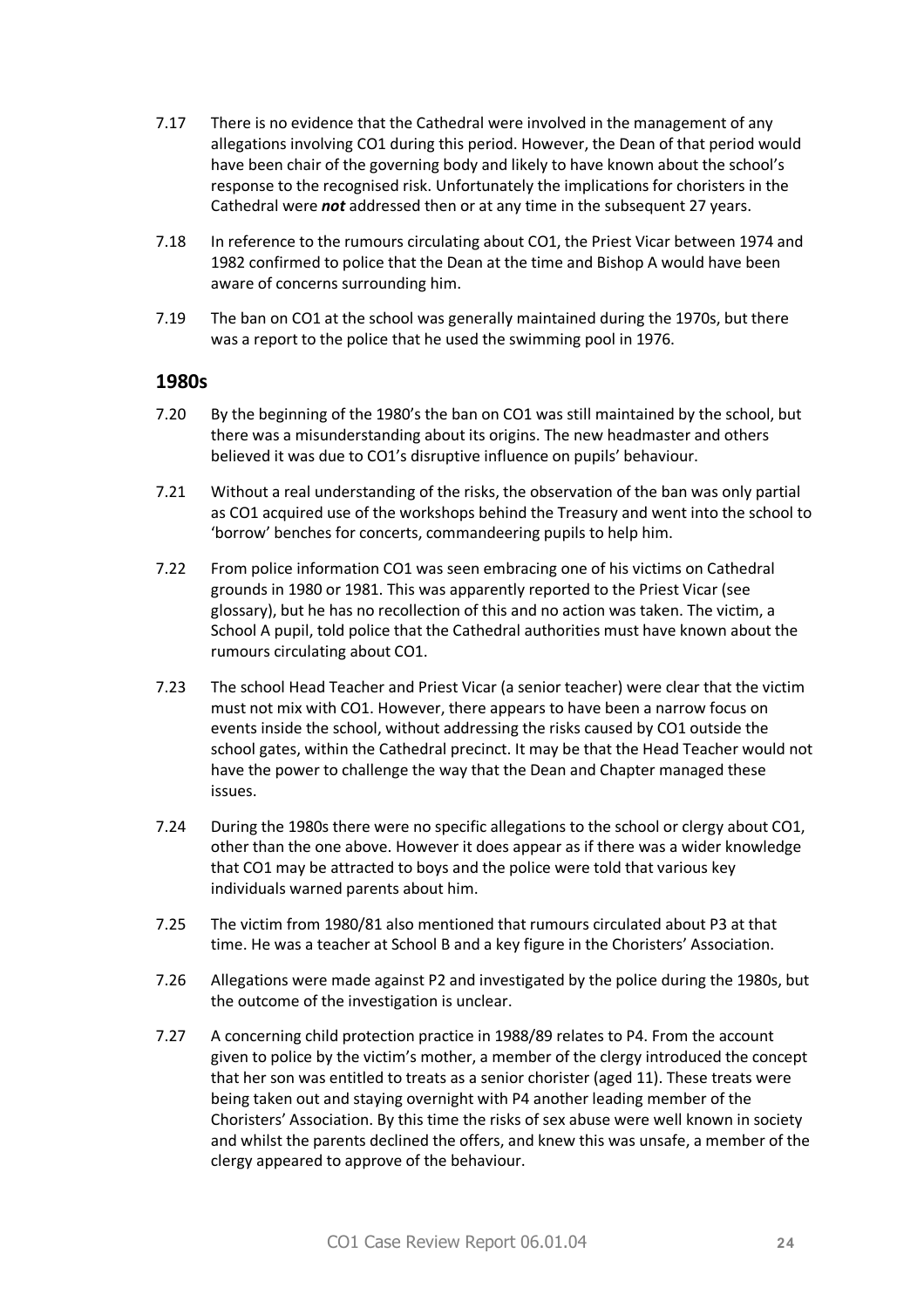- 7.28 There was further concerning professional practice during the 1980s in relation to CO3 who was eventually convicted in 1990 at Lewes Crown Court of 5 indecent assault charges and confessed to sexual relationships with a further 8 children.
- 7.29 As early as 1986 and 1987 two members of the clergy were provided with an allegation of rape. This was not reported to the police despite the clear knowledge that a serious crime had been alleged.
- 7.30 In 1987 another allegation was made against CO3 and reported to the police by the parents. No further action resulted from this other than a warning following a school tribunal (see 6.8). If the allegations made by the previous victim had been available to the police the outcome may well have been different and subsequent victims would have been protected.
- 7.31 In 1989 a further allegation was made against CO3. This was not reported to the police by School B. It is understood that CO3 went to see a priest to confess, but no further action was taken. CO3 remained a lay vicar and teacher.
- 7.32 Finally, when a fourth victim made an allegation to police in 1990, CO3 was finally prosecuted for his offences.
- 7.33 During the 1980s it appears as if the changed attitudes to child protection within society had not had an impact within the diocese. Clergy appear not to have reported allegations and choristers were encouraged, by at least one clergyman, to have treats that involved unsafe exposure to adults,

- 7.34 In 1991 a 12 year old victim alleged that he had been shown a pornographic video at CO1's home in the Treasury in 1991. The grandmother reported the matter to the then Bishop's (Bishop A) wife and the parents were summoned to speak with a Canon. The Bishop's wife is said to have inferred that there had been previous problems with CO1, whilst the Canon is reported to have made the parents feel they were making too much of a minor incident.
- 7.35 The child, parents and grandparents quite clearly perceived this incident was worrying, yet those in authority appeared not to share the concerns and demonstrated a lack of appreciation of the risks associated with CO1'sbehaviour.
- 7.36 A member of the congregation and parent of ex-choristers was able to confirm that another mother warned her about CO1 during the 1990s. Although there was no specific incident mentioned, there was an understanding that CO1 was interested in young boys. This was thought to be fairly common knowledge.
- 7.37 In June 1991 two young men made allegations that they had been abused by P4 in the past. This was reported to Dean A and Head Teacher of School A. Dean A conducted a taped interview with P4, where he admitted the allegations and resigned his positions in the Cathedral. This internal investigation could have impacted on any subsequent prosecution.
- 7.38 Although the matter was referred to the school as well as Dean A, they did not inform police or social services, presumably because it was seen to be the Dean's decision.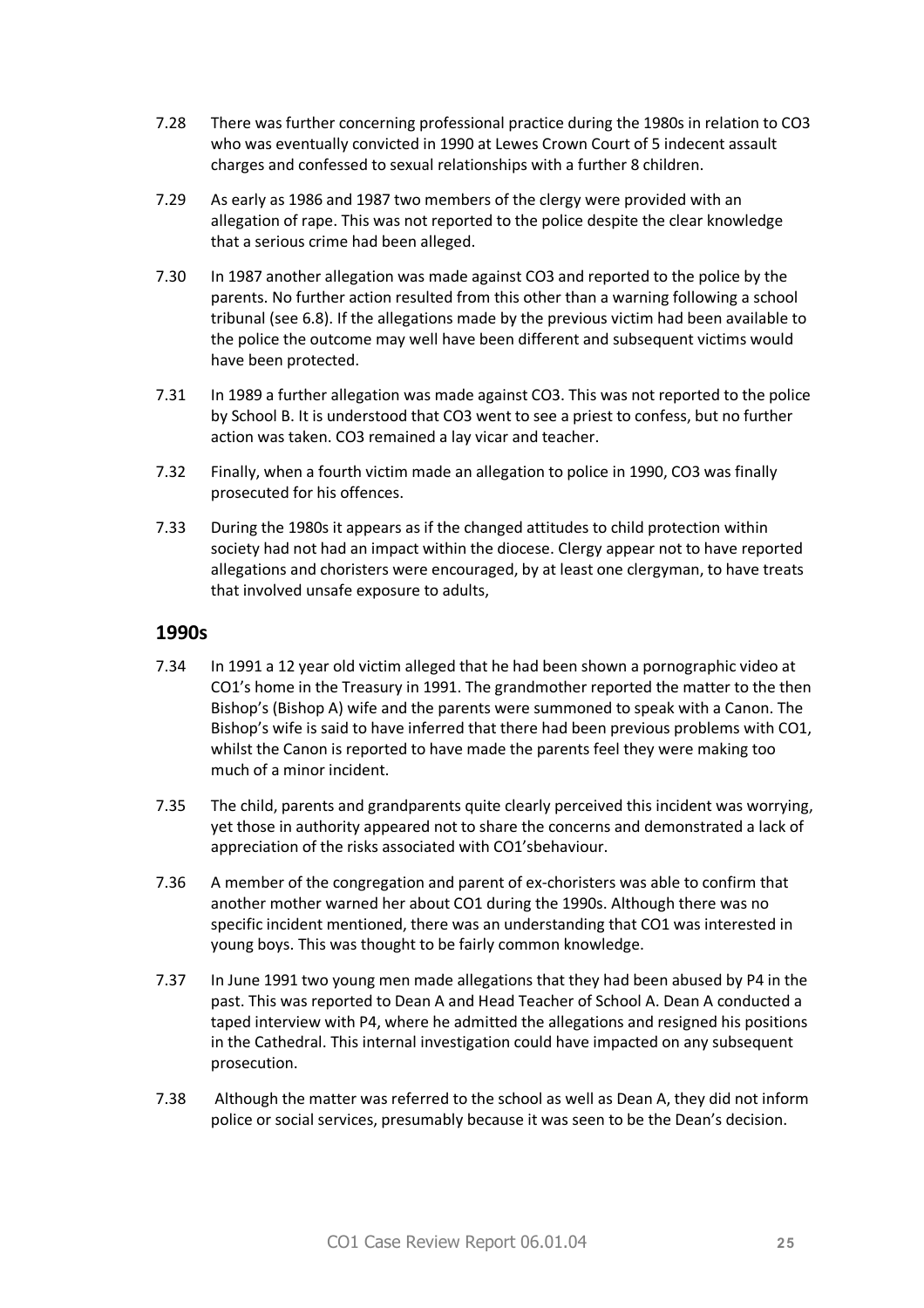- 7.39 The parent of one victim told police that Dean A was most concerned with the implications for her son, the school and the Cathedral should the matter appear in the papers. It appears as if the focus was on ensuring that decisions were taken internally and the matter kept out of the media.
- 7.40 However, parents did later report the matter to the police, P4 was charged and subsequently committed suicide. Following the matter being reported Dean A was perceived by the parent to be angry at her, complaining that he was having to carry the 'can' and denying any responsibility.
- 7.41 Whilst Dean A acted responsibly in terms of getting P4 to resign his responsibilities in the Cathedral, he did not report the alleged crimes to the police. Although pre-dating *Safe from Harm* many would have recognised a moral responsibility to report such crimes to the police by this time, so as to prevent harm to other children.
- 7.42 Also during the second half of the 1990s CO3 returned to Chichester and resumed his role in the choir at his local church and performed at the Cathedral and the crematorium.
- 7.43 DCPA 1 attempted to prevent CO3 being in a position to have contact with children. She arranged the provision of expert advice for Bishop A from the Wolvercote Sex Offenders Clinic in Surrey; the head of this clinic met with her and the Bishop to discuss the issue. However, Bishop A supported the parish priest and rejected the advice given that CO3 should not be part of a mixed age choir.
- 7.44 By this point, the gap between the way child protection was managed elsewhere and the responses of the Cathedral and diocese to concerns and risk, appear to have widened to an unacceptable level.

- 7.45 On the  $29<sup>th</sup>$  March 2000, a victim and his mother went to see Dean A, made allegations against CO1 and mentioned another victim, whose identity the Dean instantly guessed.
- 7.46 The victim told police that Dean A advised that he was going to Germany and would discuss the matter on his return and the victim should act on his conscience as the Dean could not act on mere allegations.
- 7.47 By this stage there were clear child protection procedures, both in West Sussex and in the Diocese of Chichester. *The Protection of Children*, 1997 states on p.17 that 'the parish priest will discuss the concerns with the Diocesan Child Protection Advisor who will decide what action to take'. It also reminds the reader that it is the social services responsibility to decide whether to investigate.
- 7.48 Dean A did not report the matter to the DCPA 1, the police or social services. Fortunately the father of another victim, on hearing about the abuse the next day, reported the allegations to the police.
- 7.49 DCPA 1 was not informed of the allegations against CO1 until she was called by the Communar, on the  $10<sup>th</sup>$  April 2000. This was the date CO1 was arrested and also the date that Dean A called a Chapter meeting.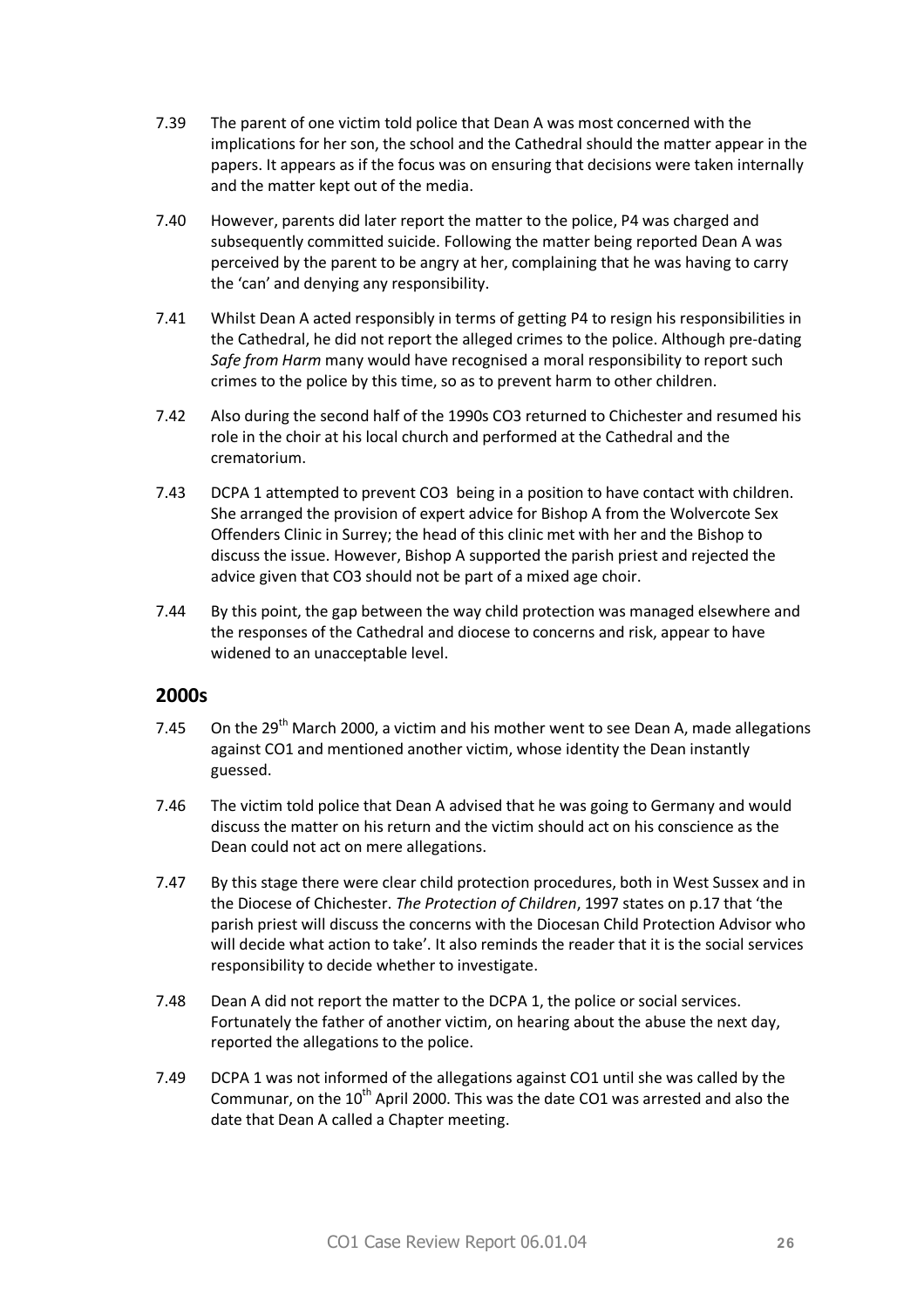- 7.50 DCPA 1 contacted the police immediately to offer any assistance required. She ascertained that support was being provided for the original two complainants, but was not provided with the details of any subsequent complainants.
- 7.51 The parents of one of the victims met with Dean A on 11.05.01. The handwritten notes made by Dean A of that meeting suggest that he felt accused of not doing anything about the situation. The notes state that 'I got him out of the treasury flat!! – (somebody is obviously relaying private conversations)'. The notes continue that the 'mother knew all about the P4 affair…….even mentioned \*\* and P3.' He states he cannot get rid of these people without proof. Dean A's notes continue that 'parents agreed to sons being with CO1 and others'
- 7.52 These notes imply that:
	- · CO1 was moved out of the Treasury due to some unknown concerns
	- · The basis of Dean A's lack of reporting concerns or allegations to the police lay in his mistaken belief that it was up to him to decide if there was sufficient proof
	- · Dean A mistakenly believed that if parents agreed to their sons spending time with CO1 (and others) this made a difference to the situation
- 7.53 Dean A's lack of action on hearing of the abuse was at variance with *West Sussex Child Protection Procedures* and the diocesan *The Protection of Children*, implemented in the diocese in 1997.

# **PASTORAL SUPPORT FOLLOWING ALLEGATIONS IN 2000**

- 7.54 Pastoral support was arranged for CO1's wife from a retired clergyman: he was perceived to be supporting CO1 at the criminal court hearing and for victims and their families this appeared to suggest that the Church was openly siding with CO1. This was contrasted to an apparent lack of support to the victims.
- 7.55 In practice it was difficult for the Church to offer support to victims whose identity was unknown. However, with hindsight the Diocesan Child Protection Advisors, past and present, recognise that it may have been possible for a letter offering pastoral support to be forwarded by the police.
- 7.56 The identity of two victims was however known to Dean A and presumably to the Chapter. An offer to provide support to the victims and their families would have been appropriate.
- 7.57 Within a month of CO1's arrest the parents of one victim met with Dean A and asked if their son would be offered the support provided to CO1. The notes the father made of the meeting indicate the Dean A's response was that his door was always open and when was asked if the boy was capable of seeking this support, Dean A said he felt he was able to do so.
- 7.58 The parents comment at the total lack of contact towards them from the Cathedral. The Head Teacher of School A commendably did initiate contact with a father to express his sorrow at what occurred, but in that case he only wrote to one parent of a divorced couple.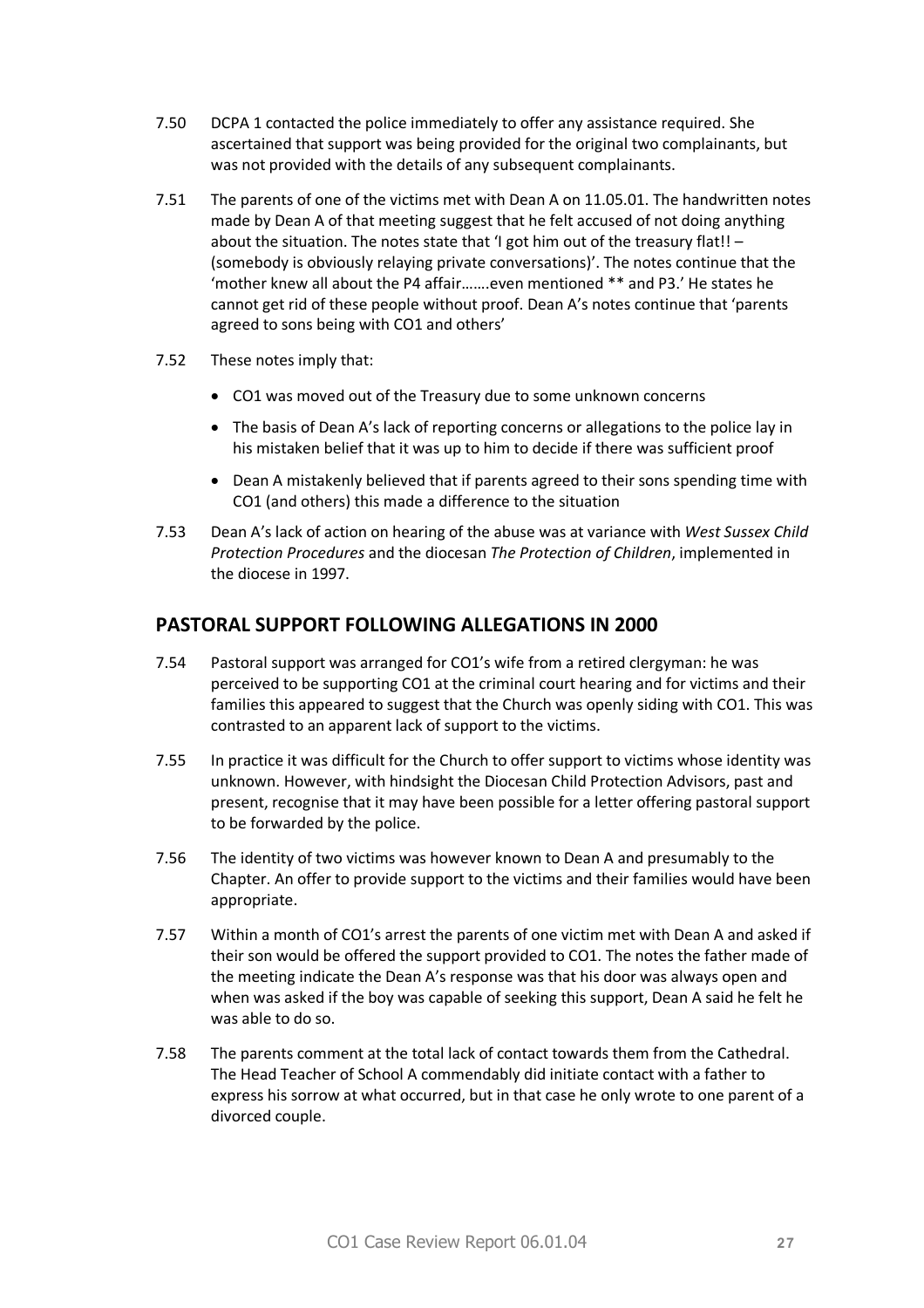- 7.59 The parents interviewed both spoke of the way that clergy and congregation avoided talking to them after the allegations were made. When the father told his local village vicar about what had occurred, the vicar did not respond and subsequently appeared to avoid contact in the village.
- 7.60 Clergy and Cathedral congregation are also reported to have avoided the parents and were said to cross the street to avoid contact, despite one parent having been part of this congregation.
- 7.61 This parent's faith and involvement in the Christian community had been a central feature in her life, and presumably would normally have played a major part in supporting her through such tragedies. However, the lack of support and ostracism from the community meant that this was unavailable and appears to have had a significant effect on her faith.
- 7.62 It does appear as if the dislike of exposing the Cathedral to criticism, mentioned previously in association with Dean A, may have been a widespread part of the culture of the Cathedral resulting in a resentment against those that initiated the process: they tend to be spoken about with anger or condescension, even by those who did not know them personally.
- 7.63 The lack of support was therefore exacerbated by a hostile environment, which appeared to blame victims and families, rather than be grateful for their courage in reporting the matter to the police.
- 7.64 The DCPA 1 and Bishop A did meet with one parent, and it has been recounted that the Diocesan Child Protection Advisor was helpful and supportive.
- 7.65 Victims and their families mentioned that the most helpful form of support was that which arose from meeting other victims and families, but that this requires external help to arrange and possibly facilitate.
- 7.66 One victim mentioned the longer term need to be able to access peer support and was attracted to the possibility of some form of on-line survivors' network, if it was possible to ensure that this would be safe to use.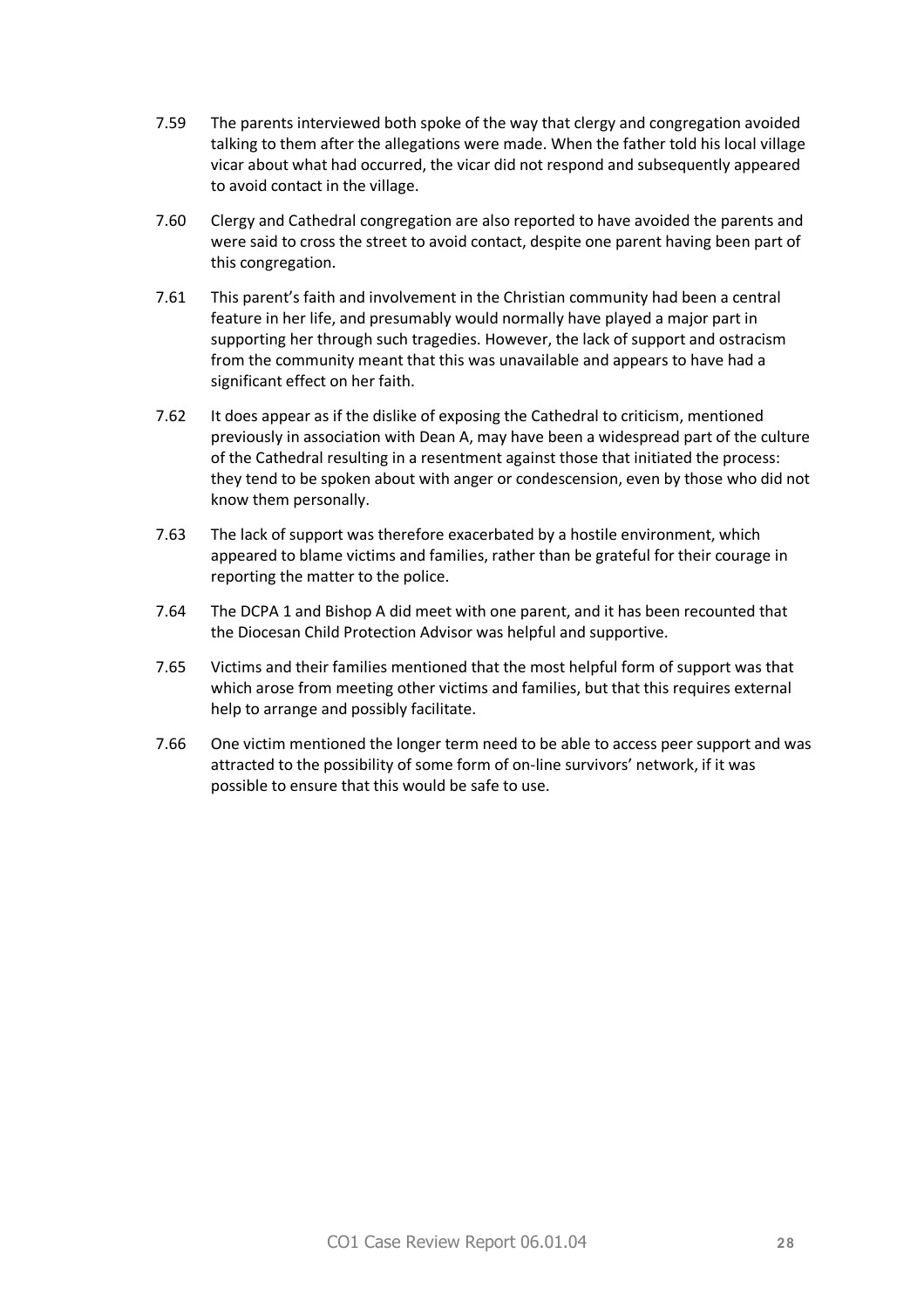# **VULNERABILITY OF CHORISTERS**

- 7.67 The contributors varied in their views of the life of a chorister. One described it as a harsh regime and very stressful. He described very long days except Wednesday, whilst two ex-parents although agreeing on this, felt their sons enjoyed the experience overall. Another chorister, although enjoying the experience felt that boys are treated as 'working, disposable items' rather than children requiring adequate care and protection.
- 7.68 It has been reported that alcohol was said to be consumed by clergy at social occasions. It was alleged that pupils were sometimes allowed to drink on these occasions and a victim reports that no action followed when they were seen clearly inebriated, sometimes in front of the Dean himself.
- 7.69 The School A Head Teacher was not aware of any pupils ever consuming alcohol on these occasions. They were always accompanied by a member of staff to and from such functions, including the annual Candlemas party.
- 7.70 Alcohol was sometimes given to boys by both CO1 and a Canon of the Cathedral. CO1 is reported as giving one boy a crate of beer. The Canon was said to give pupils alcoholic drinks in exchange for performing odd jobs, such as cutting his lawn.
- 7.71 Whilst both Head Teachers during this period expected high standards of care for the pupils within the school, once out of the school buildings, attending the Cathedral and social functions within the Cathedral precincts, the pupils appear to have been exposed to varying standards of care.
- 7.72 Given the ban on CO1 within the school, there was surprisingly no action taken to protect the children from CO1's presence once outside the perimeters of the school boundaries, in the Cathedral and within Cathedral precincts, by CO1 workshops at the rear of the Treasury (where there were further classrooms) and at social functions in Canon Lane and other Church property.
- 7.73 School A was unable to deal with child protection issues beyond its own perimeters, for example when the boys were exposed to CO1 within Cathedral precincts.
- 7.74 Another limitation to the school's ability to manage child protection concerns appears to have occurred when Dean A dealt with allegations: the 1991 allegation against P4 was reported to the school and Dean A. Dean A dealt with the matter and neither organisation reported it to the relevant authorities (see 7.37).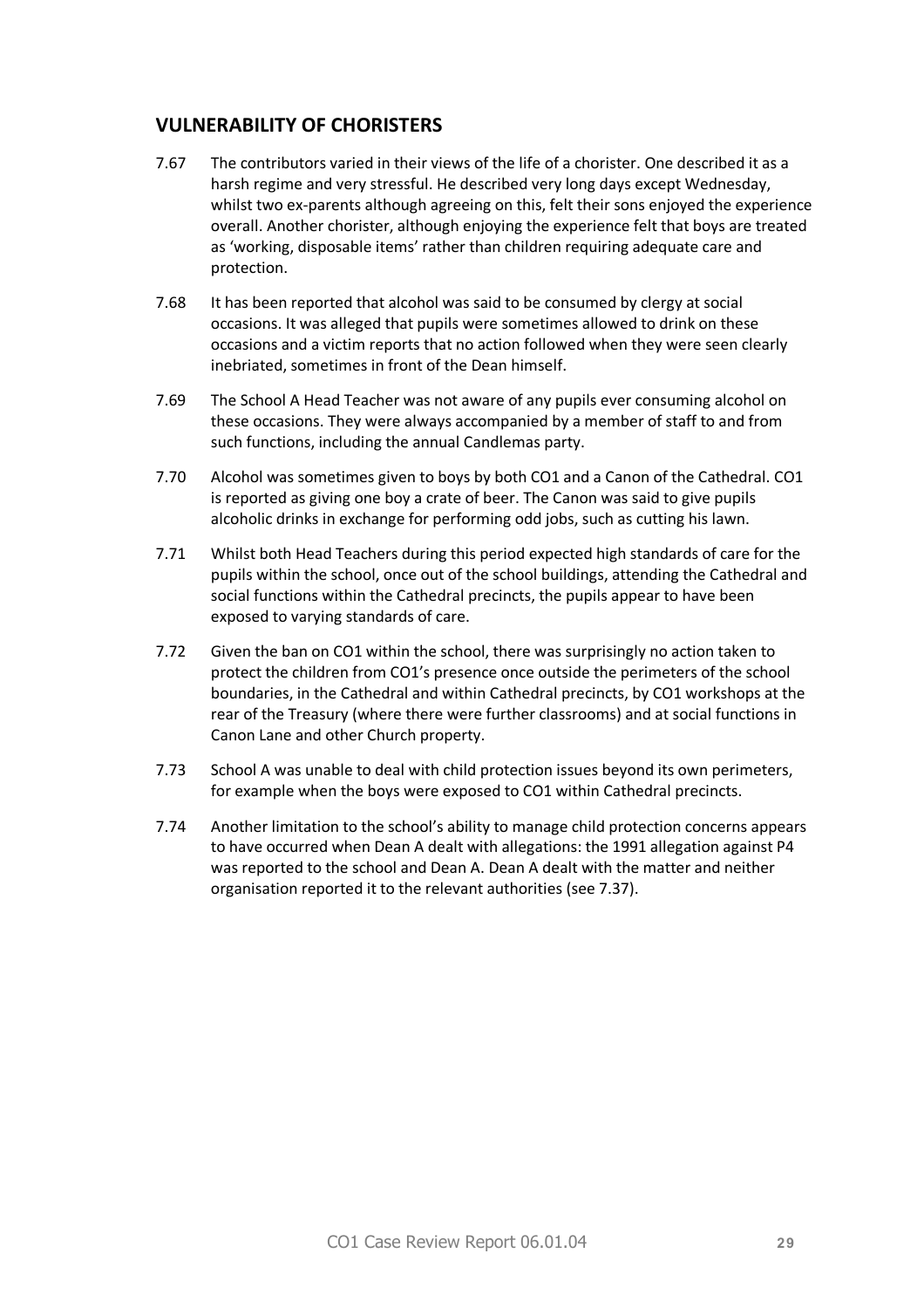# **8 CURRENT POSITION**

- 8.1 The elements of safeguarding children effectively involve:
	- · Provision of 'safe' care which minimises the vulnerability of children and provides adequate supervision
	- · Recognition of child protection issues
	- · Response to child protection issues which facilitates appropriate enquires and investigations by social services and police
	- · Whistle-blowing systems and other forms of external links
- 8.2 Following the arrest of CO1 the Diocese, the Cathedral and School A have reviewed and amended their procedures and practices so as to better protect children. This section looks at the changes and the current position in the context of safeguarding children.

# **CATHEDRAL**

- 8.3 There have been a great many changes within the diocese since CO1's arrest in 2000. Both Bishop of Chichester (Bishop A) and the Dean of the Cathedral (Dean A) retired during 2001 and the composition of the Chapter has changed with a new Communar, 2 new Canons and the first lay female member of Chapter.
- 8.4 There have been a number of changes within the administrative staff and with the arrival of a new Dean (Dean B) there is a determination to achieve greater teamwork.
- 8.5 The Cathedral accepted diocesan child protection policy following CO1's arrest and a Cathedral Child Protection Policy & Guidelines was written and adopted in October 2000. This was amended and revised in May 2003 and includes the following provisions:
	- · All staff and volunteers who are likely to have unsupervised contact with children are vetted through the CRB and subject to two references
	- · All staff and volunteers will have clear job descriptions explaining to whom an individual is accountable
	- · Regular child protection training is provided
	- · Arrangements for reporting child protection concerns
	- · Advice about the detailed recording of actions taken and subsequent events
	- · Prohibition on anyone with a 'conviction for or a caution about a sexual offence against a child' holding a post or being a volunteer 'in a position that will bring them into contact with children'
- 8.6 Other major changes include:
	- · The appointment of the Communar as the child protection officer for the Cathedral
	- · Appointment of a named independent person, outside the Cathedral administration, that is available for children to contact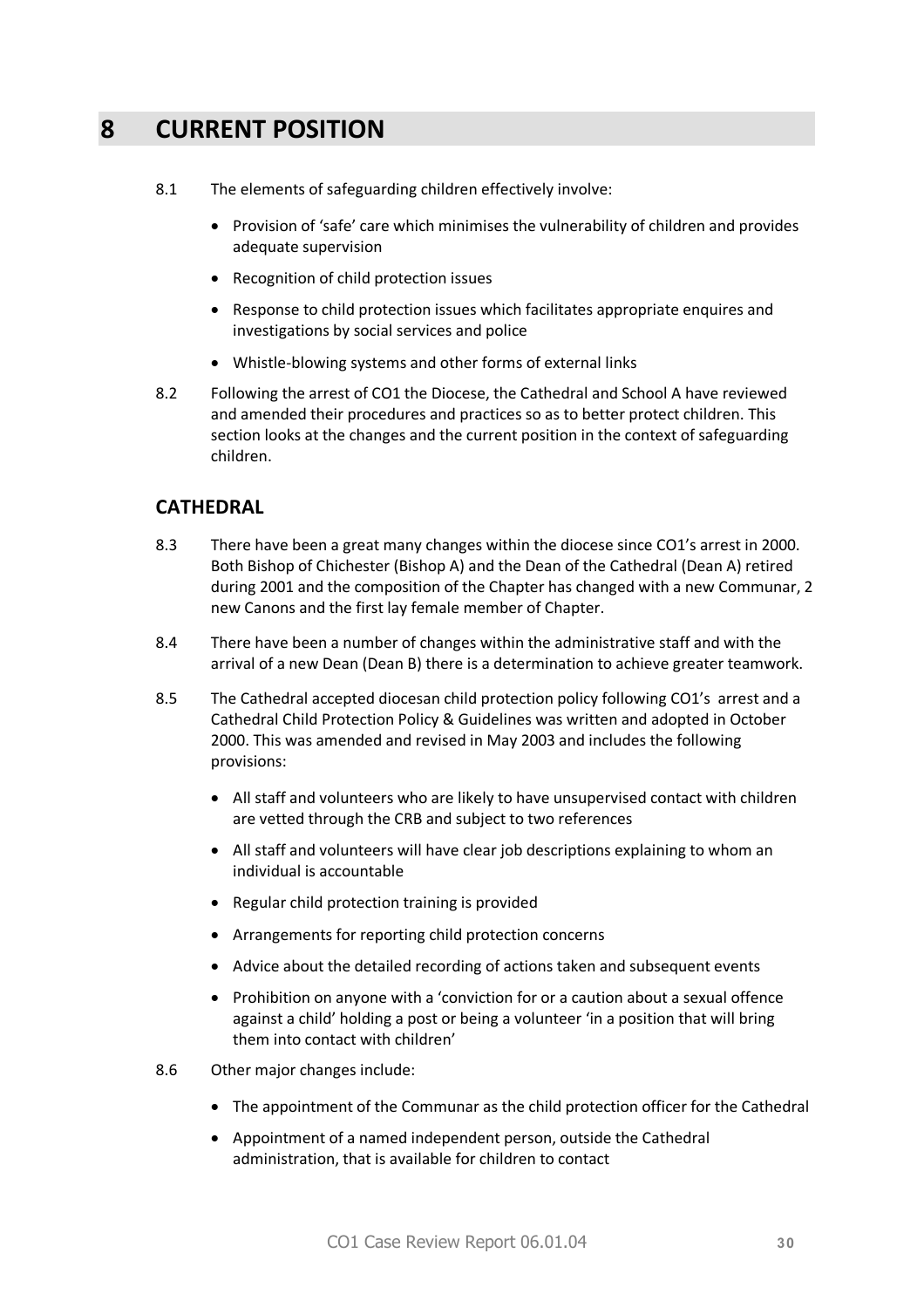- · Attendance of key people at child protection training provided by the Diocesan Child Protection Advisor
- · Vetting of all those with unsupervised access to children, including the choir and those attending for educational purposes
- · Vetting procedures changed to incorporate CRB checks
- · In-house child protection briefings for volunteers involved in the Cathedral education programme
- · Introduction of specific regulations concerning choristers and the handover of responsibility for their protection from school to Cathedral and vice-versa
- · All those involved in the stage management for concerts or festivities must be over 18 years of age, including those employed by the Festivities
- · The stewards are no longer able to reserve seats for their friends etc
- 8.7 There have been major changes during the last 3 years and the Chapter has responded to advice from the Diocesan Child Protection Advisor. The focus has changed to one that incorporates current good practice on the provision of safe care, which has looked at improving methods of staff and volunteer recruitment, supervision and management as well as the supervision of children on activities.
- 8.8 Several people interviewed made special mention of the Cathedral organist's continuous help and support to choristers and ex-choristers. He is described as always being honest and committed to the choristers' interests.

#### **Recent Management of Child Protection Issues**

- 8.9 The Cathedral took appropriate action when a potentially worrying individual was identified attending evensong: he appeared to be taking an exceptional interest in the choristers. The Communar did contact the police, who confirmed that the individual had a conviction for an offence involving children. He was invited to the Cathedral and signed a written agreement restricting his movement and limiting his seating to be away from the choristers.
- 8.10 The Cathedral took prompt appropriate action following the identification of potential concern. However, the risk was recognised initially by the Diocesan Child Protection Adviser (DCPA 2) and Edina Carmi during a visit to the Cathedral, not by the lay vicars or other clergy, staff and volunteers who presumably would have had the opportunity to observe this man.

### **Areas for further improvement**

- 8.11 The most critical issue is the recognition of child protection concerns. The ability to do this is largely dependent on knowledge, training and culture.
- 8.12 The latest Cathedral *Child Protection Policy and Guidelines* (May 2003) provided by the Communar to this review, refers to regular training, but does not specify which staff and volunteers must receive this training, the type of training required and the frequency at which it is provided.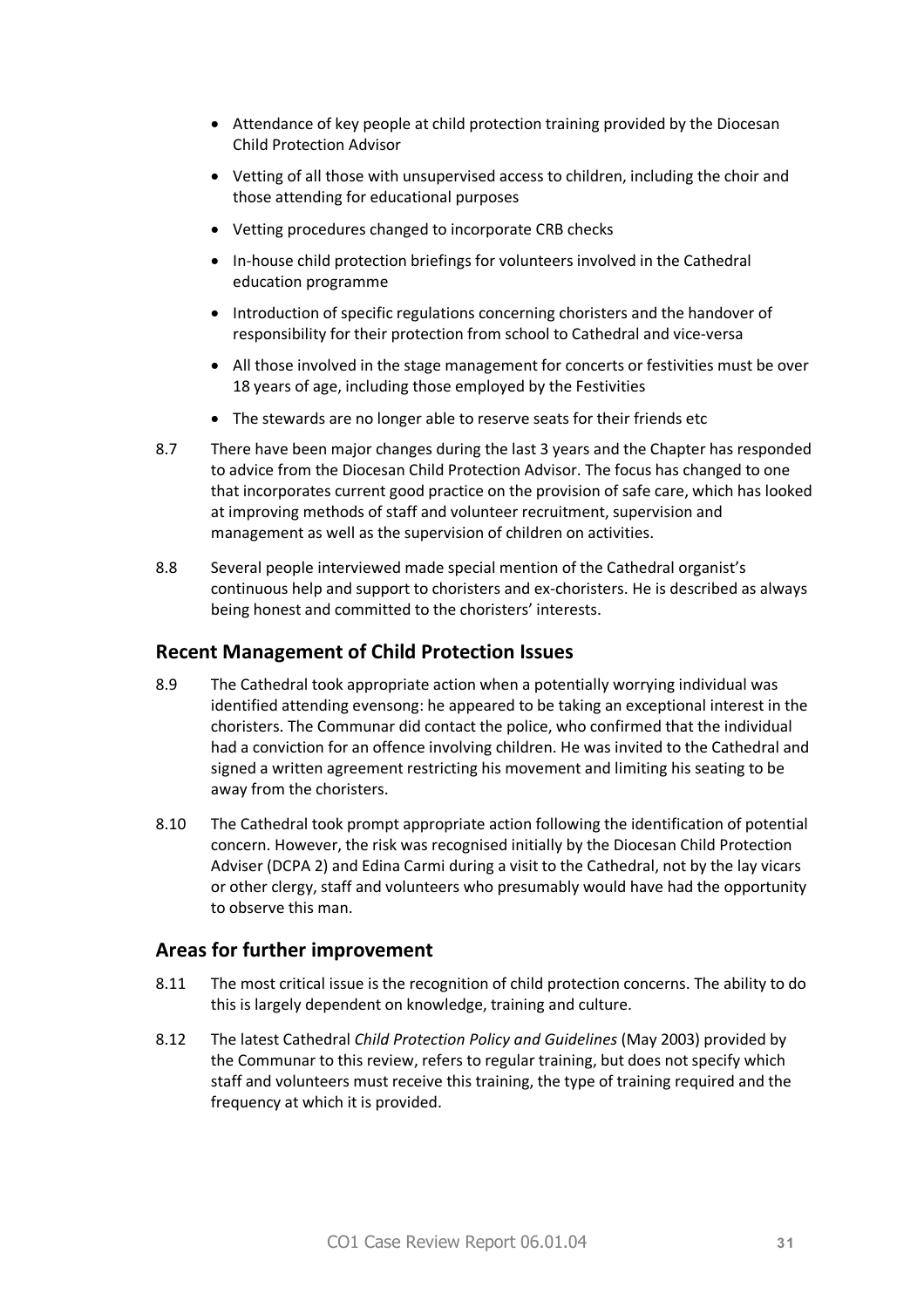- 8.13 These cathedral guidelines state that where appropriate staff and volunteers should be provided with copies of this document. However, it is vital that all staff and volunteers, whether or not they have unsupervised access to children, need to know about the Cathedral *Child Protection Policy and Guidelines.* Most should have a basic training in recognition of child abuse and neglect and those with more specific child care responsibilities should have more advanced training and be familiar with the diocesan document *The Care and Protection of Children.*
- 8.14 The basic training on recognition of child abuse and neglect should also address the issue of reporting concerns. This will need to address obstacles to recognition and response in the past. All staff and volunteers must have:
	- · Permission to be concerned by the behaviour of anyone, whatever their social standing in the community
	- · An understanding that concerns need to be reported and explored, regardless of the level of evidence available – this does include 'gossip'
	- · Understanding of the child protection system and whose task it is to decide to take matters forward, including the role of social services and the police
	- Provision of choice in reporting systems, including 'whistle blowing' options and opportunities to make reports outside of the normal management systems
- 8.15 The new Cathedral *Child Protection Policy and Guidelines* only mention the reporting of 'allegations'. This should be widened to include 'concerns' as 'allegations' suggest a complaint about a specific incident. Many of the worries about CO1's and others related to wider issues, such as provision of alcohol, gifts, taking children out on treats, overnight trips etc. and would not have fallen into the scope of specific allegations. This would then be consistent with the diocesan procedures *The Care and Protection of Children* which refer to 'any suspicion' on p.19.
- 8.16 A member of the Cathedral congregation spoke of the difficulty of knowing how to flag up concerns, without wishing to spread malicious rumours. Effective publicity about the current guidelines and advice on reporting should also be provided to members of the congregation.
- 8.17 Furthermore, the Cathedral procedures instruct the reader to report allegations immediately to the Communar, the Cathedral's child protection officer, who will consult the Dean or Canon-in-residence before informing social services, the police and the Diocesan Child Protection Advisor.
- 8.18 Whilst this system may be perfectly acceptable in the majority of cases, it should be expanded to include provision for those who feel uncomfortable with this route e.g. if the concern is about the Communar, the Dean, someone associated closely with the Chapter or any other reason. Alternative routes should be made available directly out of the Cathedral including a 'whistle blowing' process and advice about direct access to the Diocesan Child Protection Advisor, social services and / or the police.
- 8.19 The diocesan procedures *The Care and Protection of Children* do cater for the provision of alternative reporting routes on p.19, but neither diocesan nor Cathedral procedures address the issue of anonymous reports of concerns.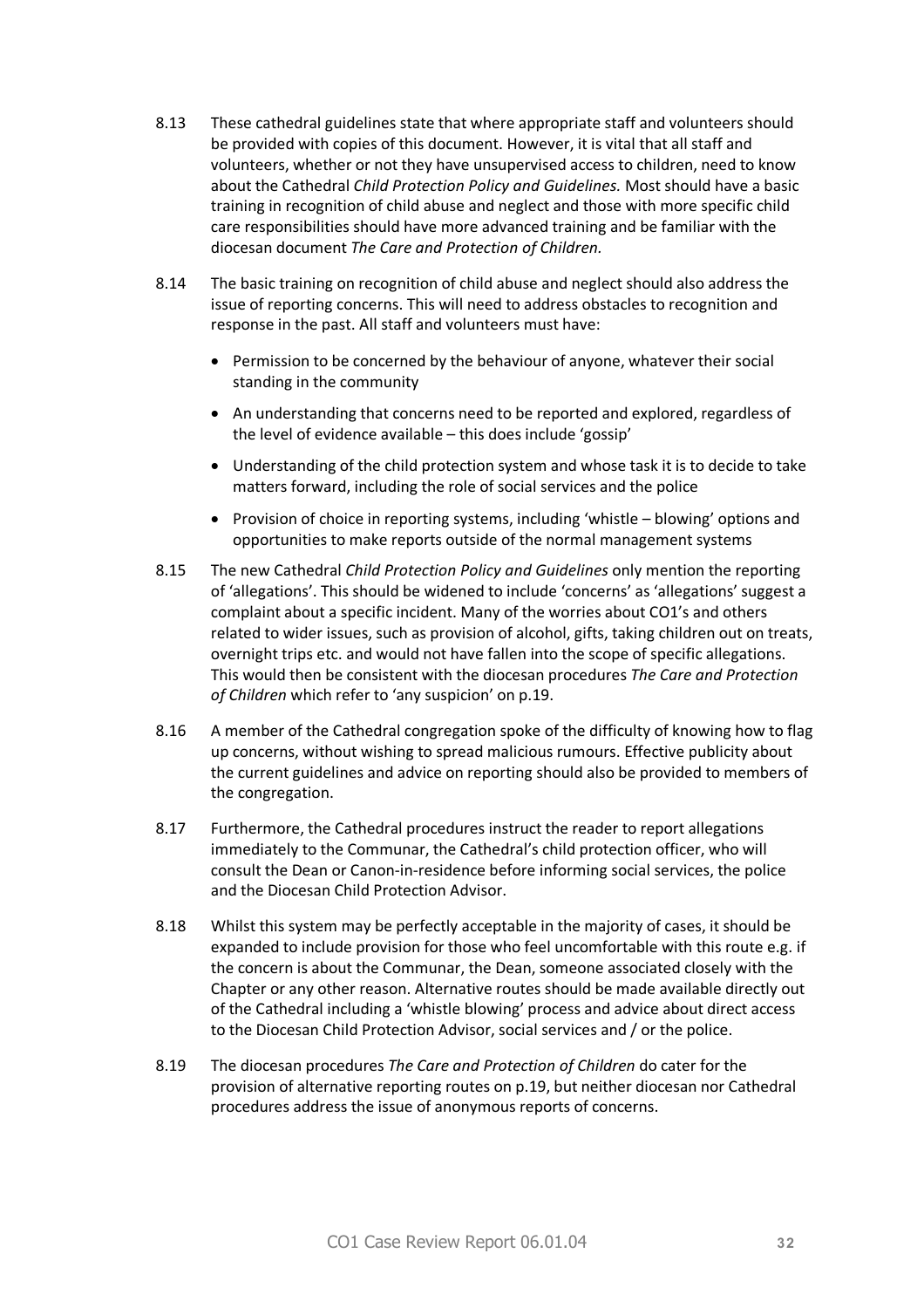- 8.20 During the review process an anonymous letter arrived at the Cathedral. The envelope was addressed to 'Cathedral Offices. Private and Confidential to chairperson of new committee looking at CO1's issues'. However, it was opened in error at the Cathedral before being passed on with an accompanying letter, which stated that '…since it was anonymous and the allegations unsubstantiated, there was no further action to be taken….'.
- 8.21 This comment was of concern, as it appeared that anonymous information would be ignored rather than considered on its own merit. Also, the issue of allegations being substantiated is equally worrying, as this was understood to be a reason for not reporting allegations about CO1 to the police.

# **Potential obstacles to improving safeguards for children**

#### *Closed community*

- 8.22 A feature of closed groups is the tendency of members to be predisposed to think well of each other. Those with a high status within the community are most likely to be regarded as completely trustworthy. Aspiring members may be particularly keen to get the approval of those within the community and may be less likely to be critical of members' behaviour.
- 8.23 It was suggested by several contributors that to be accepted as part of the Cathedral 'community' is a desirable social goal for aspiring parents. It is perceived to be a small closely involved group, providing each other with mutual support and an enjoyable social life.
- 8.24 As with all institutions, risks to safeguarding children increase where there is a 'closed' system, which allows individuals to exert power and influence without checks and balances. Any reporting of concerns outside of such a closed group may be perceived as a betrayal, potentially exposing the community to criticism.
- 8.25 Those responsible for disclosing the abuse to the police in this case report feeling that they experienced the animosity of members of the cathedral community.
- 8.26 During this review process, there was a tendency by some within the community to emphasise the personal problems of those courageous enough to report the matter to the police. The apparent inference appeared to be that personal issues made the victim more liable to abuse and provided the motivation to report the matter to the police.
- 8.27 An example of the view of some in the Cathedral community is in the written comments received by this review. One states that those who have instigated this case review *' know little about the \*\*\* family, a family School A and Cathedral community had struggled to help ……'.*
- 8.28 In practice the parent who reported concerns about CO1 and subsequently highlighted historical issues about the management of child protection has, verbally and in writing, made measured statements focusing clearly on the need to ensure that safeguards for children are improved in the future.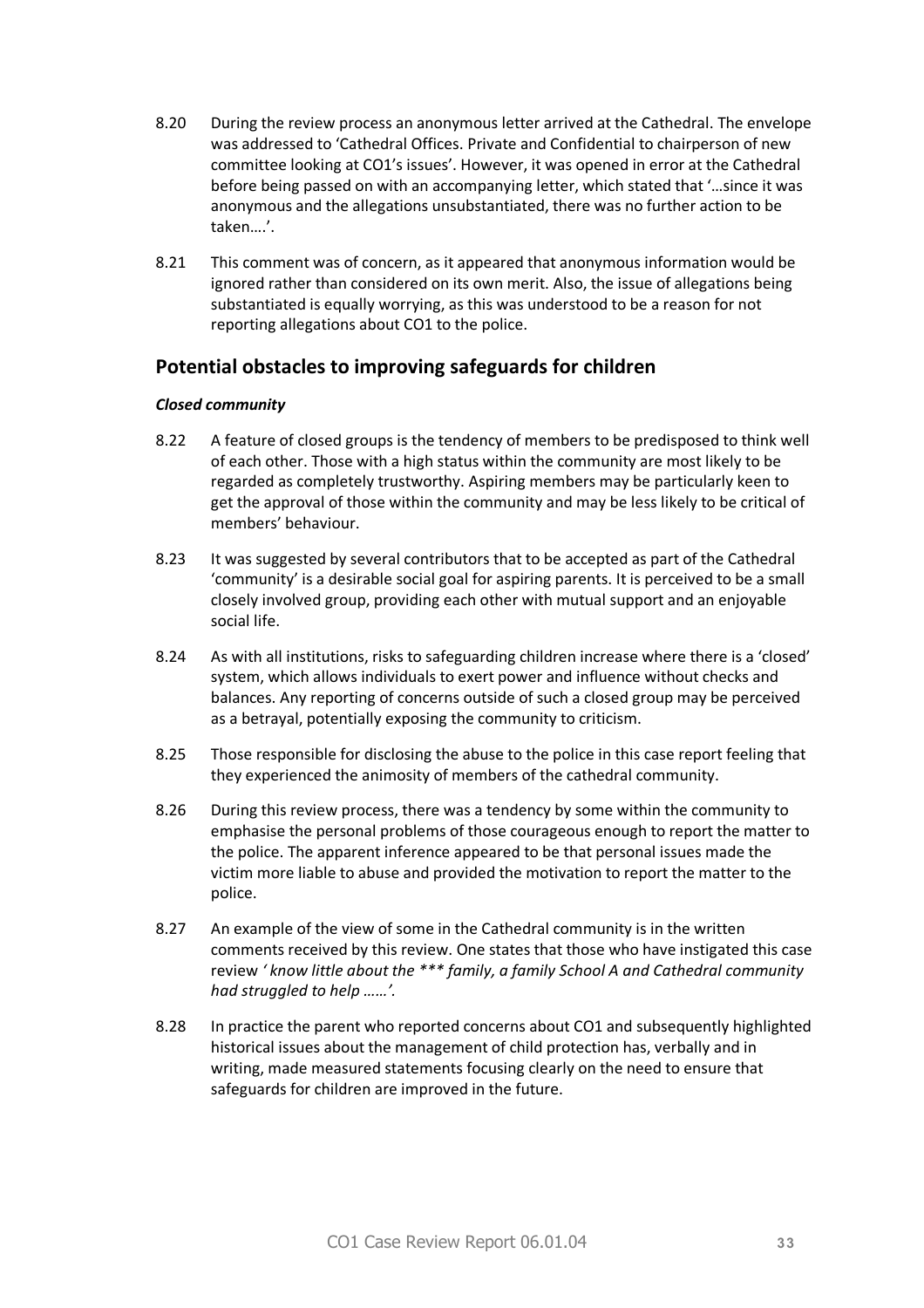- 8.29 Two of the responses from the congregation are broadly antagonistic to this case review looking at the matter of CO1 again and fear it will '*provide an opportunity for certain individuals to keep the whole subject alive.'*. The view is that the matter is now over, lessons already learnt and may only upset people further and be '*deeply hurtful to CO1's friends and relatives, in particular to his wife..'.*
- 8.30 This may reflect part of a deeper cultural issue that may take strong leadership to change: the acceptance that it is alright to discuss concerns about sexual abuse and that this involves an openness with others outside of the community, rather than a defensive barrier against all external interference.
- 8.31 Dean B's pro-active approach with the media following CO2's conviction provided a good contrast and elicited a positive response.
- 8.32 A contributor to this case review, who is a current member of the congregation and parent of an ex-pupil at School A, has commented positively on the change in atmosphere since 2000. In the past there was a feeling of being an outsider despite having attended services for many years. There is now a more inclusive atmosphere.
- 8.33 Special mention was made of the abilities of the Precentor, the Chancellor and Canon Residentiary, and the Treasurer of the Cathedral to make people feel included. However, it was felt that the Cathedral still retains many practices that may serve to deter others entering the building. Examples cited were the symbolic message that may be given by closing the rear doors in summer and the use of a sandwich board stating service in progress deterring entry.

#### *Attitudes to volunteers within the Church*

8.34 The Chichester Observer of June  $7<sup>th</sup>$  2001 quotes an article published that week in the Church Times which reflects a view that was represented in some verbal communications to this case review about CO1:

> *' Which makes the better story? BBC producer abuses boys or………that the Church of England failed to prevent him?…One quite sees that the church connection helped to put him in touch with boys. But he doesn't seem ever to have had any official church position supervising children, in the way that a priest might.'*

8.35 This perception that CO1's voluntary status within the Cathedral is somehow relevant to the child protection responsibilities of the Church may still be a current issue. A member of the congregation pointed out that the use of the term 'senior lay volunteer' within the Cathedral Notes, providing information on this review, appears to minimise the role of CO1 as Head Steward.

#### *Attitudes to Sexuality and Sexual Abuse*

- 8.36 One of the features of this case review process was the surprise of Dean A, Chapter, Organist and Head Teacher at School A to the idea that any of the boys were abused whilst they were in the choir or at the school. There was a request to establish the exact age abuse started, where it occurred and who was responsible for the child at the time i.e. did it happen during periods of boarding or in the holidays / home leave periods.
- 8.37 Whilst there was some understanding that CO1 would have groomed his victims at a younger age, this was perceived as a separate activity to the actual abuse itself.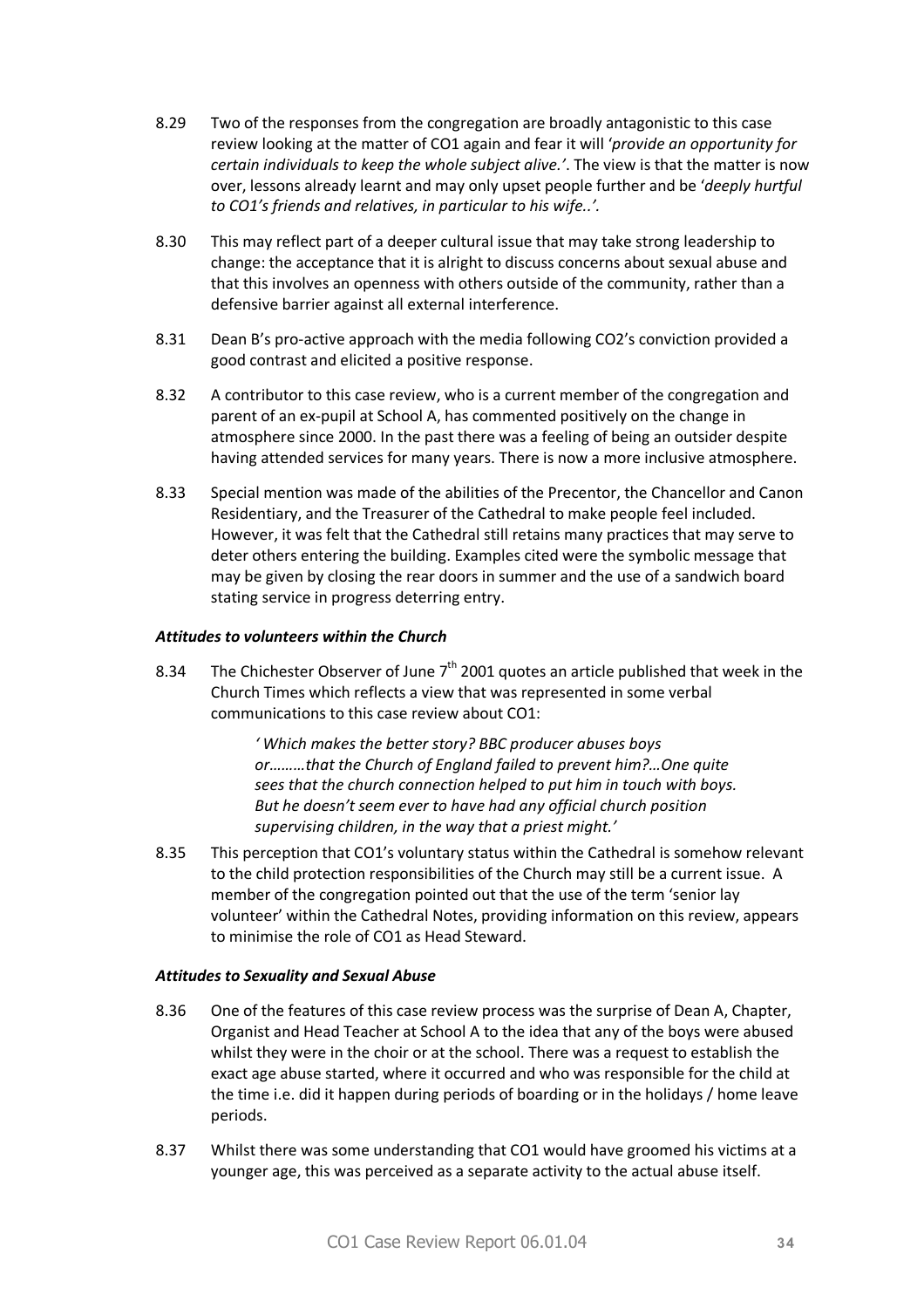- 8.38 When explored, this surprise appeared to arise from a variety of perspectives including:
	- · Apparent perception of the crimes seemed to change from underage homosexual relationships to child sex abuse
	- · Responsibility and liability of the school
	- · Responsibility and liability of the Cathedral
- 8.39 Throughout the period within the scope of this review (and most likely even earlier) there were rumours circulating about CO1's sexual proclivities. It would be unlikely that those in positions of responsibility in the Cathedral were unaware of these.
- 8.40 One of the explanations for the lack of any appropriate response may be connected to the complex views of homosexuality within this fairly closed society.
- 8.41 The meaning of Dean A's alleged comments to a parent on 11.05.00 that the 'entire subject was made the more difficult by the House of Lords and Commons voting to bring down the age of consent from homosexual acts to sixteen' is unclear. It may be based on his understanding that the abuse occurred when the victims were aged 16 and 17 years old, and that the change in law meant that this behaviour would not be illegal in the future. This comment suggests Dean A did not appreciate that child abuse was the concern, not homosexuality.
- 8.42 One contributor was able to be honest and reflect on their own view of homosexuality. Although implicitly disapproving of the act as unnatural, they were aware of the need to be tolerant and non-judgemental. Whilst suspecting that CO1 was a homosexual and would wish to convert others to his sexuality', this contributor did not suspect that abuse was occurring at the time, just that the boys' sexuality was being converted for the future. This view, stemming from an intolerance of homosexuality, could not be expressed, but may have made the individual blind to the grooming process for abuse and any visible inappropriate behaviour. This would have been perceived in terms of converting boys to future homosexuality.
- 8.43 It may be that a factor operating in this case was the selective 'blindness' towards behaviour caused by intolerance of homosexuality, but awareness that this was not acceptable and a consequent suspension of judgement to the behaviour of those perceived to be homosexuals.
- 8.44 This confusion between homosexuality and child abuse is concerning. Unless those involved in the Cathedral and Church are able to be open about sexuality, such misunderstandings will continue and dangerous behaviour will go unchallenged.
- 8.45 Another worrying view that was encountered was articulated in writing by a contributor to the review, a member of the Cathedral community at the time of CO1, and an individual with significant status and responsibilities. In a discussion about the need for forgiveness the following comment was made:

*'…if possible to help (if not to pray that) the young men forgive CO1 for what he did and forgive themselves for quite possibly enjoying the "improprieties" at the time (since they voluntarily went back for more)'*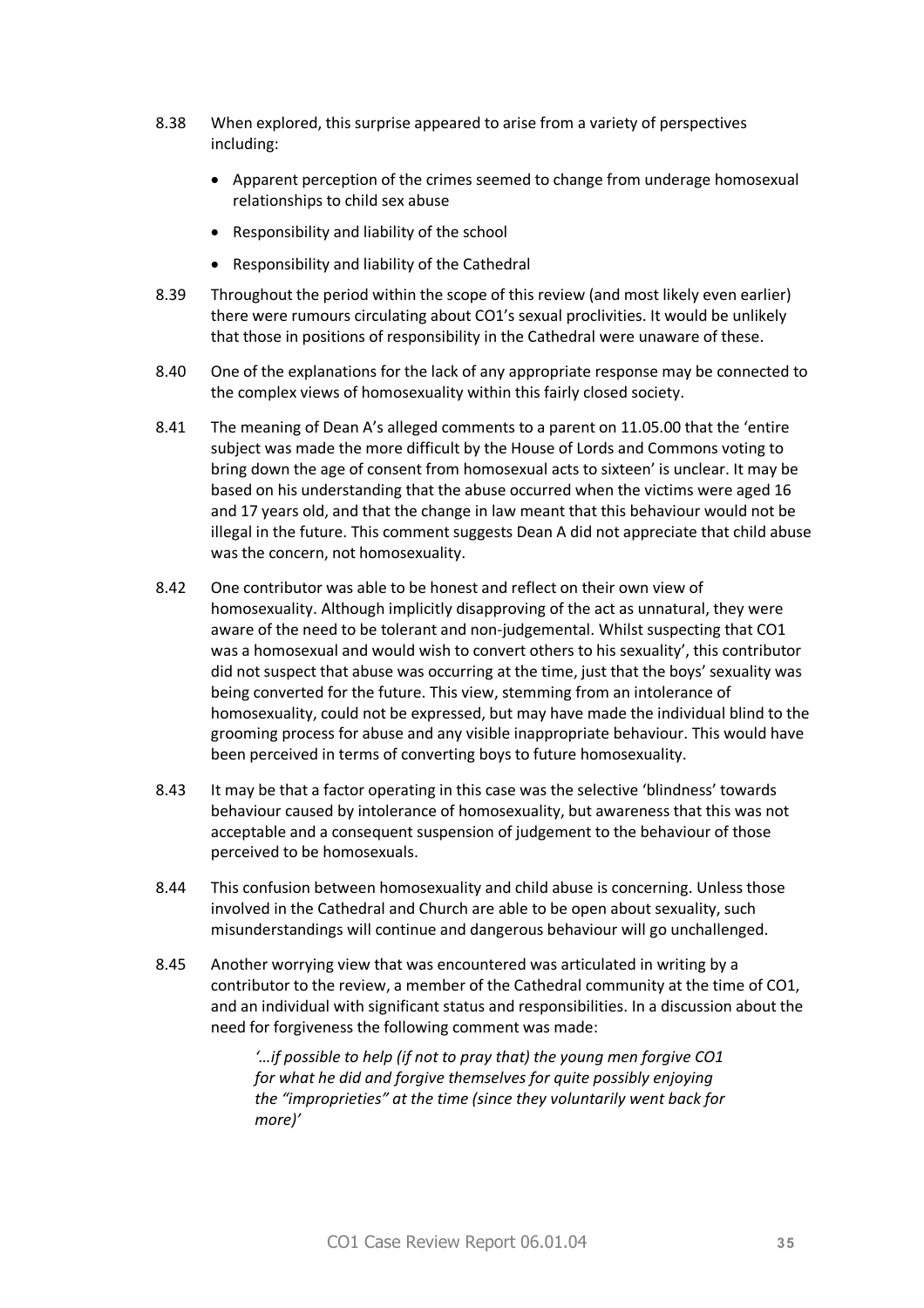- 8.46 Firstly the view that the victims were *young men* is not an accurate representation of reality in this case, most were groomed from a very early age and the *oldest* age at which abuse commenced was 15, still legally a child and below the age of consent.
- 8.47 Secondly, the writer mentions that the boys went back for more. This demonstrates a lack of understanding of the nature of abuse and the harm that is caused. The power differential makes it more likely that children will be abused again, and the fact of physical pleasure does not minimise the abuse at all, and may even cause more guilt and loss of self esteem for the abused child.

#### *Confidentiality & the clergy*

- 8.48 There is no knowledge of the use of the confessional by either CO1 or any of his victims. Whilst clearly allegations were made about CO1's abuse, the lack of adequate response by clergy appears not to be associated with issues of confidentiality, rather a lack of understanding of the meaning, nature and required response to the allegations reported to them.
- 8.49 The issue of confidentiality and the clergy arose twice in relation to CO3.
	- · 1986/7 two members of the clergy were informed of allegations of historical abuse by CO3, including rape (see 7.29)
	- · 1989 CO3 was advised by the head of School B to see a priest to confess following an allegation that he had sexually abused a child (see 7.31)
- 8.50 Clergy may be faced with disclosures from abusers. The diocesan procedures make it clear that whilst there is a general *'presumption in favour of confidentiality….this cannot apply in the case of disclosures concerning the abuse of children.'* and makes it clear that in any conflict between the needs of the child and the adult the welfare of the child is paramount.
- 8.51 The current diocesan procedures *The Care and Protection of Children* states clearly that *'any suspicion, allegation or disclosure that a child is suffering or is likely to suffer significant harm, must be referred to the local Social Services Department'.*
- 8.52 With regard to reports of historical abuse by victims, the current diocesan procedures clarify that although it is the responsibility of an adult to decide if they wish to seek legal redress, it is the responsibility of the parish, following consultation with the Diocesan Child Protection Advisor, to decide whether there might be children currently at risk. This would now apply to the circumstances of 1986/7 mentioned in 7.29.
- 8.53 In many cases this procedure regarding historical allegations might be adequate. There is however the risk that the parish and the Diocesan Child Protection Advisor will have inadequate information on the alleged abuser's circumstances. They may decide that there is no current risk to children and leave it to the adult to decide whether to report the matter to the police. However, police and social services may have access to further information, which would identify a current risk to children.
- 8.54 The situation is however different with regard to any disclosure of abuse within the confessional. The 'Guidelines for the Professional Conduct of the Clergy' states:

*'Abuse of children or adults may be admitted in the particular and privileged context of confession. While the seal of the confessional is absolute, nevertheless a priest should not only urge the person to*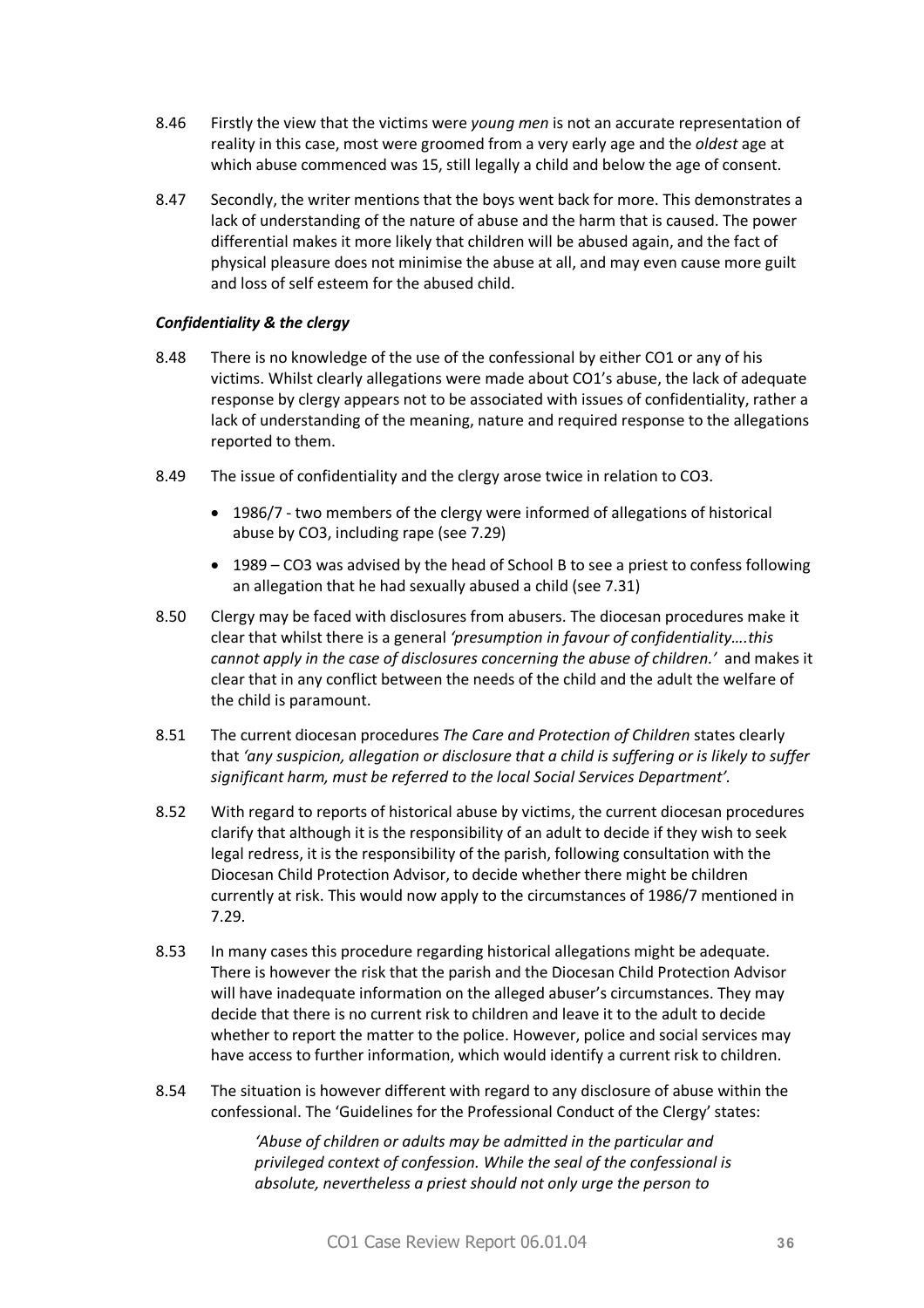*report his or her behaviour to the police or social services, but may indeed make this a condition of absolution or withhold absolution until this evidence of repentance has been demonstrated.'* 

- 8.55 The diocesan procedures reflects this guidance, stating that *'the 'seal of the confessional' is absolute',* but advises on the need for clarity between a confessional and other forms of pastoral conversation and the possibility of making absolution conditional on self reporting the matter to the police.
- 8.56 The current diocesan procedures are in line with the Guidelines for the Professional Conduct of the Clergy.
- 8.57 The views of the Steering Group were divided on this issue. Some believed that the current Guidelines for the Professional Conduct of the Clergy emphasise the seriousness of child protection issues, the damage that abuse causes, the risks posed by abusers and the rightness and importance of withholding absolution unless and until the genuineness of the repentance has been demonstrated by, for example, the penitent reporting him/herself to the appropriate authorities.
- 8.58 Others on the steering group were of the view that through not reporting such information, received in the confessional, to the relevant authorities, the welfare of the child is not being placed as paramount. Those members of the group felt that this indicates an area where the current thinking in the Church is inconsistent with modern child protection practice. This position potentially may enable an on-going abusive situation (known to the priest) to continue, with the abuser accepting the absence of absolution.

# **SCHOOL A**

# **THE DIOCESAN CHILD PROTECTION ADVISOR ROLE DOES NOT INCLUDE ANY RESPONSIBILITY FOR CHILD PROTECTION IN CHURCH SCHOOLS EITHER IN THE STATE OR PRIVATE SECTOR.**

- 8.59 School A use West Sussex ACPC Child Protection Procedures and no issues have arisen from either social services or the police about their implementation within the school. Social services have been involved in INSET days with staff.
- 8.60 Following CO1's arrest there was a review of all internal policy and procedures and both the National Safeguarding Adviser and DCPA 2, have met with the Head Teacher of the school to look at their child protection arrangements and advise on training. The DCPA2 will be providing training at the school on 12.09.03.
- 8.61 The head and senior teachers take responsibility for inducting new staff into these procedures, including non-teaching staff, all of whom are subject to enhanced CRB checks. The staff handbook provides further useful guidance on child protection and specifically on bullying and visitors to the school. There is a code of conduct and further guidance documents are provided to staff covering 'signs and symptoms of abuse', 'behaviour & discipline policy' and 'policy on the use of force to control or restrain pupils'.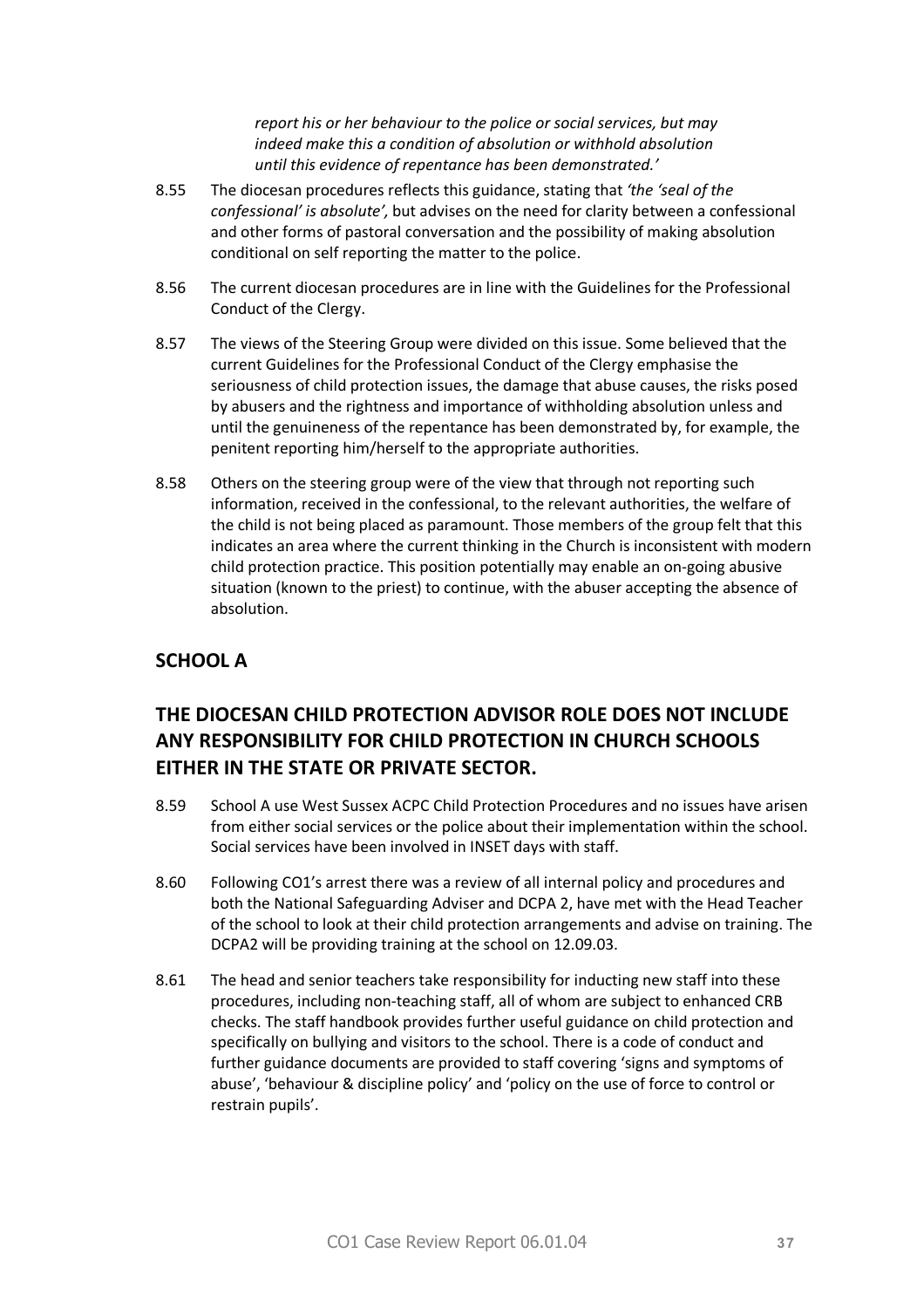- 8.62 The school has changed and adapted over the years in an effort to improve safeguards for children. To address concerns about the isolation of boarders, there has been an increased level of contact with parents encouraged on Sundays and Wednesdays, including possible overnight stays. This is overall a positive move, although an exparent and ex-chorister commented that this can make the children left behind (i.e. those who are not local) feel very isolated and possibly more vulnerable to abuse.
- 8.63 CCTV has been introduced at the entrances to the school and pupils are escorted by staff whenever they leave school premises, including journeys to / from the Cathedral or to classrooms located at the Treasury.
- 8.64 Parents are provided with a booklet of information on the school so they are able to support their children and understand the expectations upon them. Choristers are provided with a special document, which includes a section on the welfare and supervision of choristers.
- 8.65 Chorister parents are advised that if they are concerned by the particular attention paid to their child by any adult, they should bring their concern to the Head Teacher.
- 8.66 During the period of the case review process concerns were articulated about the adequacy of 'safe' care arrangements within the school.
- 8.67 One ex-pupil interviewed alleged that in the past a senior male teacher had been involved in the showering of young children, despite this role being the responsibility of matron. The current position remains that the matron has the responsibility for ensuring pupils are showered adequately and the teachers are not involved in this. However, by the time a pupil reaches School A, they should not require assistance with their washing, other than ensuring that they have a shower / bath.
- 8.68 Recently concern was expressed that choristers were provided with a 'treat' when they were allowed to watch a video at a teacher's own home. Whilst there was no allegation of any inappropriate behaviour at all, the school has decided that in future no visits to staff homes will occur.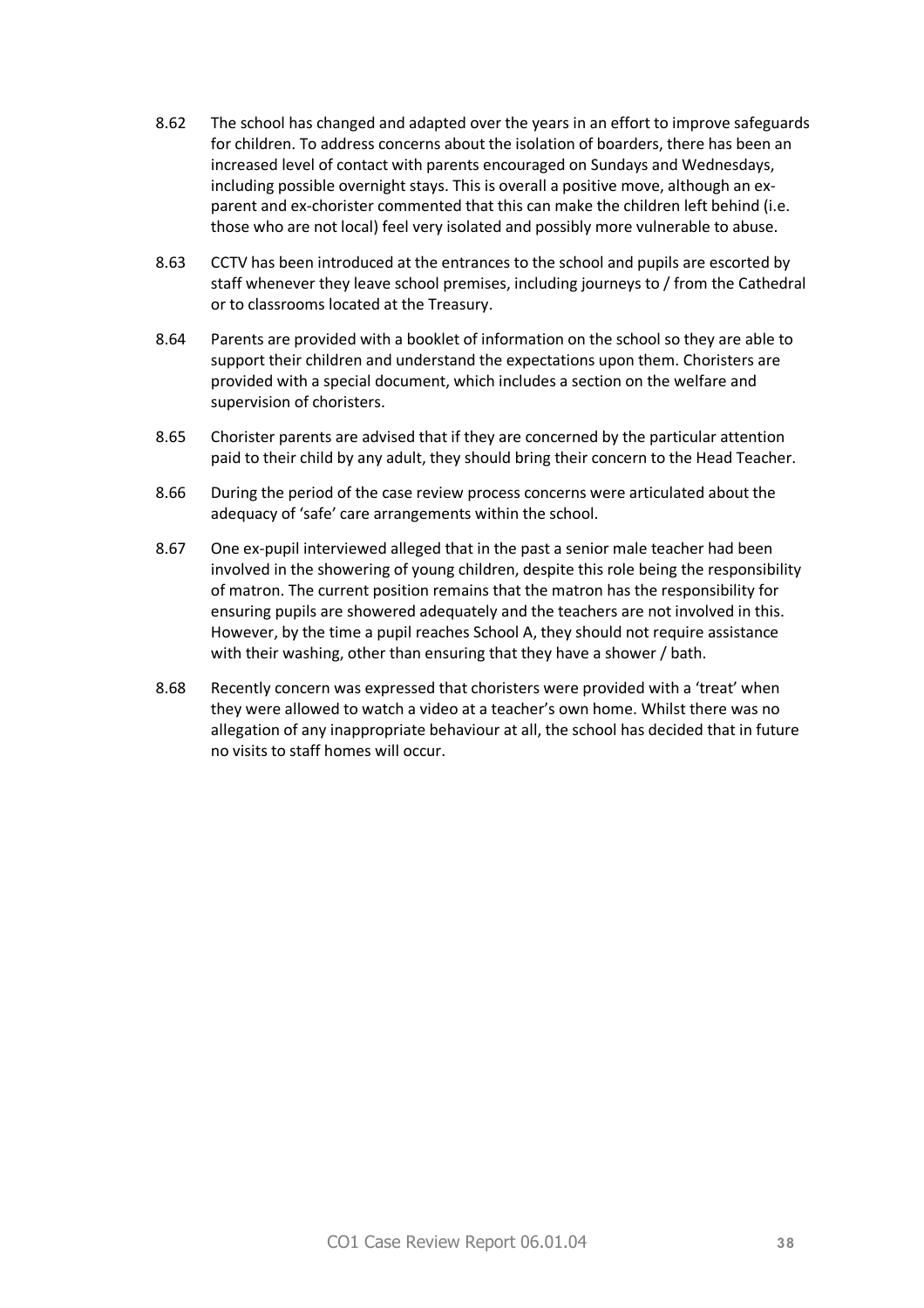# **LINKS BETWEEN CHICHESTER CATHEDRAL AND SCHOOL A.**

- 8.69 The convicted or alleged abusers span some or all of Chichester Cathedral, School A & School B and Chichester Cathedral Choristers' Association in various capacities.
- 8.70 Of particular focus to this review process are the inevitably strong links between Chichester Cathedral and School A, who provide its choristers.
- 8.71 In 1982 the governing body consisted entirely of Dean A and Chapter members, with various lay people in attendance.
- 8.72 The governing body is now chaired by Dean B, has 2 other members of the Chapter, 1 member of the college of canons nominated by the Chapter, 2 further members of the college of canons, 1 elected parent governor and 4 representative governors appointed by the Chapter of whom the majority should not be in Holy Orders.
- 8.73 Currently there are only 3 representative governors, who include a solicitor (who is an ex-parent), an ex-headmaster and the chair of the Finance Committee.
- 8.74 During this case review process it became apparent that the links between the two organisations are very close, which in many ways is a strength in ensuring close coordination of day to day arrangements.
- 8.75 Dangers of close overlapping organisations can however arise if their relationship prevents a system of independent checks and balances, with constituent parts able to act independently to challenge worrying behaviour within their own and each other's domain and report concerns to the responsible authority.
- 8.76 There were examples in the past that the school was unable to act independently with regard to some child protection concerns (see for example 7.37 and 7.72).
- 8.77 A victim described the feeling that the two organisations were one and the same. Dean A was perceived as the most powerful individual, more than the Head Teacher. He appeared to be friendly with CO1 and the perception was that none of those in charge could be trusted.
- 8.78 When the victim wanted someone with whom to discuss his concerns, there was noone that he felt was sufficiently independent of CO1. Matron was the Head Teacher's wife and not perceived as independent of those in positions of power.
- 8.79 In the present, the system remains unchanged and during this case review the school's response was critically dependent on decisions made by Chapter, possibly arising from issues around the potential legal liability of Chapter members.
- 8.80 Perhaps the most critical issue for the school is the extent to which the system ensures there is the autonomy to provide required responses to all child protection issues, regardless of the relationships between individuals within the two organisations.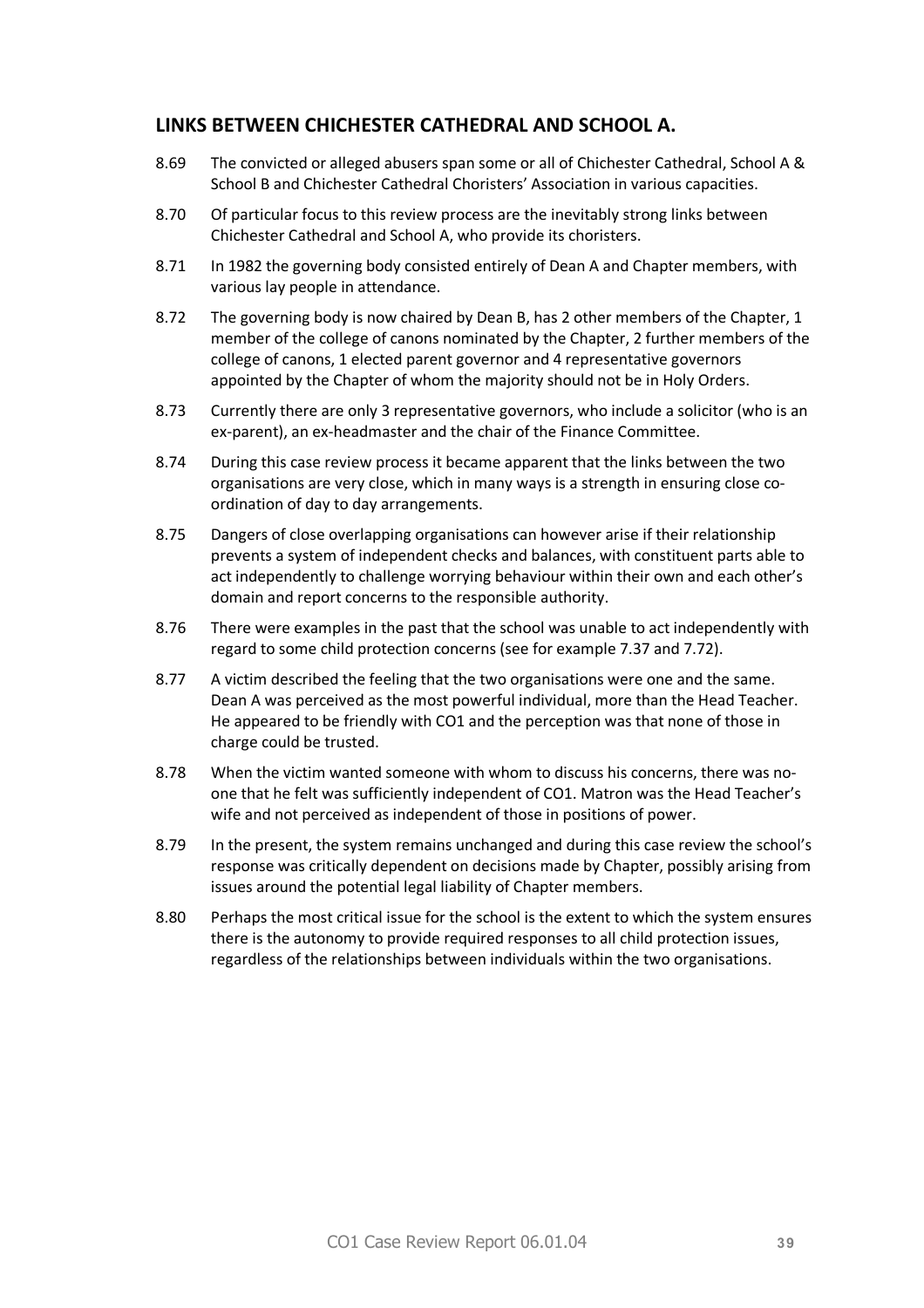# **9 CONCLUSIONS**

#### **The abuse**

- 9.1 This case involves the systematic 'grooming' and sexual abuse of young children over a period of nearly 30 years. CO1 was charged with 41 offences over a period of 29 years. The offences start in January 1971 and continue until shortly before CO1 arrest in Spring 2000.
- 9.2 CO1 was convicted on 32 charges: he pleaded guilty to 31 offences and was found guilty of one offence at the criminal trial. He was found not guilty of a further charge and eight have been left on file.
- 9.3 The convictions are against a total of 12 boys. 3 further individuals made allegations and these counts have been left on file. One relates to indecent assault of a girl.
- 9.4 The convicted offences range from 23 charges of indecent assault, 5 of buggery, 1 of indecency with a child under 14 years and 2 of attempt to procure acts of gross indecency. The most serious offence of buggery without consent *first* occurred (as far as is known) in 1971.
- 9.5 CO1 was found not guilty of a charge of buggery without consent.
- 9.6 The counts left on file involve 5 indecent assaults against males, 1 indecent assault against a female and 2 counts of perverting the course of justice.
- 9.7 This abuse involved children as young as 11 years old, some of whom attended School A and were choristers at the time the abuse commenced.
- 9.8 All 15 victims had an association with Chichester Cathedral, 11 had attended School A, 3 were involved in Cathedral activities and 1 attended another choral school and performed at Chichester during the Southern Cathedrals' Festival.
- 9.9 The impact of the abuse has been severe involving both immediate and long term damage including feeling dirty, angry, helpless, suicidal and involving substance misuse, particularly relating to alcohol.
- 9.10 Long term and intermittent mental health services may be required to support some victims. The appropriate support of the type and / or intensity that one victim found beneficial was not always available on the national health, and had involved some considerable expense.
- 9.11 The victims and the parents interviewed all spoke of a desire for an apology from the Church about the abuse they have suffered.

# **CO1's access and 'grooming' of victims**

9.12 CO1 was part of the relatively closed and influential Chichester Cathedral community and primarily through his role as Head Steward in Chichester Cathedral was able to access and 'groom' his victims.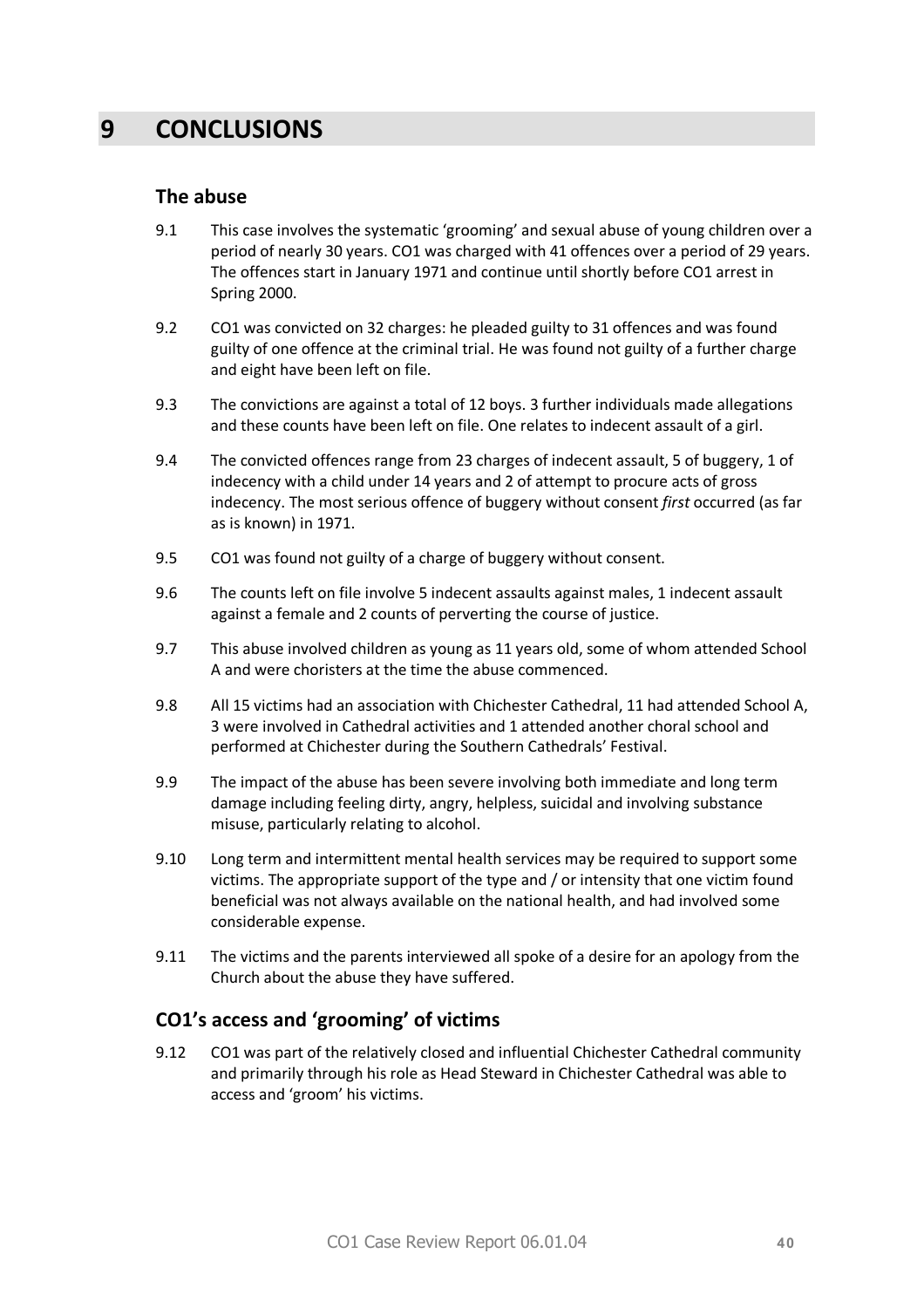- 9.13 His apparent high standing within Cathedral society and within the Festivities made him appear trustworthy to parents and children. His ability to provide preferential seating was an added inducement for some parents to be pleased to be friends with him and permit friendship with their child.
- 9.14 Children appear to have been exposed to alcohol at quite a young age with CO1 and a canon providing them with alcoholic drinks and, despite not being allowed to drink at school, there appears to have been a 'blind eye' turned towards such activities by senior clergy on some social occasions.
- 9.15 CO1 used alcohol and pornographic material to break down the boys' inhibitions.
- 9.16 CO1 was one of at least 5 convicted or suspected abusers operating over the last 30 years within the Cathedral community. At least 4 will have known each other and had links with the Cathedral and School A of whom 3 had an involvement in the Choristers' Association and 2 were teachers at School B.

#### **Response to child protection issues**

- 9.17 Within the historical context, during the 1970s School A demonstrated examples of responsible management of child protection issues. CO1 was banned from the school in 1973 following an allegation of abuse against a child and CO2 was forced to resign in 1976.
- 9.18 At that time the school's governing body was composed entirely of Cathedral Chapter members, so presumably the Dean of the day would have known the grounds for the ban. However the Cathedral took no parallel action to limit CO1's contact with children and School A were unable to enforce the ban on CO1 outside the school gates.
- 9.19 There appear to have been no records made of the reasons for the ban and by the 1980s, with a change in senior personnel at the school, the origins were misunderstood and thought to be associated with CO1's disruptive influence on pupils.
- 9.20 The misunderstanding of the origins of the ban led to CO1 being allowed to use the buildings at the rear of the Treasury for workshop facilities, despite the fact that pupils passed these to / from their classrooms in the building. CO1 also used to enter the school to borrow benches for concerts, commandeering pupils to provide assistance.
- 9.21 During the 1980s the recognition of child abuse within society increased rapidly, but the review findings suggest that this was not reflected amongst the Anglican community in the Chichester area. This lack of recognition of risk to children was demonstrated by the lack of or limited response to the following concerns:
	- · CO1's public embrace of a pupil led to the school forbidding contact within school grounds, but without Cathedral action the risk outside the gates was not addressed
	- · Rumours circulated about CO1 and P3 during the 1980s and 1990s, which are likely to have been heard by Dean A and Chapter, but there was no discernable response
	- · At least one clergyman involved with the choir appears to have encouraged parents to view outings and overnight visits to P4 as a treat for choristers
	- · Two clergymen within the diocese did not report sexual abuse allegations concerning CO3.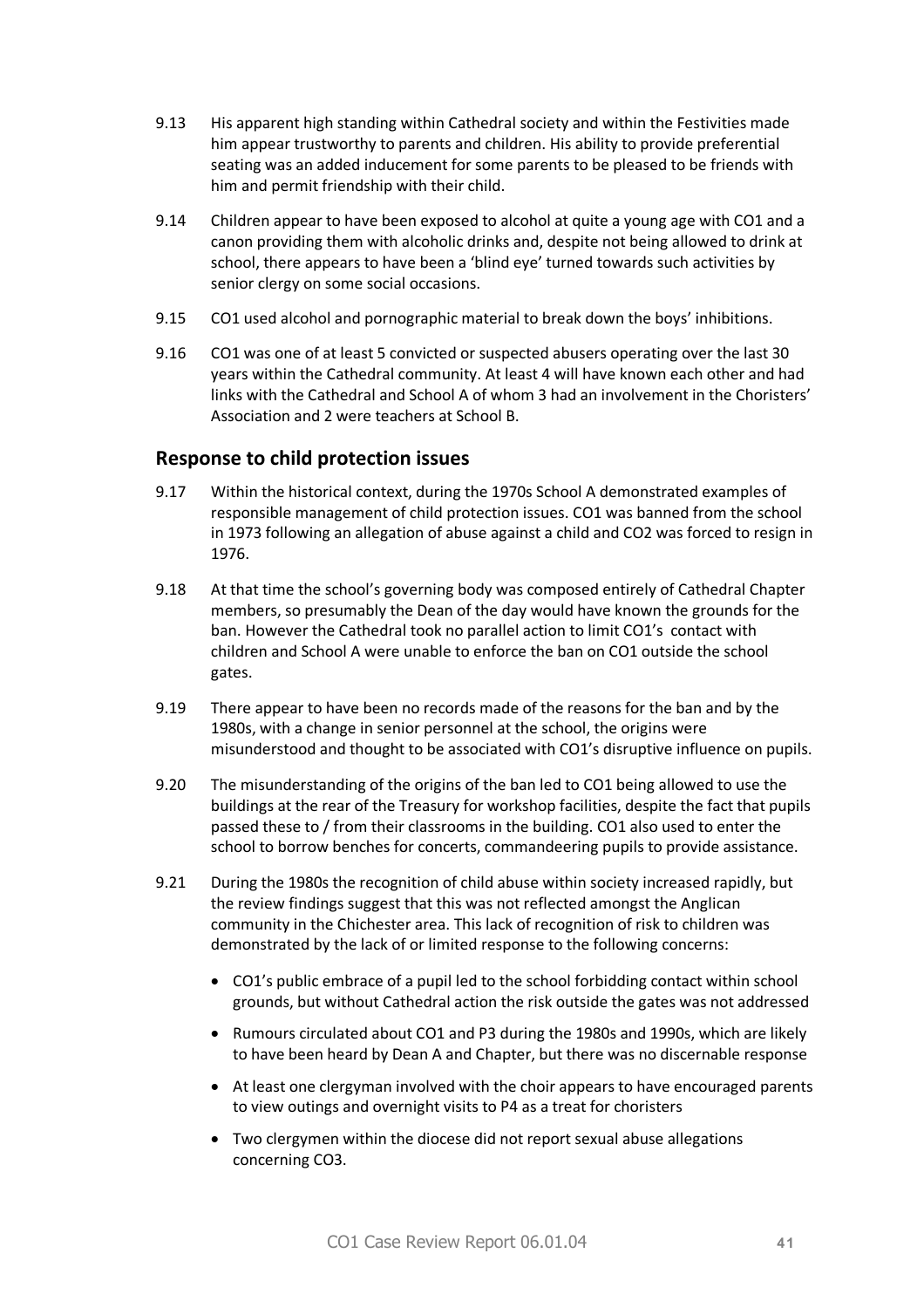- · The authorities of School B did not report allegations about CO3 to the police following the Head Teacher's agreement that CO3 sought confession.
- 9.22 By the 1990s the divergence in response to child protection issues between other agencies and the Anglican community in the Chichester area had become even greater:
	- · Despite knowledge of previous concerns about CO1, the apparent lack of effective response of the Chichester diocese, at the highest levels, to the allegation that CO1 showed pornographic material to a 12 year old
	- The attempt by Dean A to deal with allegations about P4 internally, through the use of a tape recorded investigation, was at variance with practice and procedure at the time. Whilst the Dean ensured P4 resigned his positions in the Cathedral, the lack of police involvement would have meant that P4 would have been free to abuse children in other places
	- · On release from prison CO3 was allowed to resume his responsibilities as a lay vicar in mixed age activities in his local Church, at the Cathedral and at the crematorium, against the advice of the Diocesan Child Protection Advisor (DCPA 1) and the Director of the Wolvercote Sex Offenders Clinic
- 9.23 The response by Dean A to specific allegations about CO1 in 2000 was inadequate. Whilst it was up to the young man to decide whether or not to seek legal redress, other children were at risk and therefore, as outlined in the House of Bishop's *Policy on Child Protection* appropriate steps include reporting the allegations to social services or the police.
- 9.24 The lack of an appropriate and safe response to a range of child protection issues by the Church appears to stem from a variety of reasons:
	- · Mistaken belief that so called malicious gossip should be ignored
	- · Mistaken belief that only allegations supported by evidence are to be reported
	- · Mistaken view that it was up to the Dean to decide whether or not an allegation was substantiated
	- · The internal management of complaints presumably to avoid scandal
	- · Lack of understanding about the addictive nature of sexual abuse and the continuing risk posed by abusers, even those that have been punished and / or have confessed their sins and repented
	- · Issues around the confidentiality of pastoral responsibilities
	- · Mistaken view that it was entirely up to the individual to decide whether or not to report concerns to the responsible authority, and the lack of recognition of the Church's responsibilities
	- · Confusion between sexual abuse of children and homosexuality
	- · Mistaken perception that 'pillars of the community' are always to be trusted and could not be guilty of abuse of children
	- · Mistaken belief that the Church has little or no responsibility for those who are involved in activities in a purely voluntary capacity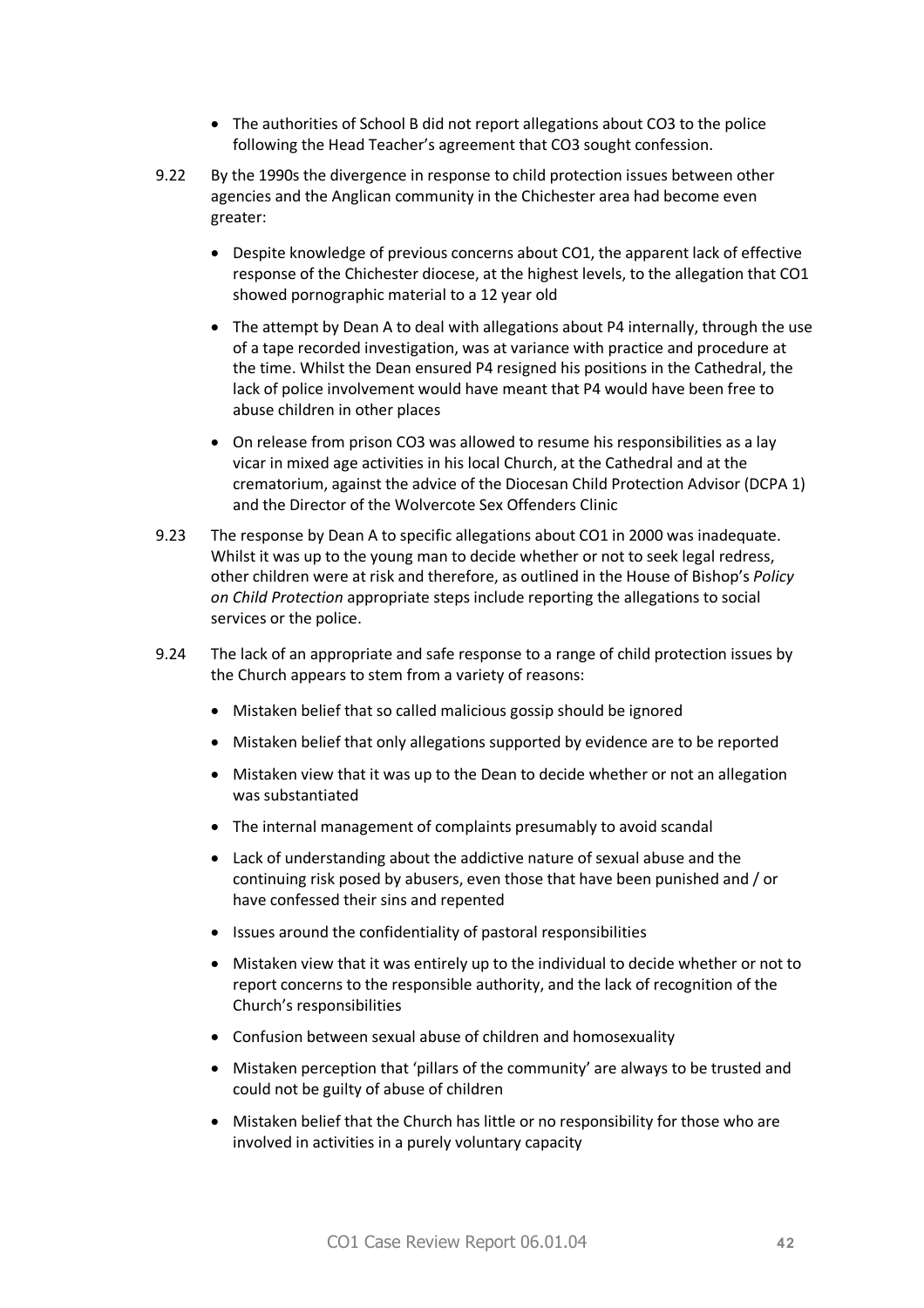- 9.25 School A uses the ACPC West Sussex Child Protection Procedures and has generally responded appropriately to child protection concerns. However, the efficacy of their actions has been limited by:
	- · Deferring to Dean A and Cathedral in management of response to allegations against P4 in 1991 (see 7.37 and 7.38)
	- · Considering that action taken by the school to prevent contact with CO1 on the premises somehow absolved the school for responsibility for what happened to pupils when they are within the Cathedral precincts
- 9.26 The Cathedral did not implement the diocesan child protection procedures *The Care and Protection of Children* in 1997 and clearly did not observe its principles in subsequent action concerning CO1 and CO3.

# **Provision of pastoral support**

- 9.27 The victims and families commented both to this review and earlier to the press at the lack of any pastoral support. This was exacerbated by the public appearance at court of a clergyman with CO1 and his wife which was viewed as a demonstration of the Church's support of CO1.
- 9.28 The Diocesan Child Protection Advisor (DCPA 2) established with the police at the beginning that the first 2 victims were receiving support and subsequently the cathedral was unaware of the identity of the remaining victims.
- 9.29 This lack of support was exacerbated by a perception of apparent indifference, or at times hostile response, of members of the Cathedral community to those believed to have reported the matter externally, maybe due to a worry that they had brought scandal on the institution.

# **Current Position**

#### *Cathedral*

- 9.30 Since 2000 the Cathedral has accepted and implemented diocesan child protection procedures *The Care and Protection of Children* and issued a Cathedral *Child Protection Policy & Guidelines* (May 2003) which ensure that staff and volunteers are now recruited and vetted according to diocesan policy, that there is advice about the reporting of child protection concerns and allegations, broadly consistent with diocesan policy, and outlines the provision of child protection training.
- 9.31 The management of the Cathedral has undergone a great deal of change with a new Dean (Dean B), change of many Chapter members and a new Communar. The Communar is the Cathedral's Child Protection Officer and a named independent person, outside the Cathedral administration, has been appointed for the children to contact.
- 9.32 Areas for further improvement in the Cathedral *Child Protection Policy & Guidelines*  are required to ensure that all staff and volunteers are provided with a defined minimum level of induction and training, that concerns (including from anonymous sources) as well as allegations are reported and that there are external reporting options including some form of whistle blowing process.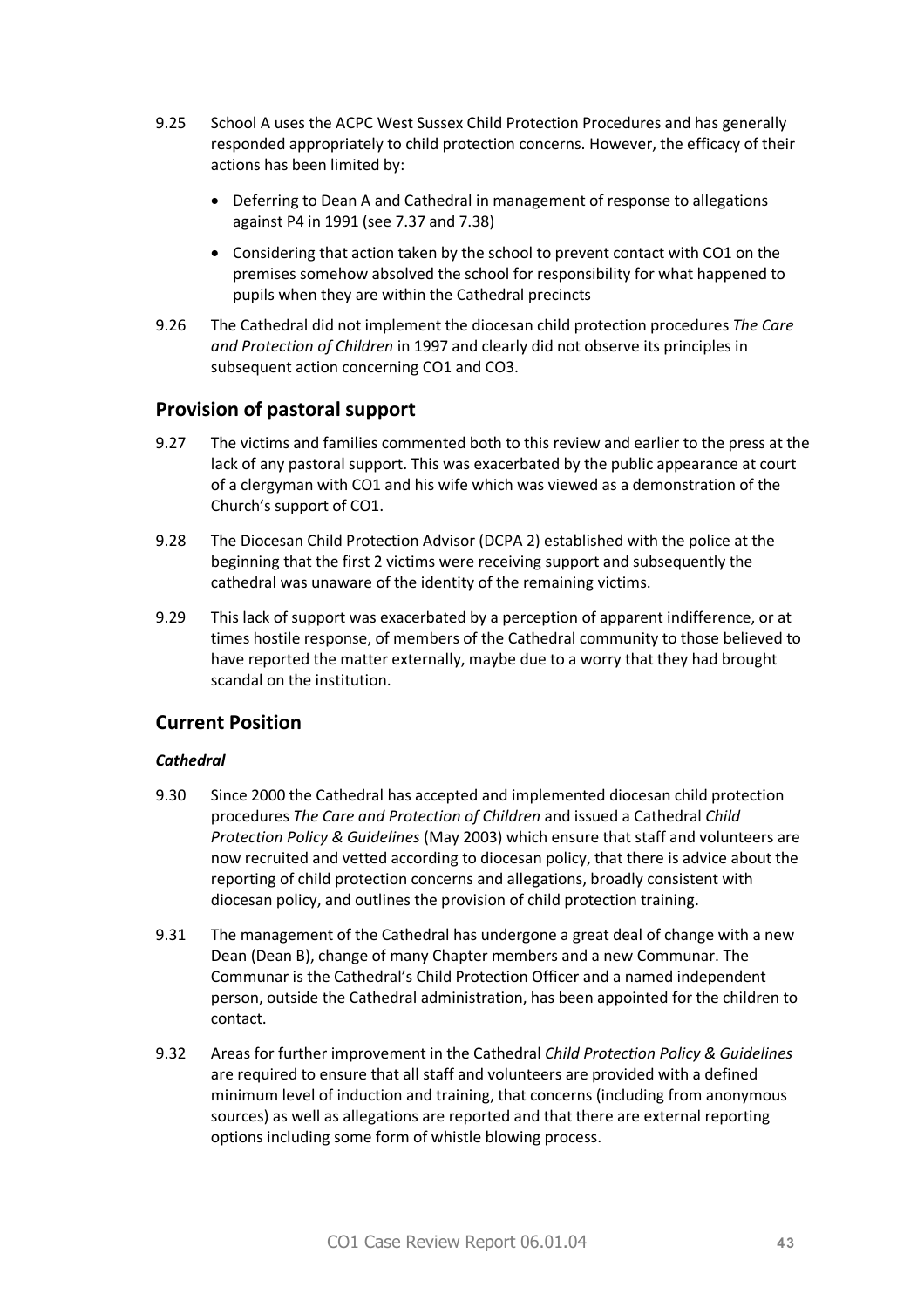- 9.33 The major challenge will be the recognition of child protection concerns by clergy, staff, volunteers and congregation regardless of the status of those involved.
- 9.34 Another cultural change already commenced, but requiring further development, is the opening up of the community to new people, a less defensive attitude whereby feedback is welcomed, including complaints and concerns, and perceived as opportunities to improve safeguards to children, rather than a source of potential scandal that requires silencing.
- 9.35 Most critically, in this case, there was confusion between homosexuality and child abuse. Until the Church is able to confront prejudice about sexuality and provide an environment where individuals are able to be open about this area of their life, the risk is that this mistake will happen again.
- 9.36 The diocesan procedures make it clear that whilst there is a general *'presumption in favour of confidentiality….this cannot apply in the case of disclosures concerning the abuse of children.'* and makes it clear that in any conflict between the needs of the child and the adult the welfare of the child is paramount.
- 9.37 If information is received in the confessional, the priest must not pass this to the appropriate authorities, although s/he may refuse to provide absolution to any abuser disclosing offences without appropriate action of contrition and reparation e.g. self reporting to the relevant authorities.
- 9.38 The views of the steering group were divided on the issue of information obtained during the confessional: some believed the current position is adequate, whilst others felt that it does not place the welfare of the child as paramount.

#### *School A*

#### *School A observes the ACPC West Sussex Child Protection Procedures, and has reviewed and strengthened its internal arrangements and has responded during the review process to improve the standards of 'safe' care provided.*

9.39 The major issue in relation to the school is the need to ensure that it is always able to act autonomously in relation to child protection issues. This needs to be explicit within the system and not dependent on the particular personality or relationship of Head Teacher, Dean and Chapter.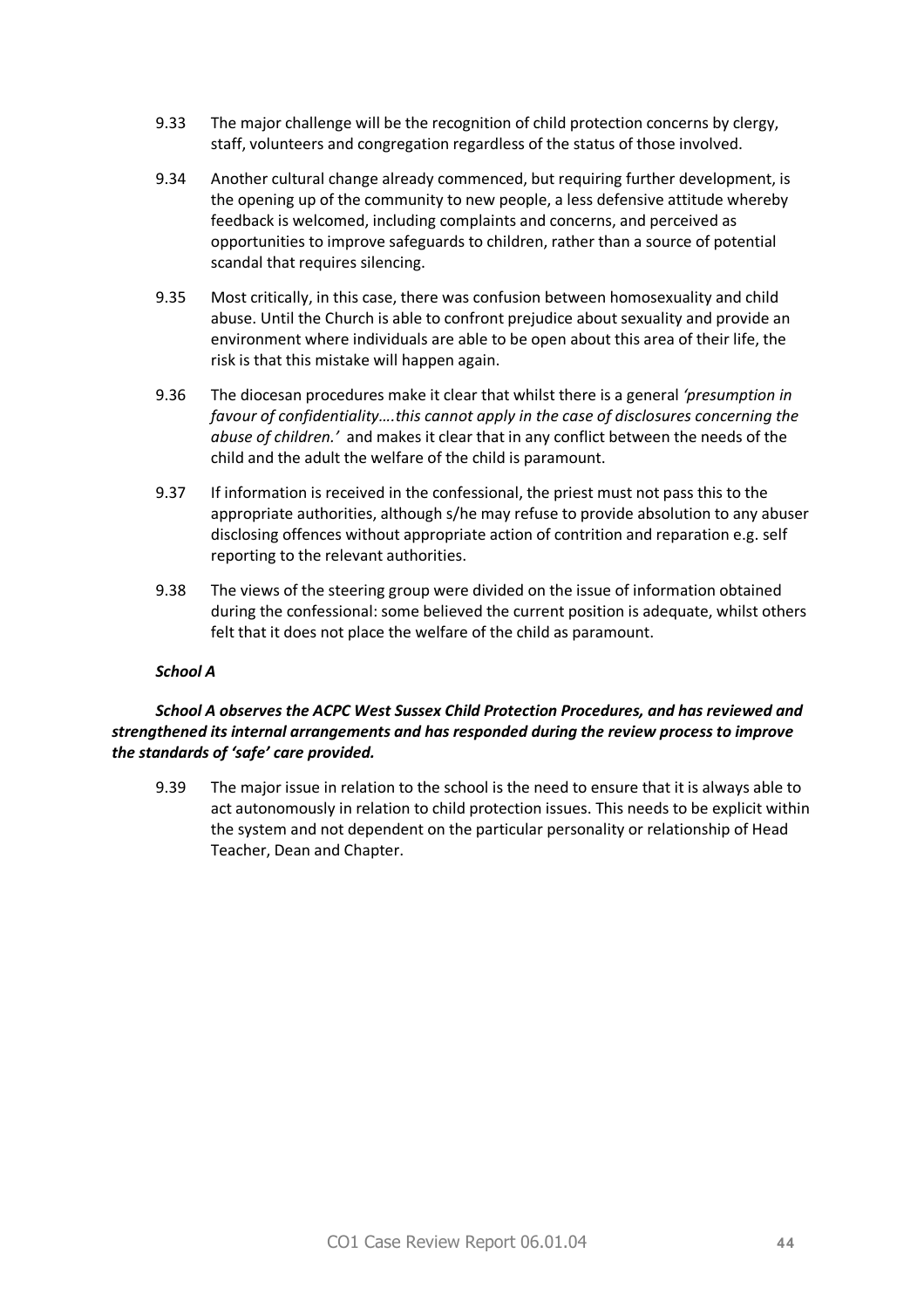# **10 RECOMMENDATIONS**

The diocese, Cathedral and School A have already implemented changes to improve safeguards for children since 2000. The following recommendations focus on areas for further improvements.

#### *Diocese*

- 10.1 All clergy, staff and volunteers within the Church must be provided with a basic induction on child protection recognition, responsibilities and required responses, in accordance with diocesan and national policy. This induction must be provided to everybody, regardless of whether or not they have unsupervised access to children.
- 10.2 Further training must be provided for those volunteers and staff whose activities bring them into direct contact with children.
- 10.3 Records of training courses attended must be maintained for all clergy, staff and volunteers.
- 10.4 The Church congregations should be provided with periodic information about child protection issues and advice on what to do if they have any concerns or worries.
- 10.5 The provision of 'whistle blowing' processes to be considered for all staff and volunteers in the diocese.
- 10.6 The diocesan procedures must address responses to anonymous expressions of concerns or allegations, which ensure they are considered on their merits and are not disregarded.
- 10.7 All issues about child protection must be recorded fully in accordance with diocesan child protection procedure.
- 10.8 All records relating to child protection must be stored securely and maintained in accordance with diocesan policy.
- 10.9 Support should be offered to all parties involved during the investigation of an allegation, as described in the 2002 diocesan procedures.
- 10.10 Further detail should be provided to this procedure to ensure the structure of support includes the following principles:
	- · Seeking advice from the Diocesan Child Protection Advisor
	- The victim and their family are offered support from their place of worship
	- · Alternative provision to be offered if the victim and / or family wish to receive support from elsewhere
	- · The alleged abuser should be offered support from an alternative parish where there is no likelihood of them being in contact with the source/s of the allegations
	- · Supervision to be provided to clergy and relevant others in the church community
	- · Support to be provided for the congregation both during and after any investigation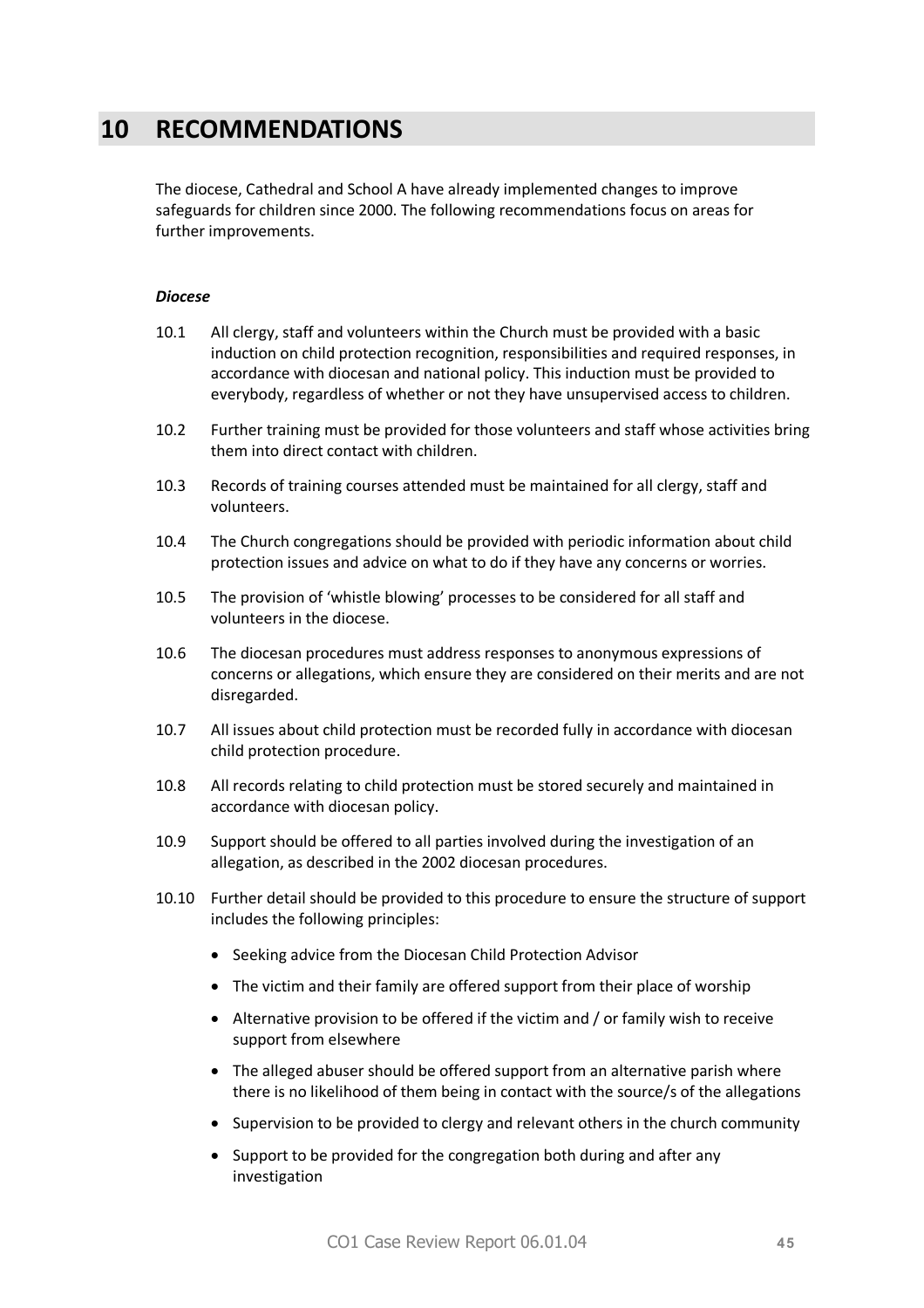- 10.11 Whilst enquiries and / or investigations are proceeding, precautions should be taken to ensure that the involvement of the alleged abuser poses no risks to other children in any parish. Advice should be taken from the Diocesan Child Protection Advisor.
- 10.12 The Bishop to put into effect a system to report on the implementation of the recommendations of this review.

#### *Cathedral*

- 10.13 A formal expression of sorrow should be expressed by the chapter to those abused by CO1 (if the letter written by the Dean in 2001 was not sent to the victims) .
- 10.14 The criteria for the level and frequency of training  $\frac{a}{b}$  should be stated in the internal Cathedral *Child Protection Policy & Guidelines* for the different clergy, staff and volunteers.
- 10.15 Records of training courses attended must be maintained for all clergy, staff and volunteers.
- 10.16 The Cathedral *Child Protection Policy & Guidelines* should be amended to make it clear that any concerns or suspicions, not just allegations, about the possibility that a child may have been harmed or be vulnerable to harm must be discussed with the child protection officer.
- 10.17 The Cathedral congregation should be provided with periodic information about child protection issues and advice on what to do if they have any concerns or worries.
- 10.18 The Cathedral *Child Protection Policy & Guidelines* should be amended so, like all parishes in the diocese, to ensure that:
	- · A choice is provided in child protection reporting systems, outside of the specified channels of the Communar and the Dean i.e. the Diocesan Child Protection Advisor and the Cathedral Child Protection representative
	- · Delays are avoided when individuals choose to report concerns via internal processes
- 10.19 The Cathedral procedures should address responses to anonymous expressions of concerns or allegations consistent with any advice from the Diocesan Child Protection Advisor.
- 10.20 The recording of child protection concerns should be consistent with diocesan policy, including the maintenance and storage of records.
- 10.21 The Cathedral to consider how further to ensure that the congregation is open and welcoming to all who wish to participate in services and events.
- 10.22 A code of conduct should be agreed about the use of alcohol at functions held within the Cathedral precinct and attended by children and young people.
- 10.23 A report on child protection within the Cathedral to be presented to the Chapter annually.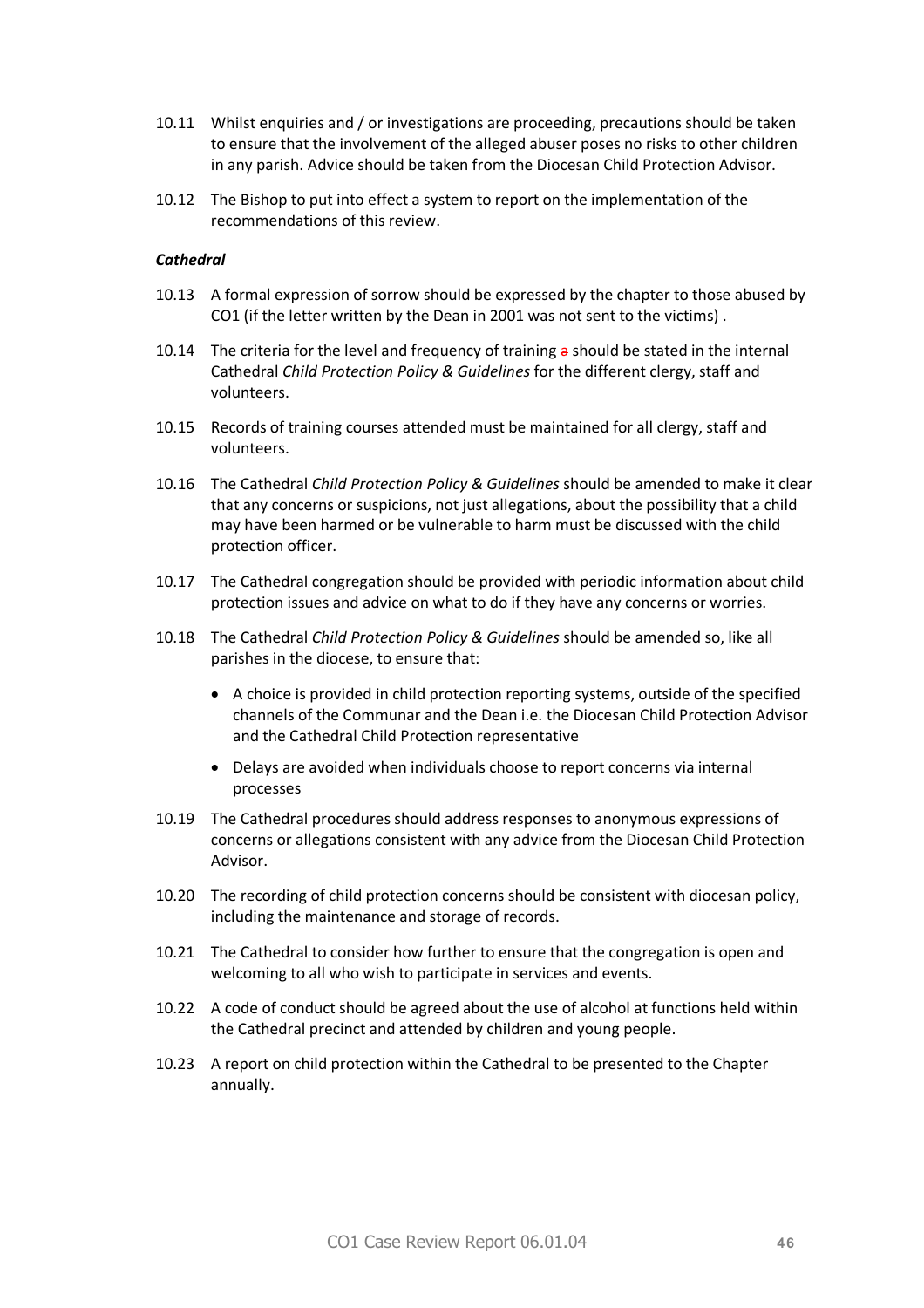#### *School A*

- 10.24 The Articles of Association, which define the relationship between the school and the Cathedral, to be reviewed in order to address the need for a system which ensures that the school retains autonomy over the management of its own child protection issues, in accordance with those of any other school.
- 10.25 The composition of the governing body is of critical importance in ensuring the school's autonomy and the review should consider the:
	- · Balance of clergy to non-clergy
	- · Balance of Chapter members to non-Chapter members
	- · The small representation of current parents (only 1 current parent at present)
	- · Where the responsibility should lie to appoint representative governors
	- · Whether the chair should always be the Dean or a member of Chapter or independent from the Cathedral
	- · Representation of the local education authority on the Diocesan Board of Education
- 10.26 A report on child protection within the school to be presented to the governing body annually.

#### *National Church of England issues*

- 10.27 A national policy and procedure should be introduced to facilitate the enforcement of safe child protection practice which addresses the following circumstances:
	- · The Diocesan Child Protection Advisor role in providing advice to clergy on matters relating to children's safety
	- · The role of the Bishop where there is disagreement between clergy and the Diocesan Child Protection Advisor
	- · Where the parish incumbent refuses to implement the Bishop's decision
	- · Where the Bishop and Diocesan Child Protection Advisor fail to agree on a solution
- 10.28 There is a need to address the confusion between homosexuality and child abuse that arises partly from the lack of openness about sexuality within the Church. This is part of a wider national issue that the Church has to address about sexuality.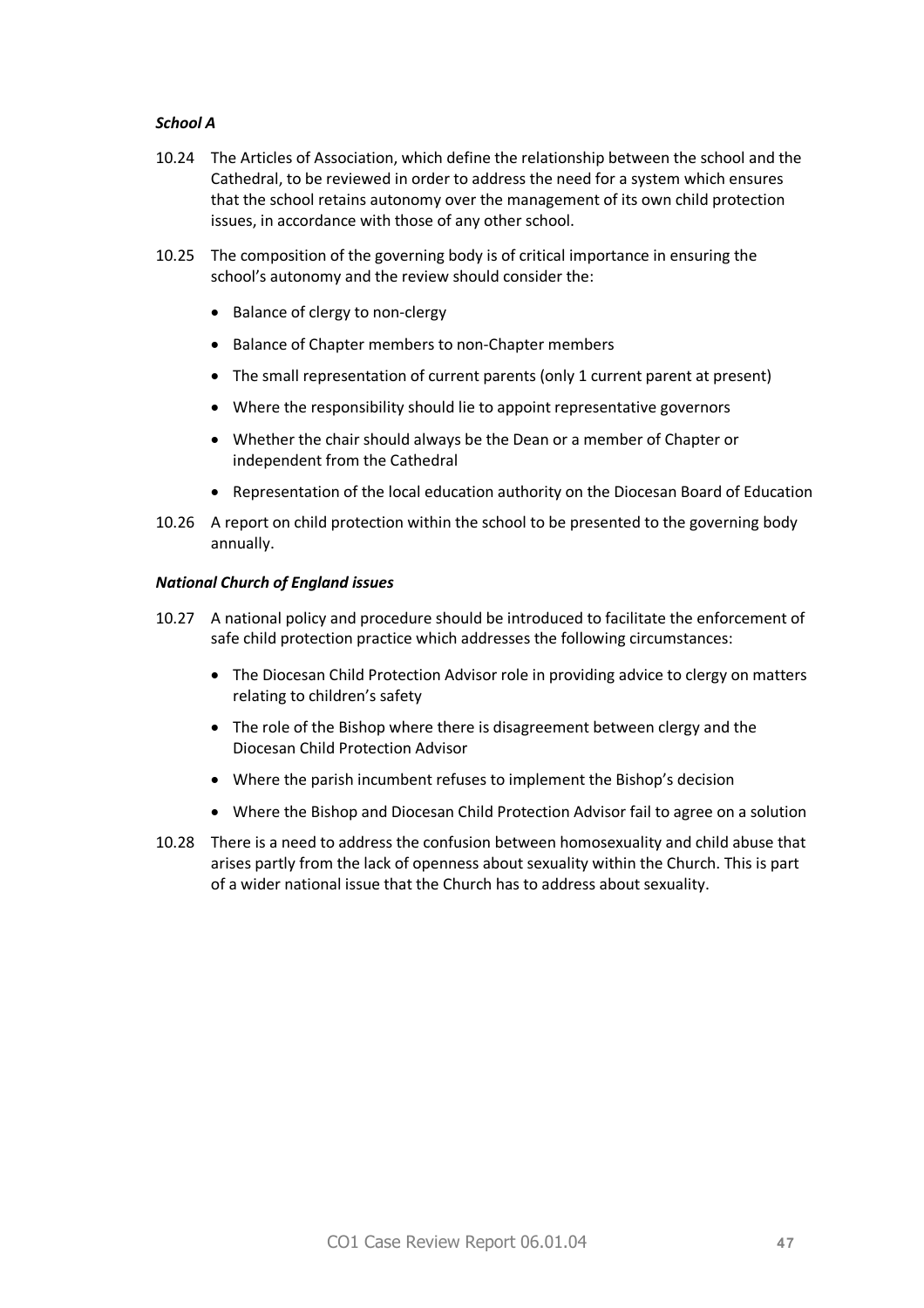# **11 ADDENDUM**

- 11.1 Dean A contacted the DCPA 2 in November 2003. The Dean expressed his wish to contribute to the review and subsequently DCPA 2 and Edina Carmi interviewed him on 08.12.03.
- 11.2 The content of that interview is included here as an addendum in so far as it provides a different perspective or additional information to that provided in the body of the report.

#### *Information relating to CO1*

- 11.3 When Dean A came to Chichester Cathedral in 1989 he was not told of any concerns about CO1 in relation to child sexual abuse. He was also not aware that CO1 was not allowed on the premises of the School A.
- 11.4 Dean A assumed that CO1 was homosexual, but was not aware of any sexual relationships.
- 11.5 Dean A described CO1's role in the Cathedral as steward in the choir area under the authority of the chief steward. He was never paid by the Cathedral, but received money from Chichester Festivities for his work as a stage manager for their events. Dean A himself was the Vice President of Chichester Festivities.
- 11.6 CO1 was asked to leave the Treasury due to the need to use the building as an Education Centre, but he retained the use of the workshop beside the house.
- 11.7 Prior to March 2000, Dean A had never been informed of any concerns relating to CO1, with the sole exception of a complaint from Bishop A's chauffeur regarding the excessive party noise made by the 'Crudgemen' using the room under Bishop Bell Rooms. The Chapter advised the Chichester Festivities of this complaint and the noise ceased.
- 11.8 He was never aware of any concerns or complaints about CO1's use of pornographic videos with children. He was surprised to hear that a Canon of the Cathedral knew of this concern in 1991 and did not report it to him.
- 11.9 Dean A spoke of the events leading to the arrest of CO1. A mother and son (V20) came to see him at 6.00pm one evening. The son spoke of having a drink with a friend and asking him if anything untoward had happened with CO1. The friend had denied it. Dean A states that at this point the nature of the concerning behaviour was not made clear, but indicated that he had thought it might be sexual.
- 11.10 Dean A was going to Germany the next day and advised that he needed evidence before proceeding. V20 should speak to his friend again and return to the Dean following his return from a few days in Germany.
- 11.11 When Dean A returned from Germany, there was a letter dated 02.04.00 from V20's mother, stating that the police were now involved and that he must 'do nothing' and 'speak to no-one' other than the investigating police officer. He spoke with the police who confirmed this advice.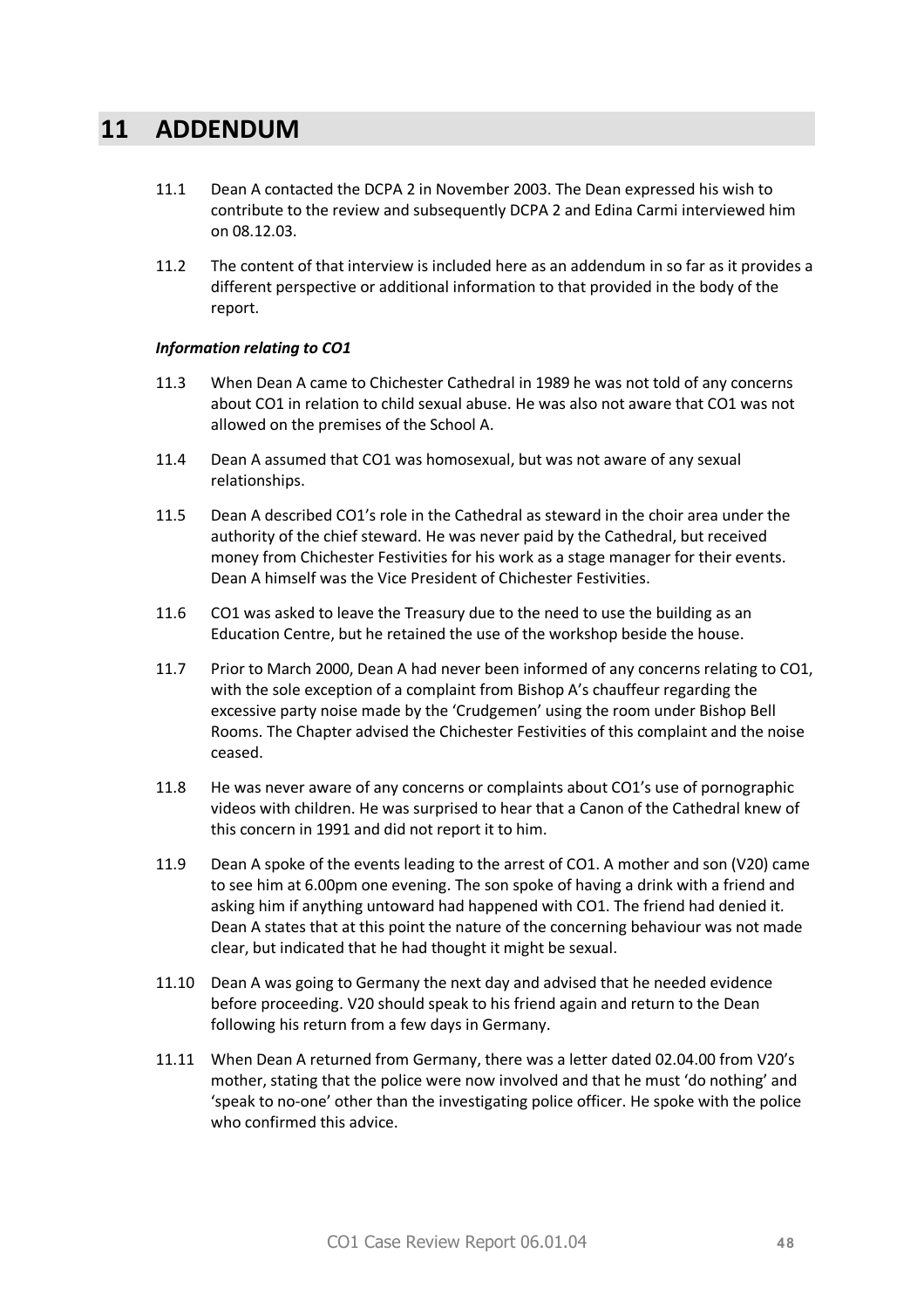- 11.12 Dean A did not plan any further contact with CO1, but visited his house on the day when he knew CO1 was to be arrested to provide pastoral support to CO1's wife. However, CO1 had been charged and released and was present at the house. This was the last contact between CO1 and Dean A.
- 11.13 The allegations against CO1 were a shock to Dean A and Chapter. Two of the Canons had sons who were associates of CO1's circle of friends. Both sons denied to their fathers any knowledge of such sexual activities.
- 11.14 Dean A recalled an acrimonious meeting with V1's parents. He made notes of what they were saying about him and stated that he wanted to have a solicitor present in view of the accusations that were made.
- 11.15 The Chapter did not offer support to CO1 during the trial. The support provided at the trial, by a retired priest, was authorised by Bishop A. Dean A had been concerned by this plan of action.
- 11.16 Following CO1's conviction, Dean A wrote a letter for all victims, which was passed to the police for distribution. He does not know if the police in fact ever sent the letters, as he did not receive any responses.

#### *Information relating to others*

- 11.17 Dean A was informed by the assistant organist of the arrest of CO3. On his release from prison legal advice was obtained that there should be some distance between CO3 and the Cathedral. This caused some difficulties because although CO3 himself attended a church in Chichester, his wife was involved with Cathedral music.
- 11.18 After two years the Chapter decided to allow CO3 to sing in the Cathedral again, following Dean A's consultation with the parent of a child CO3 had abused. The parent's response was apparently that they would never forget, but had learnt to accept the distress and had no objection to CO3 singing. The Head Teacher at School B expressed his concern, in writing, about this course of action.
- 11.19 Dean A had no knowledge of any concerns about the behaviour of P3 until after CO1's arrest.
- 11.20 Similarly he had no concerns about P4 until informed by the Organist that P4 was the subject of an allegation. Dean A immediately acted to request P4's resignation from the Choristers Association and recalls that the police were involved by the time he was aware of these concerns. This account of events is in contrast to information reported by a parent to the police, which suggests that Dean A's intervention occurred prior to police involvement.
- 11.21 The only other person that Dean A was aware of ever being the subject of concerns was a man lodging with one of the Canons. The police found pornographic pictures of young men in his flat, but were unable to ascertain the ages of the individuals and no charges were made. Dean A insisted that the man leave the flat immediately he was aware of the discovery.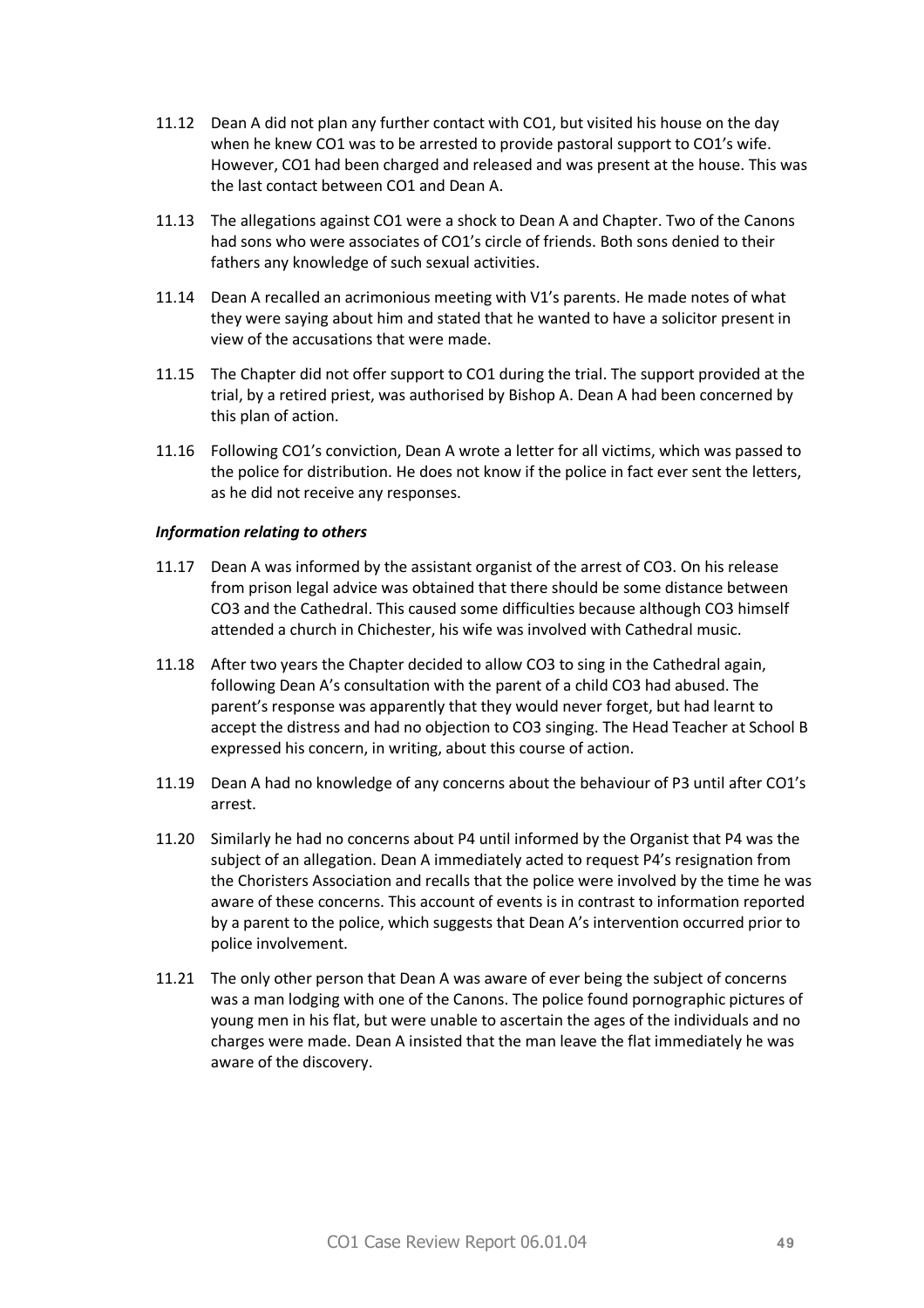# **BIBLIOGRAPHY**

*Chichester Observer* 

*Child Protection Policy and Guidelines,* Chichester Cathedral May 2003

*Guidelines for the Professional Conduct of the Clergy,* 2003

*Policy on Child Protection,* House of Bishops 1999.

*Report of the Inquiry into Child Abuse in Cleveland 1987,* HMSO 1988*.* 

*Safe from Harm,* HMSO 1993

*The Care and Protection of Children,* Diocese of Chichester 2002

*The Protection of Children,* Diocese of Chichester 1997

*West Sussex Child Protection Procedures* West Sussex Area Child Protection Committee 1995, revised 2000

*Working Together Under The Children Act,* HMSO 1991

*Working Together to Safeguard Children: A guide to interagency working to safeguard and promote the welfare of children,* Department of Health 1999